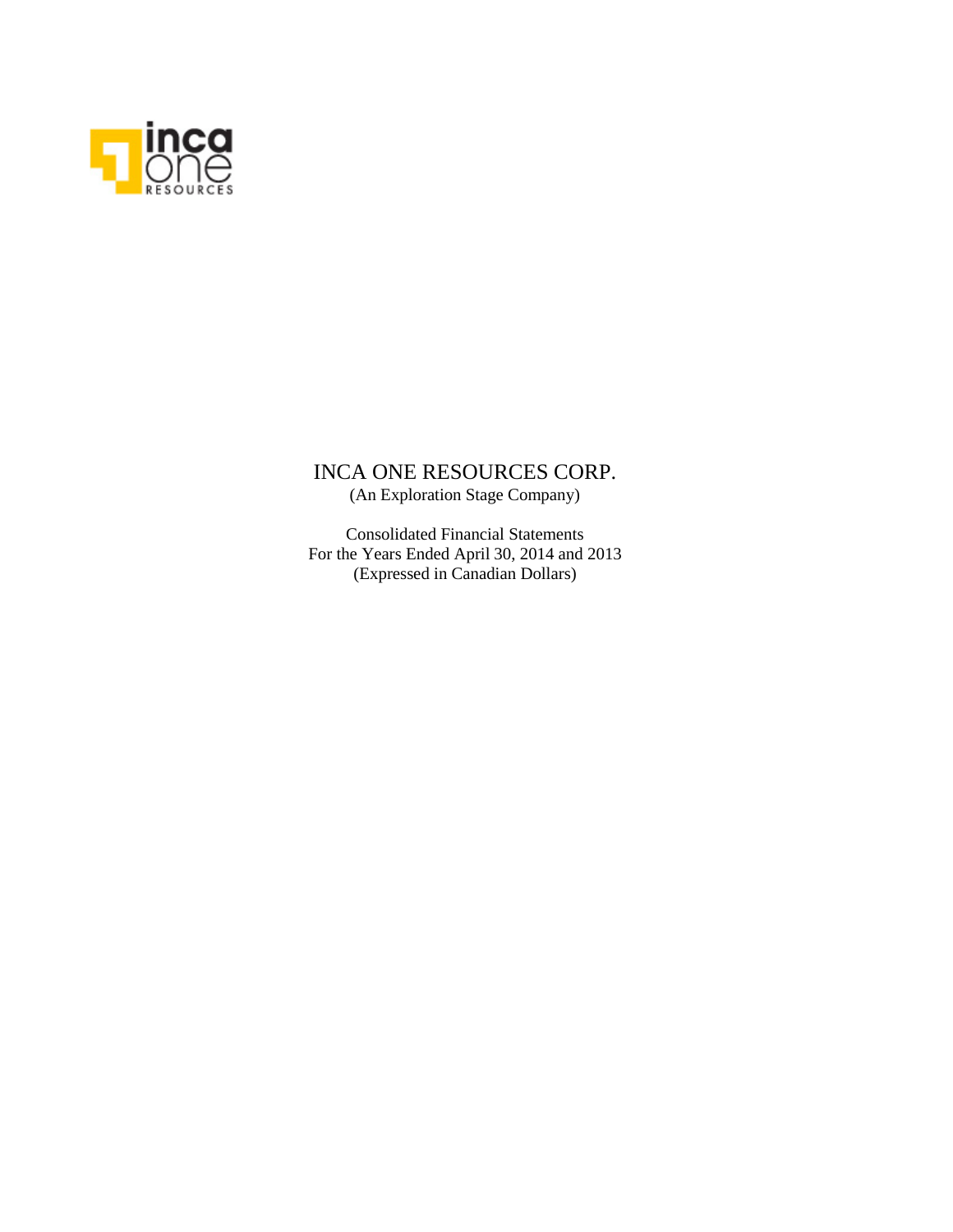# DAVIDSON & COMPANY LLP \_ Chartered Accountants

### **INDEPENDENT AUDITORS' REPORT**

To the Shareholders of Inca One Resources Corp.

We have audited the accompanying consolidated financial statements of Inca One Resources Corp., which comprise the consolidated statements of financial position as at April 30, 2014 and 2013, and the consolidated statements of loss and comprehensive loss, changes in equity and cash flows for the years then ended, and a summary of significant accounting policies and other explanatory information.

#### *Management's Responsibility for the Consolidated Financial Statements*

Management is responsible for the preparation and fair presentation of these consolidated financial statements in accordance with International Financial Reporting Standards, and for such internal control as management determines is necessary to enable the preparation of consolidated financial statements that are free from material misstatement, whether due to fraud or error.

#### *Auditors' Responsibility*

Our responsibility is to express an opinion on these consolidated financial statements based on our audits. We conducted our audits in accordance with Canadian generally accepted auditing standards. Those standards require that we comply with ethical requirements and plan and perform the audit to obtain reasonable assurance about whether the consolidated financial statements are free from material misstatement.

An audit involves performing procedures to obtain audit evidence about the amounts and disclosures in the consolidated financial statements. The procedures selected depend on the auditors' judgment, including the assessment of the risks of material misstatement of the consolidated financial statements, whether due to fraud or error. In making those risk assessments, the auditor considers internal control relevant to the entity's preparation and fair presentation of the consolidated financial statements in order to design audit procedures that are appropriate in the circumstances, but not for the purpose of expressing an opinion on the effectiveness of the entity's internal control. An audit also includes evaluating the appropriateness of accounting policies used and the reasonableness of accounting estimates made by management, as well as evaluating the overall presentation of the consolidated financial statements.

We believe that the audit evidence we have obtained in our audits is sufficient and appropriate to provide a basis for our audit opinion.



1200 - 609 Granville Street, P.O. Box 10372, Pacific Centre, Vancouver, B.C., Canada V7Y 1G6 Telephone (604) 687-0947 Fax (604) 687-6172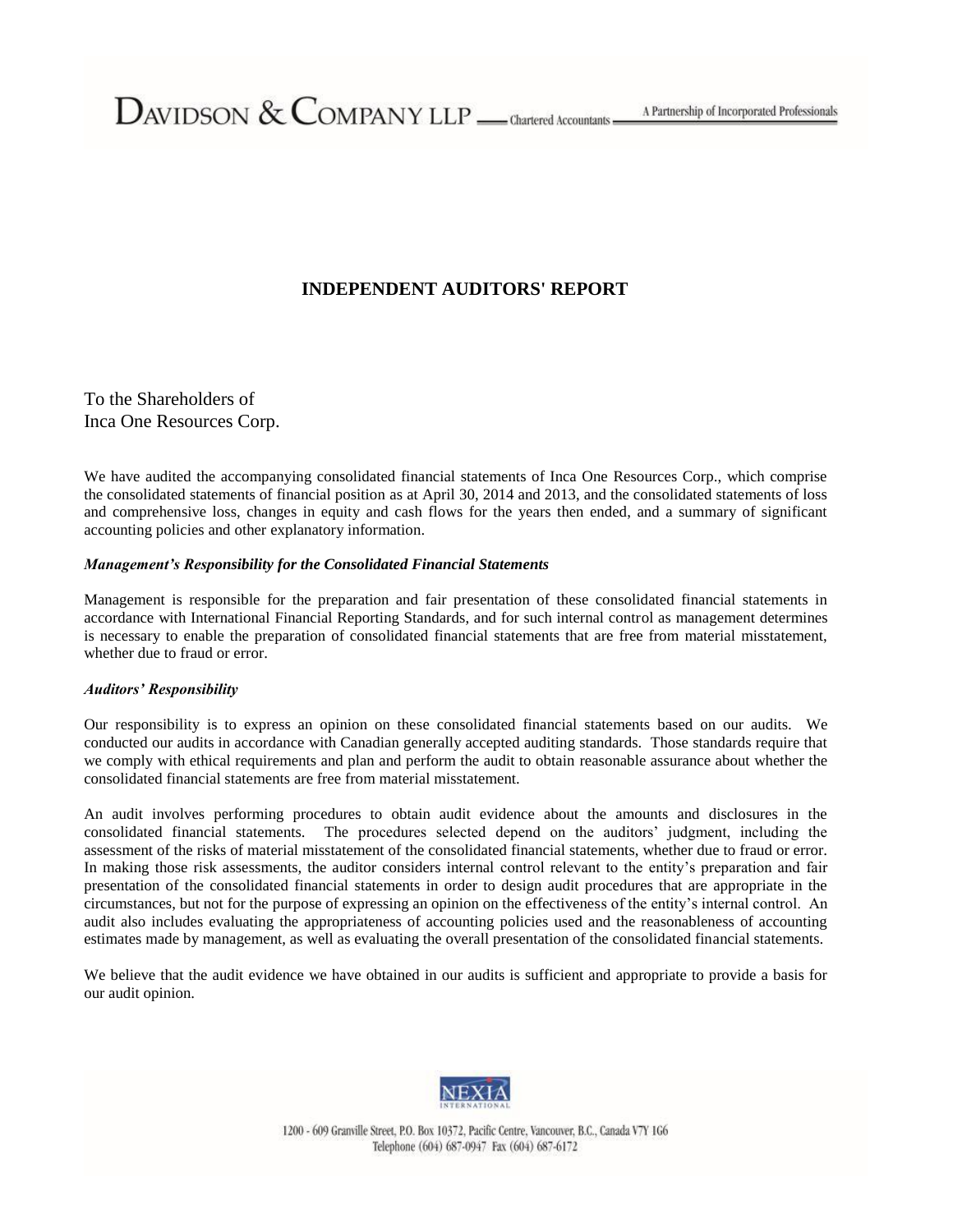#### *Opinion*

In our opinion, these consolidated financial statements present fairly, in all material respects, the financial position of Inca One Resources Corp. as at April 30, 2014 and 2013, and its financial performance and its cash flows for the years then ended in accordance with International Financial Reporting Standards.

#### *Emphasis of Matter*

Without qualifying our opinion, we draw attention to Note 1 in the consolidated financial statements which describes conditions and matters that indicate the existence of a material uncertainty that may cast significant doubt about Inca One Resources Corp.'s ability to continue as a going concern.

#### **"DAVIDSON & COMPANY LLP"**

Vancouver, Canada Chartered Accountants

August 27, 2014



1200 - 609 Granville Street, P.O. Box 10372, Pacific Centre, Vancouver, B.C., Canada V7Y 1G6 Telephone (604) 687-0947 Fax (604) 687-6172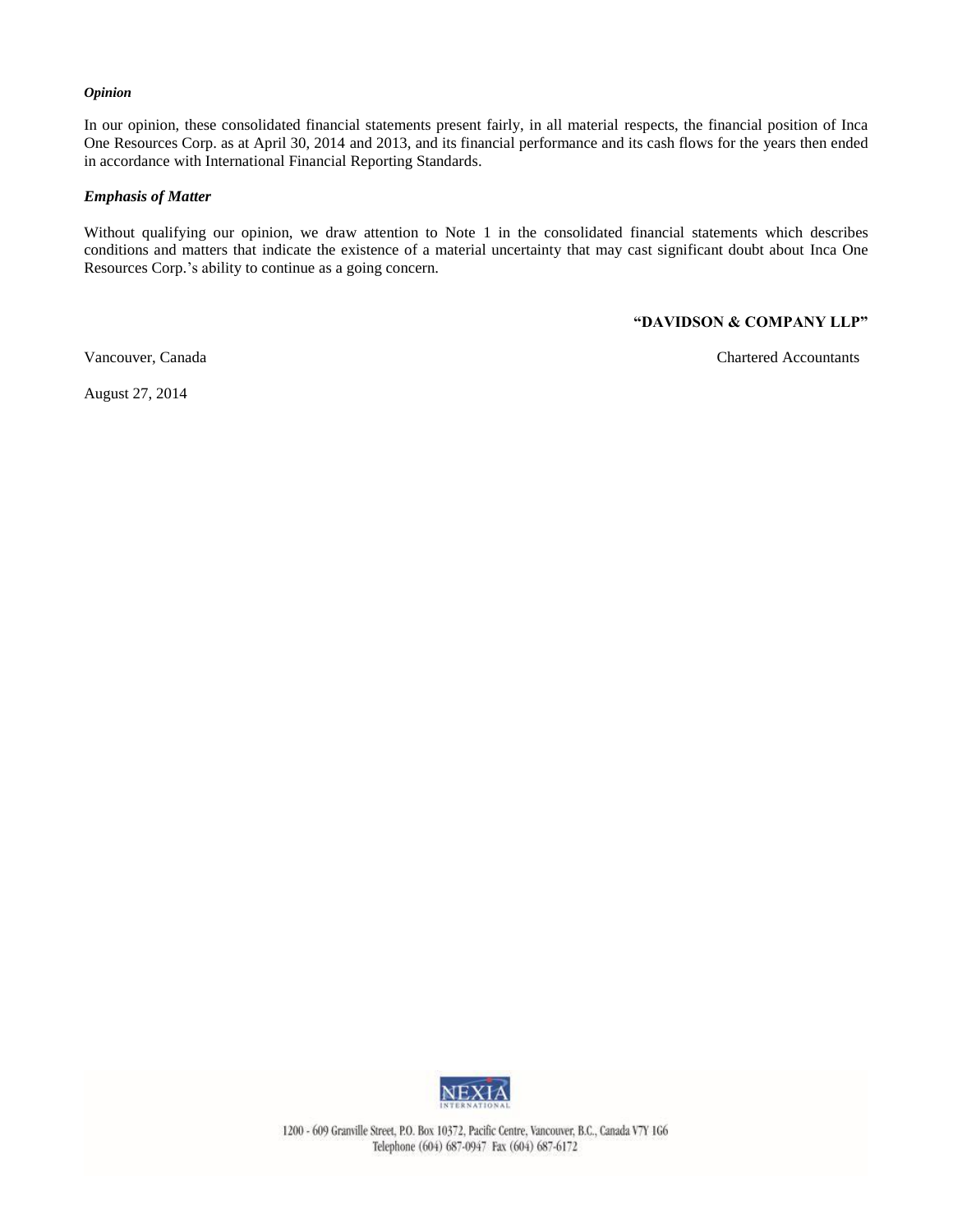(An Exploration Stage Company) Consolidated Statements of Financial Position (Expressed in Canadian Dollars)

|                                                                                                                                           | Note           | April 30, 2014 | April 30, 2013 |
|-------------------------------------------------------------------------------------------------------------------------------------------|----------------|----------------|----------------|
|                                                                                                                                           |                | \$             | \$             |
| <b>Assets</b>                                                                                                                             |                |                |                |
| Current:                                                                                                                                  |                |                |                |
| Cash and cash equivalents                                                                                                                 | $\overline{4}$ | 78,710         | 684,724        |
| Receivables                                                                                                                               | 5              | 9,511          | 49,181         |
| Marketable securities                                                                                                                     | 6              | 847,448        |                |
| Prepaid expenses and deposits                                                                                                             |                | 65,288         | 42,338         |
| Inventory                                                                                                                                 | 7              | 408,228        |                |
|                                                                                                                                           |                | 1,409,185      | 776,243        |
| Deferred financing costs                                                                                                                  |                | 23,421         |                |
| Property, plant and equipment                                                                                                             | 8              | 1,093,456      | 31,659         |
| Exploration and evaluation assets                                                                                                         | 9              | 20,000         | 2,588,368      |
| <b>Total</b> assets                                                                                                                       |                | 2,546,062      | 3,396,270      |
| <b>Liabilities</b>                                                                                                                        |                |                |                |
| Current:                                                                                                                                  |                |                |                |
| Accounts payable and accrued liabilities                                                                                                  |                | 497,284        | 137,207        |
| Due to related parties                                                                                                                    | 13             | 295,927        | 41,976         |
| Convertible debenture advances                                                                                                            | 20             | 325,000        |                |
| Promissory notes payable – current portion                                                                                                | 10(a)          | 120,000        |                |
|                                                                                                                                           |                | 1,238,211      | 179,183        |
| Promissory notes payable                                                                                                                  | 10(b)          | 428,998        |                |
| Convertible debentures - liability component                                                                                              | 11             | 197,351        |                |
|                                                                                                                                           |                | 1,864,560      | 179,183        |
| <b>Shareholders' Equity</b>                                                                                                               |                |                |                |
| Share capital                                                                                                                             | 12             | 11,231,319     | 9,206,889      |
| Reserves                                                                                                                                  | 12             | 217,439        | 688,801        |
| Convertible debentures – equity component                                                                                                 | 11             | 73,087         |                |
| Deficit                                                                                                                                   |                | (10, 840, 343) | (6,678,603)    |
|                                                                                                                                           |                | 681,502        | 3,217,087      |
| Total liabilities and shareholders' equity                                                                                                |                | 2,546,062      | 3,396,270      |
| Nature of operations and going concern (Note 1)<br>Commitments (Notes 9, 10, 11, 12, 14 and 20)<br>Subsequent events (Notes 9, 12 and 20) |                |                |                |

Approved on behalf of the Board of Directors on August 27, 2014

| u Kelly"<br>$``\mathbf{\Gamma}$<br>Award) | "Oliver $\Gamma$ .<br>Foeste |
|-------------------------------------------|------------------------------|
| Jirector                                  | Jirector                     |
| .                                         | .                            |

The accompanying notes are an integral part of these consolidated financial statements.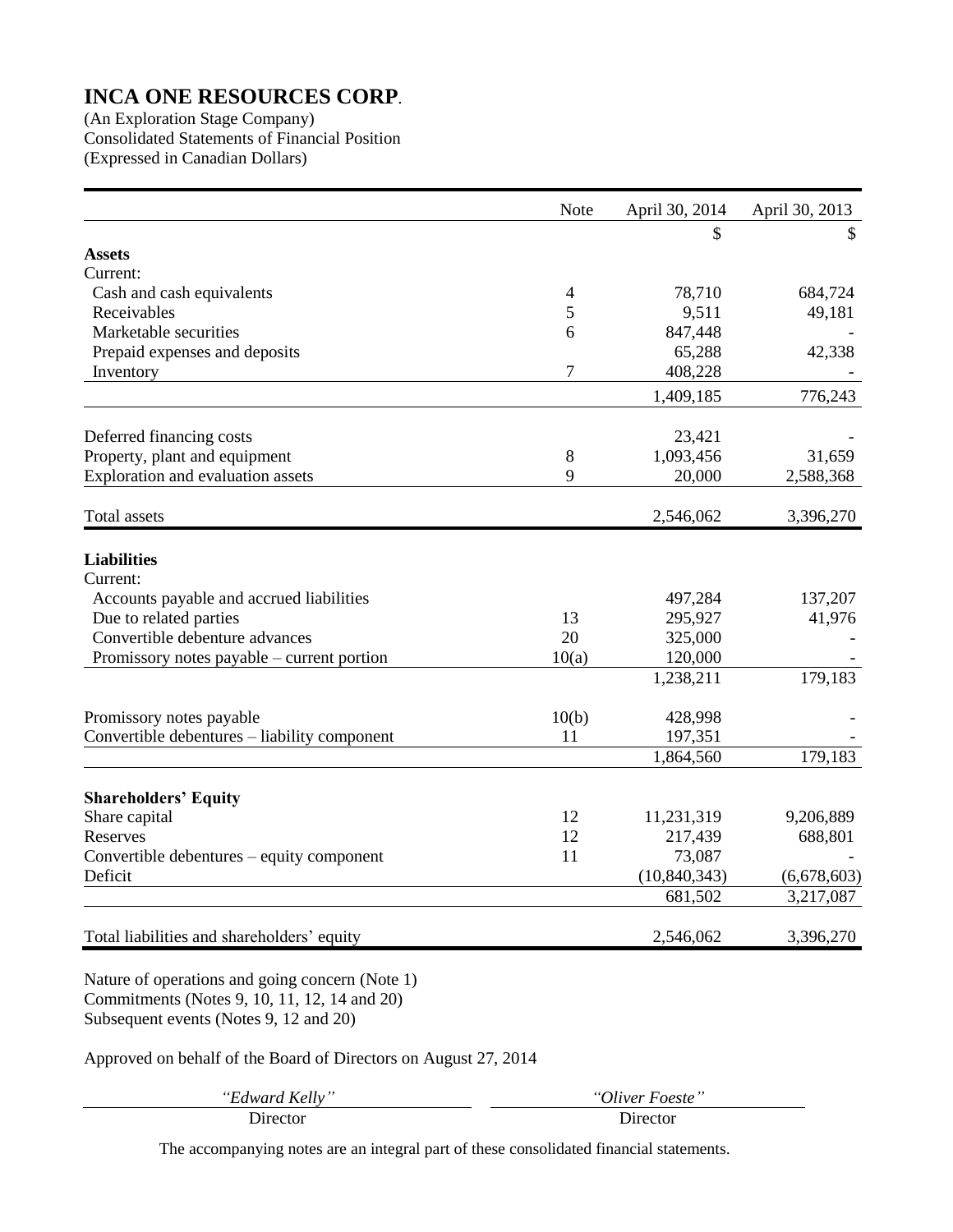(An Exploration Stage Company) Consolidated Statements of Loss and Comprehensive Loss (Expressed in Canadian Dollars)

|                                                      |         |             | Years ended April 30, |
|------------------------------------------------------|---------|-------------|-----------------------|
|                                                      | Note    | 2014        | 2013                  |
|                                                      |         | \$          | \$                    |
| <b>Operating expenses:</b>                           |         |             |                       |
| Consulting and management fees                       | 13      | 238,542     | 180,761               |
| Depreciation                                         | 8       | 7,074       | 2,420                 |
| Foreign exchange loss                                |         | 21,541      | 9,438                 |
| Office, rent and administration                      | 13      | 126,408     | 110,407               |
| Professional fees                                    | 13      | 260,978     | 105,547               |
| <b>Regulatory fees</b>                               |         | 14,731      | 18,140                |
| Share-based payments                                 | 12 & 13 | 105,658     | 136,035               |
| Transfer agent and shareholder information           |         | 351,195     | 97,591                |
| Travel, advertising and promotion                    |         | 220,336     | 219,556               |
| Write-down of exploration and evaluation assets      | 9       | 2,819,667   |                       |
| <b>Total operating expenses</b>                      |         | (4,166,130) | (879, 895)            |
| Finance income (expense):                            |         |             |                       |
| Accretion of convertible debentures                  | 11      | (7, 143)    |                       |
| Finance and other costs                              |         | (97, 481)   | (4,878)               |
| Finance income                                       |         | 1,111       | 1,786                 |
|                                                      |         | (103, 513)  | (3,092)               |
| Net loss for the year                                |         | (4,269,643) | (882,987)             |
| Other comprehensive income (loss):                   |         |             |                       |
| Unrealized loss on marketable securities             | 7       | (472, 552)  |                       |
| Foreign currency translation adjustment              |         | 21,439      | (6,232)               |
|                                                      |         | (451, 113)  | (6,232)               |
| Comprehensive loss for the year                      |         | (4,720,756) | (889, 219)            |
| Basic and diluted loss per share                     |         | (0.09)      | (0.03)                |
| Weighted average number of common shares outstanding |         | 47,993,952  | 29,657,290            |

The accompanying notes are an integral part of these consolidated financial statements.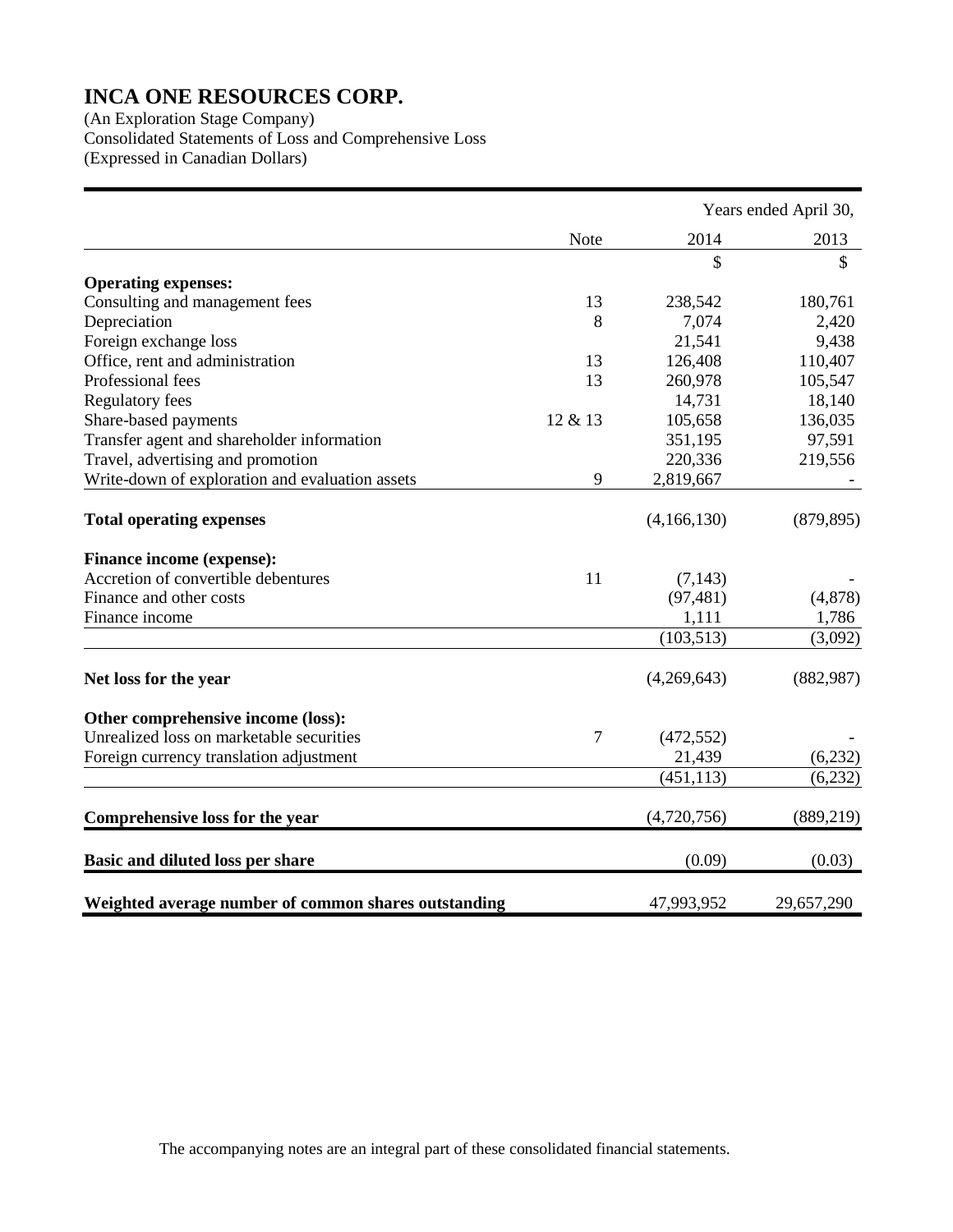(An Exploration Stage Company) Consolidated Statements of Changes in Equity (Expressed in Canadian Dollars)

|                                    | Share Capital    |              |                  |                          | Reserves                           |                          |            | Convertible                             | Deficit        | Total                   |
|------------------------------------|------------------|--------------|------------------|--------------------------|------------------------------------|--------------------------|------------|-----------------------------------------|----------------|-------------------------|
|                                    | Common<br>shares | Amount       | Stock<br>options | Warrants                 | Foreign<br>currency<br>translation | Other                    | Total      | $debe$ nture $-$<br>equity<br>component |                | shareholders'<br>equity |
|                                    | #                | $\mathbb{S}$ | \$               | \$                       | \$                                 | $\mathsf{\$}$            | \$         | \$                                      | \$             | \$                      |
| Balance, April 30, 2012            | 22,772,374       | 6,955,586    | 527,402          | 335,145                  | (221)                              | 42,931                   | 905,257    |                                         | (5,829,628)    | 2,031,215               |
| Comprehensive loss for the year    |                  |              |                  | $\overline{\phantom{a}}$ | (6,232)                            | $\sim$                   | (6,232)    |                                         | (882,987)      | (889, 219)              |
| Private placement                  | 20,716,800       | 2,071,680    |                  |                          |                                    |                          |            |                                         | $\equiv$       | 2,071,680               |
| Share issuance costs - cash        |                  | (153, 945)   |                  |                          |                                    |                          |            |                                         |                | (153, 945)              |
| Share issuance costs – warrants    |                  | (44,508)     |                  | 44,508                   |                                    | $\overline{a}$           | 44,508     |                                         |                |                         |
| Expired warrants                   |                  | 335,145      |                  | (335, 145)               |                                    | $\overline{\phantom{a}}$ | (335, 145) |                                         |                |                         |
| Expired options                    |                  | ÷            | (34, 012)        |                          |                                    | $\overline{\phantom{a}}$ | (34, 012)  | $\sim$                                  | 34,012         |                         |
| Reallocation of shares returned to |                  |              |                  |                          |                                    |                          |            |                                         |                |                         |
| treasury                           |                  | 42,931       |                  |                          | ٠                                  | (42, 931)                | (42, 931)  |                                         |                |                         |
| Share-based payments               |                  |              | 157,356          |                          |                                    | $\overline{\phantom{a}}$ | 157,356    |                                         |                | 157,356                 |
| Balance, April 30, 2013            | 43,489,174       | 9,206,889    | 650,746          | 44,508                   | (6, 453)                           | $\sim$                   | 688,801    | $\overline{\phantom{a}}$                | (6,678,603)    | 3,217,087               |
| Comprehensive loss for the year    |                  |              |                  |                          | 21,439                             | (472, 552)               | (451, 113) | $\overline{\phantom{a}}$                | (4,269,643)    | (4,720,756)             |
| Private placements for cash        | 7,125,500        | 712,550      |                  |                          |                                    |                          |            |                                         |                | 712,550                 |
| Private placement for GRIT Shares  | 12,000,000       | 1,320,000    |                  |                          |                                    |                          |            |                                         |                | 1,320,000               |
| Finder fees paid in shares         | 960,000          | 105,600      |                  |                          |                                    |                          |            |                                         |                | 105,600                 |
| Share issuance costs – cash        |                  | (131, 724)   |                  |                          |                                    |                          |            |                                         |                | (131, 724)              |
| Convertible debentures             |                  |              |                  |                          |                                    |                          |            | 76,336                                  |                | 76,336                  |
| Convertible debentures issuance    |                  |              |                  |                          |                                    |                          |            |                                         |                |                         |
| $costs - cash$                     |                  |              |                  |                          |                                    |                          |            | (3,249)                                 |                | (3,249)                 |
| <b>Expired warrants</b>            |                  | 18,004       |                  | (18,004)                 |                                    |                          | (18,004)   |                                         |                |                         |
| Expired options                    |                  | $\sim$       | (107,903)        |                          |                                    | $\overline{\phantom{a}}$ | (107,903)  |                                         | 107,903        |                         |
| Share-based payments               |                  |              | 105,658          |                          |                                    |                          | 105,658    |                                         |                | 105,658                 |
| Balance, April 30, 2014            | 63,574,674       | 11,231,319   | 648,501          | 26,504                   | 14,986                             | (472, 552)               | 217,439    | 73,087                                  | (10, 840, 343) | 681,502                 |

The accompanying notes are an integral part of these consolidated financial statements.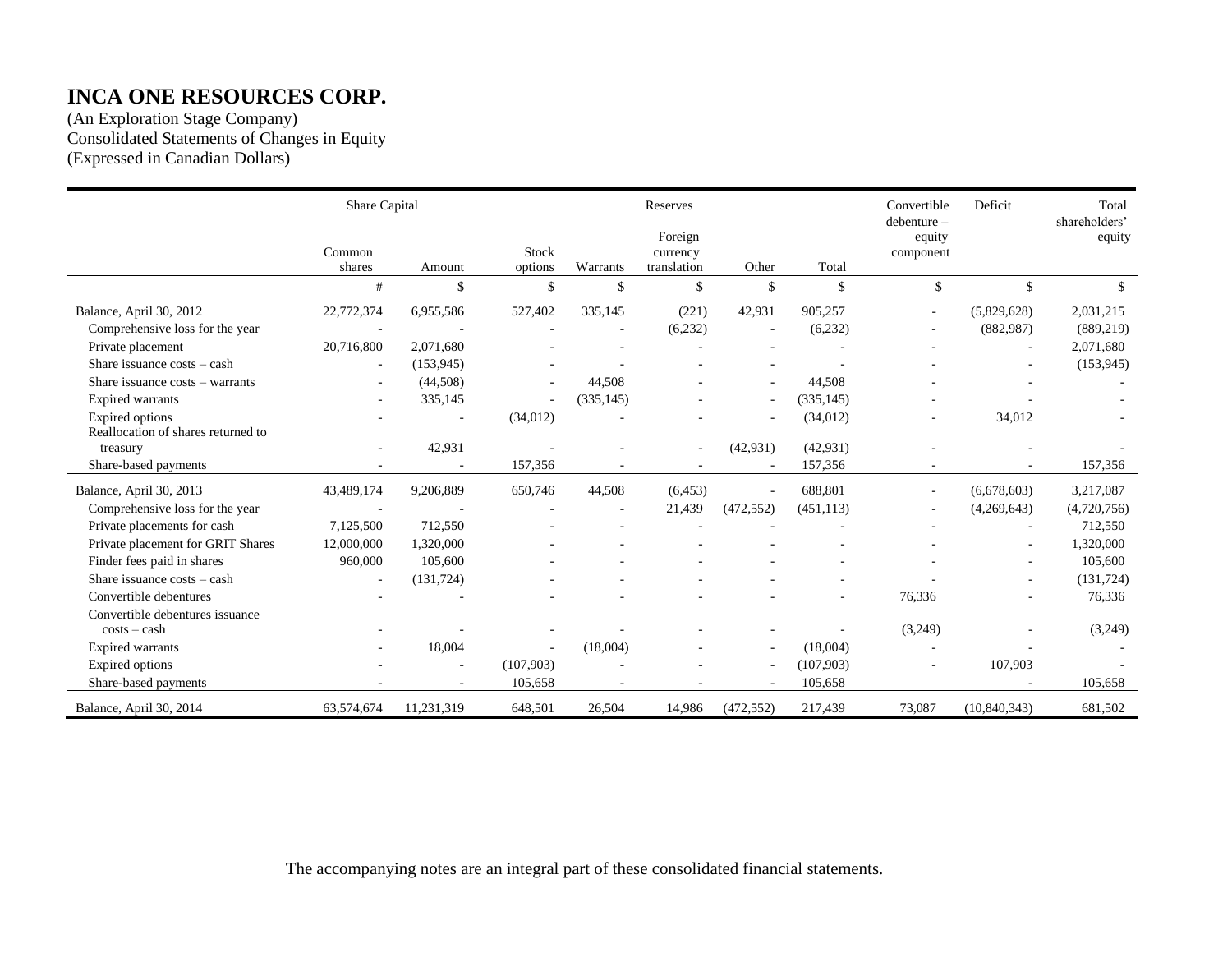(An Exploration Stage Company) Consolidated Statements of Cash Flows (Expressed in Canadian Dollars)

|                                                             | Years ended April 30, |                    |  |
|-------------------------------------------------------------|-----------------------|--------------------|--|
|                                                             | 2014                  | 2013               |  |
| Cash flows provided by (used in):                           | \$                    | $\mathbf{\hat{S}}$ |  |
| <b>Operating activities:</b>                                |                       |                    |  |
| Net loss for the year                                       | (4,269,643)           | (882,987)          |  |
| Items not involving cash:                                   |                       |                    |  |
| Depreciation                                                | 7,074                 | 2,420              |  |
| Share-based payments                                        | 105,658               | 136,035            |  |
| Write-down of exploration and evaluation assets             | 2,819,667             |                    |  |
| Accretion of convertible debentures                         | 7,143                 |                    |  |
| <b>Accrued</b> interest                                     | 14,038                |                    |  |
| Changes in non-cash operating working capital:              |                       |                    |  |
| Receivables                                                 | 14,670                | 85,140             |  |
| Prepaid expenses and deposits                               | (22, 298)             | (6,164)            |  |
| Inventory                                                   | (392, 138)            |                    |  |
| Accounts payable and accrued liabilities and due to         |                       |                    |  |
| related parties                                             | 347,642               | 70,078             |  |
|                                                             | (1,368,187)           | (595, 478)         |  |
|                                                             |                       |                    |  |
| <b>Financing activities:</b>                                |                       |                    |  |
| Promissory notes payable, net of issuance costs             | 584,960               |                    |  |
| Repayments of promissory notes                              | (50,000)              |                    |  |
| Convertible debentures, net of issuance costs               | 263,295               |                    |  |
| Proceeds on issuance of common shares                       | 737,550               | 2,071,680          |  |
| Share issuance cost                                         | (26, 124)             | (153, 945)         |  |
| Convertible debenture advances                              | 325,000               |                    |  |
| Deferred financing costs                                    | (23, 421)             |                    |  |
|                                                             | 1,811,260             | 1,917,735          |  |
|                                                             |                       |                    |  |
| <b>Investing activities:</b>                                |                       |                    |  |
| Purchase of property, plant and equipment                   | (762, 368)            | (18, 384)          |  |
| Exploration and evaluation assets                           | (236, 106)            | (1,157,483)        |  |
|                                                             | (998, 474)            | (1,175,867)        |  |
|                                                             |                       |                    |  |
| (Decrease) increase in cash and cash equivalents            | (555, 401)            | 146,390            |  |
| Effect of exchange rates on cash held in foreign currencies | (50,613)              | (4,696)            |  |
| Cash and cash equivalents, beginning of year                | 684,724               | 543,030            |  |
|                                                             |                       |                    |  |
| Cash and cash equivalents, end of year                      | 78,710                | 684,724            |  |

**Supplemental disclosure with respect to cash flows** (Note 19)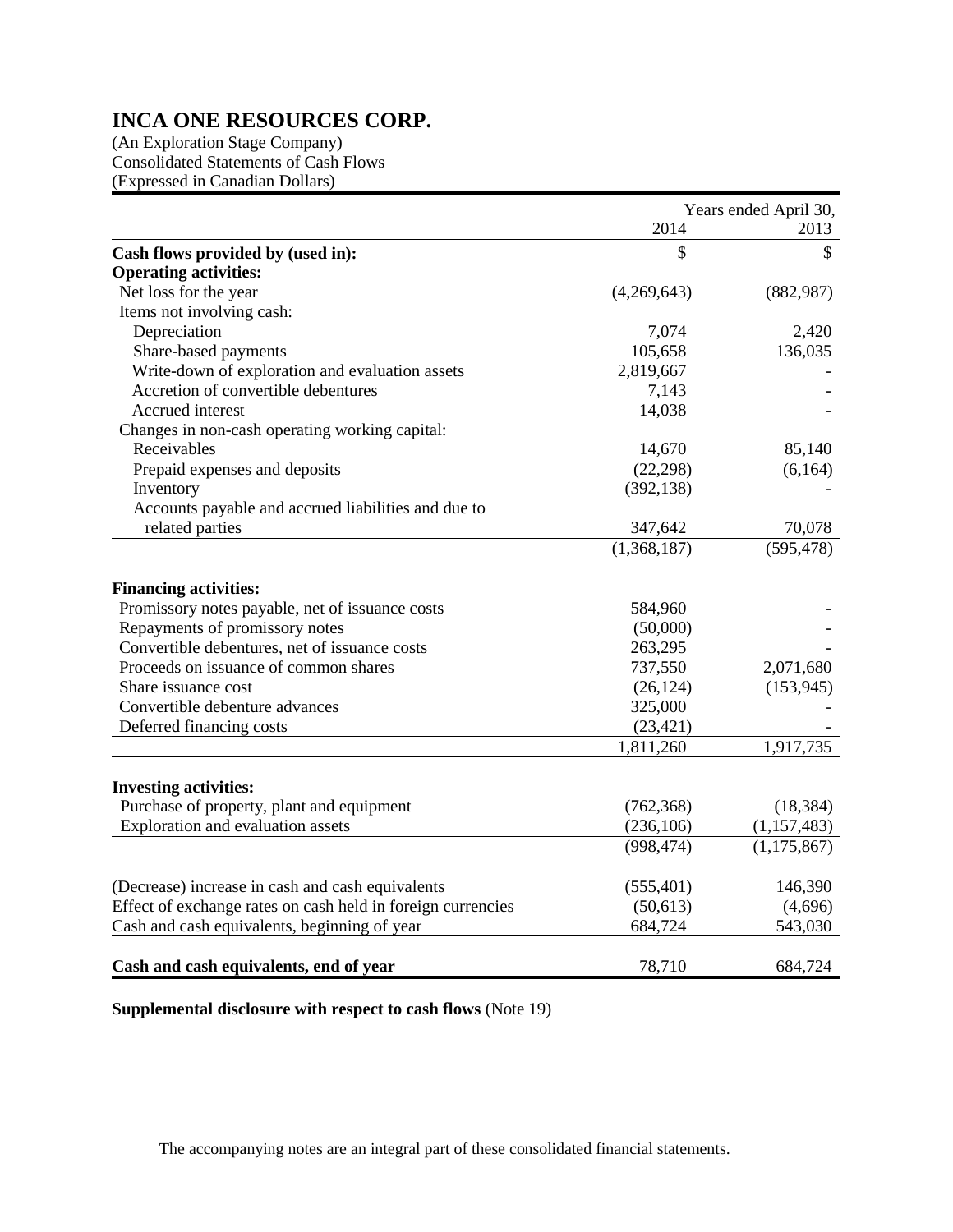(An Exploration Stage Company) Notes to the Consolidated Financial Statements For the Years Ended April 30, 2014 and 2013 (Expressed in Canadian Dollars)

### **NOTE 1 – NATURE OF OPERATIONS AND GOING CONCERN**

Inca One Resources Corp. (the "Company") was incorporated under the laws of Canada on November 9, 2005 and was continued under the British Columbia Business Corporations Act on November 26, 2010. On May 11, 2011, the Company changed its name from SUB Capital Inc. to Inca One Metals Corp. and on October 26, 2011, to Inca One Resources Corp. The Company's shares are traded on the TSX Venture Exchange (the "TSX-V") under the symbol "IO" and on the Frankfurt Stock Exchange under the symbol "SU9.F". The head office and principal address of the Company are located at Suite 1125 – 595 Howe Street, Vancouver, Canada, V6C 2T5 and its registered office is located at Suite 2600 – 1066 West Hastings Street, Vancouver, Canada, V6E 3X1.

These consolidated financial statements are prepared on a going concern basis, which contemplates that the Company will continue in operation for the foreseeable future and will be able to realize its assets and discharge its liabilities in the normal course of business. For the year ended April 30, 2014, the Company incurred a net loss of \$4,269,643. As of that date the Company had a deficit of \$10,840,343 and working capital of \$170,974. The Company's continuation as a going concern is dependent upon its ability to attain profitable operations and generate funds from its Peruvian toll-milling operations and its ability to raise equity capital or borrowings sufficient to meet current and future obligations. These conditions indicate a material uncertainty that may cast significant doubt on the Company's ability to continue as a going concern. These consolidated financial statements do not reflect the adjustments to the carrying values and classifications of assets and liabilities that would be necessary if the Company were unable to realize its assets and settle its liabilities as a going concern in the normal course of operations. Such adjustments could be material. Management intends to finance operating costs over the next year with proceeds from a combination of debt and revenues from toll-milling operations. Subsequent to the year ended April 30, 2014, the Company received gross proceeds of \$2,700,000 from a bond financing (Note 20).

### **NOTE 2 – SIGNIFICANT ACCOUNTING POLICIES**

### **(a) Basis of Presentation**

These consolidated financial statements have been prepared in accordance with International Financial Reporting Standards ("IFRS") as issued by the International Accounting Standards Board ("IASB") and interpretations of the International Financial Reporting Interpretations Committee ("IFRIC").The accounting principles adopted are consistent with those of the previous financial year.

These consolidated financial statements have been prepared on a historical cost basis and were approved by the board of directors for issue on August 27, 2014.

#### **(b) Basis of Consolidation**

The consolidated financial statements are presented in Canadian dollars unless otherwise noted. The consolidated financial statements include the accounts of the Company, its wholly owned subsidiaries, Inca One Metals Peru S.A. ("IO Metals"), Dynasty One S.A. ("Dynasty One"), Chala One S.A.C. ("Chala One"), and Minera Huaquillas SAC ("Minera"), a private company incorporated in Peru (Note 9(b)). Although Minera is not a subsidiary of the Company the Company consolidates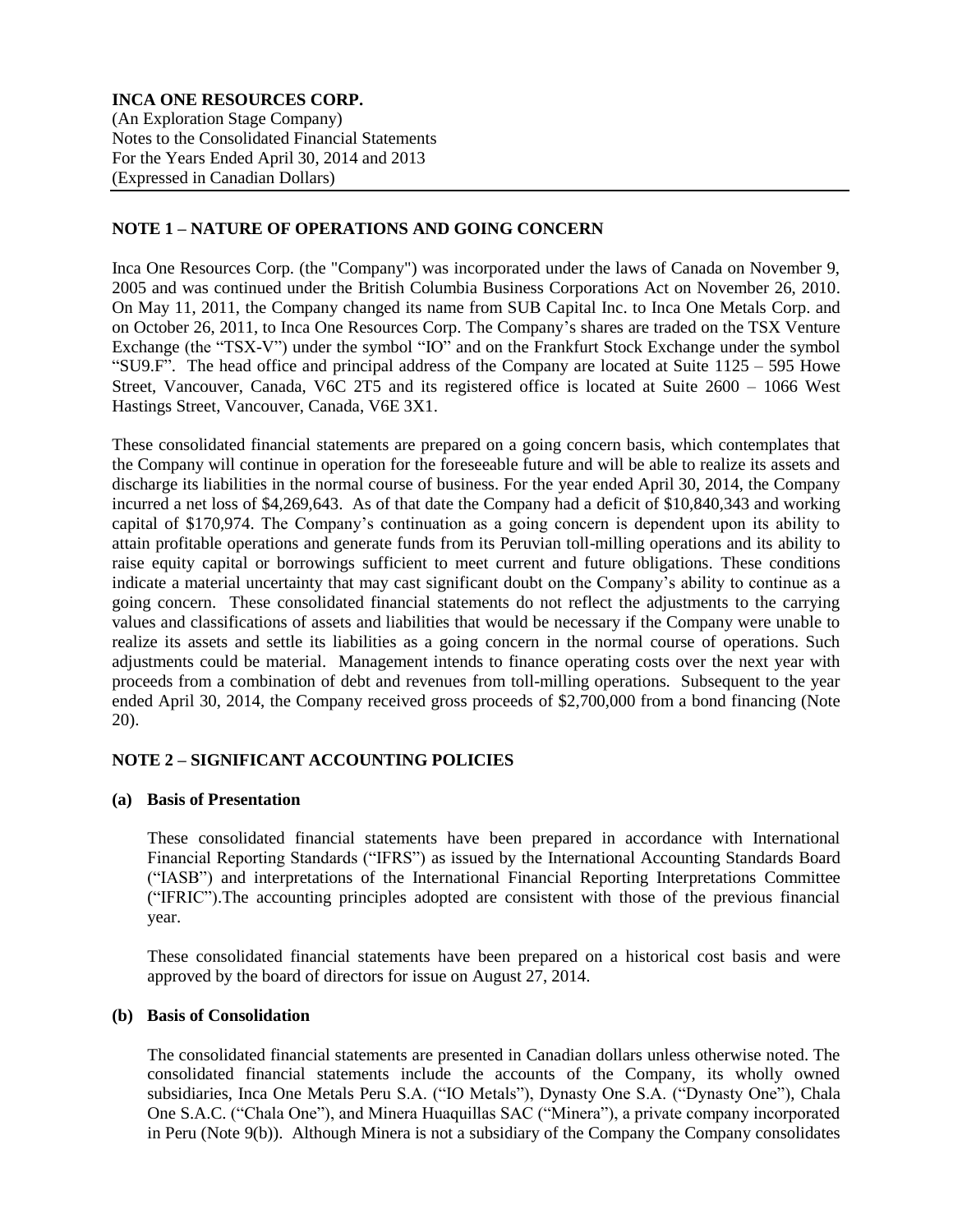(An Exploration Stage Company) Notes to the Consolidated Financial Statements For the Years Ended April 30, 2014 and 2013 (Expressed in Canadian Dollars)

> 100% of its operations as they have effective control and therefore the right to obtain the majority of the benefits and are exposed to the risks of the activities of Minera.

> Control is achieved when the Company is exposed to, or has rights, to variable returns from its involvement with an entity and has the ability to affect those returns through its power over the entity. Subsidiaries are fully consolidated from the date on which control is obtained and continue to be consolidated until the date that such control ceases. Intercompany balances, transactions and unrealized intercompany gains and losses are eliminated upon consolidation.

#### **(c) Use of Estimates and Judgments**

The preparation of the Company's consolidated financial statements in accordance with IAS 1, *Presentation of Financial Statements*, requires management to make certain critical accounting estimates and to exercise judgment that affect the accounting policies and the reported amounts of assets, liabilities and disclosure of contingent assets and liabilities at the date of the consolidated financial statements and reported amounts of revenues and expenses during the reporting period. Estimates and assumptions are continually evaluated based on historical experience and other factors, including expectations of future events that are believed to be reasonable under the circumstances. In the future, actual experience may differ from these estimates and assumptions. Revisions to accounting estimates are recognized in the period in which the estimates are revised and in any future periods affected.

#### Significant accounting judgments

Critical judgments exercised in applying accounting policies that have the most significant effect on the amounts recognized in the consolidated financial statements include but are not limited to the following:

*(i) Going concern*

The financial statements have been prepared on a going concern basis, which assumes that the Company will be able to realize its assets and discharge its liabilities in the normal course of business for the foreseeable future. The assessment of the Company's ability to source future operations and continue as a going concern involves judgment. Estimates and assumptions are continually evaluated and are based on historical experience and other factors, including expectations of future events that are believed to be reasonable under the circumstances. If the going concern assumption were not appropriate for the financial statements, then adjustments would be necessary in the carrying value of assets and liabilities, the reported revenue and expenses and the statement of financial position classifications used (Note 1).

*(ii)Economic recoverability and probability of future economic benefits of exploration and evaluation assets*

Management has determined the exploration and evaluation costs incurred which were capitalized may have future economic benefits and may be economically recoverable. Management uses several criteria in its assessments of economic recoverability and probability of future economic benefits including geologic and other technical information, a history of conversion of mineral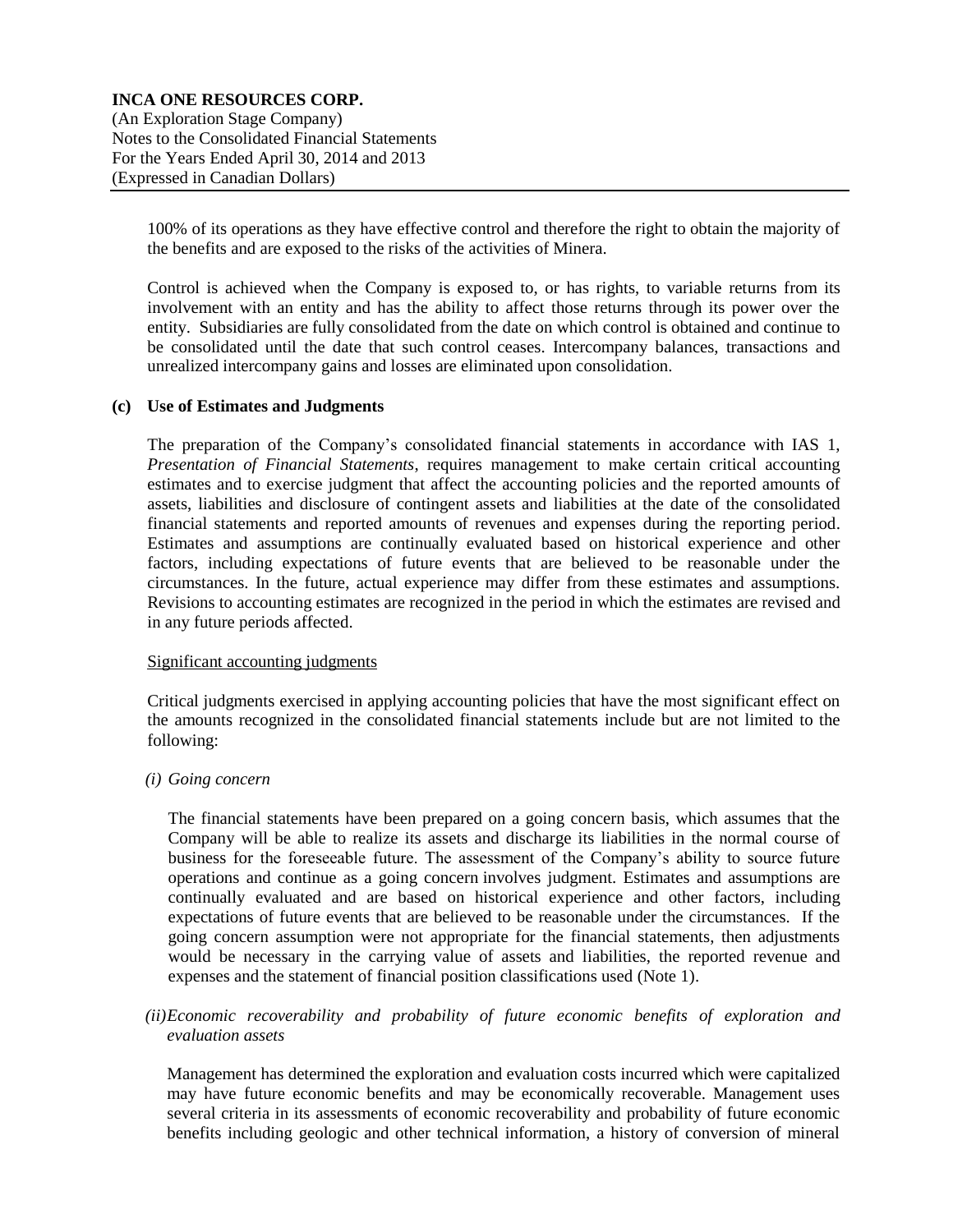(An Exploration Stage Company) Notes to the Consolidated Financial Statements For the Years Ended April 30, 2014 and 2013 (Expressed in Canadian Dollars)

> deposits with similar characteristics to its own properties to proven and probable mineral reserves, the quality and capacity of existing infrastructure facilities, the evaluation of permitting and environmental issues and local support for the project, and the ability to find joint venture partners if necessary.

#### *(iii) Commencement of commercial production*

Management has determined that operations have not yet progressed beyond the test toll milling stage and therefore has not begun to deplete property, plant and equipment or record revenue. The Company assesses the stage of its mineral properties or processing plant to determine when they estimate it is substantially complete and ready for its intended use. Criteria used to assess when a property has commenced commercial production include the level of capital expenditures incurred relative to the expected costs to complete, the completion of a reasonable period of testing of the property, plant and equipment, the ability to produce saleable metals, the attainment of relevant permits, the ability to sustain ongoing production; and the achievement of predetermined production targets. Once management determines that a property or plant has reached commercial production, costs capitalized during development begin to be amortized.

#### *(iv) Determination of functional currency*

The Company determines the functional currency through an analysis of several indicators such as expenses and cash flow, financing activities, retention of operating cash flows, and frequency of transactions with the reporting entity.

### *(v) Exploration and evaluation assets title*

Title to exploration and evaluation assets involves certain inherent risks due to the difficulties of determining the validity of certain claims as well as the potential for problems arising from the frequently ambiguous conveyance history characteristic of exploration and evaluation assets. Although the Company has taken steps to verify title to exploration and evaluation assets in which it has an interest, in accordance with industry standards for the current stage of exploration of such properties, these procedures do not guarantee the Company's title. Property title may be subject to unregistered prior agreements and regulatory requirements. To the best of the Company's knowledge, title to all of its exploration and evaluation assets is in good standing.

#### Significant estimates and assumptions

Information about assumptions and estimation uncertainties that have a significant risk of resulting in material adjustments are as follows:

#### *(i) Value of share-based compensation*

The Company uses the Black-Scholes option pricing model for valuation of share-based compensation. Option pricing models require the input of subjective assumptions including expected price volatility, interest rate, and forfeiture rate. Changes in the input assumptions can materially affect the fair value estimates and the Company's earnings and equity reserves.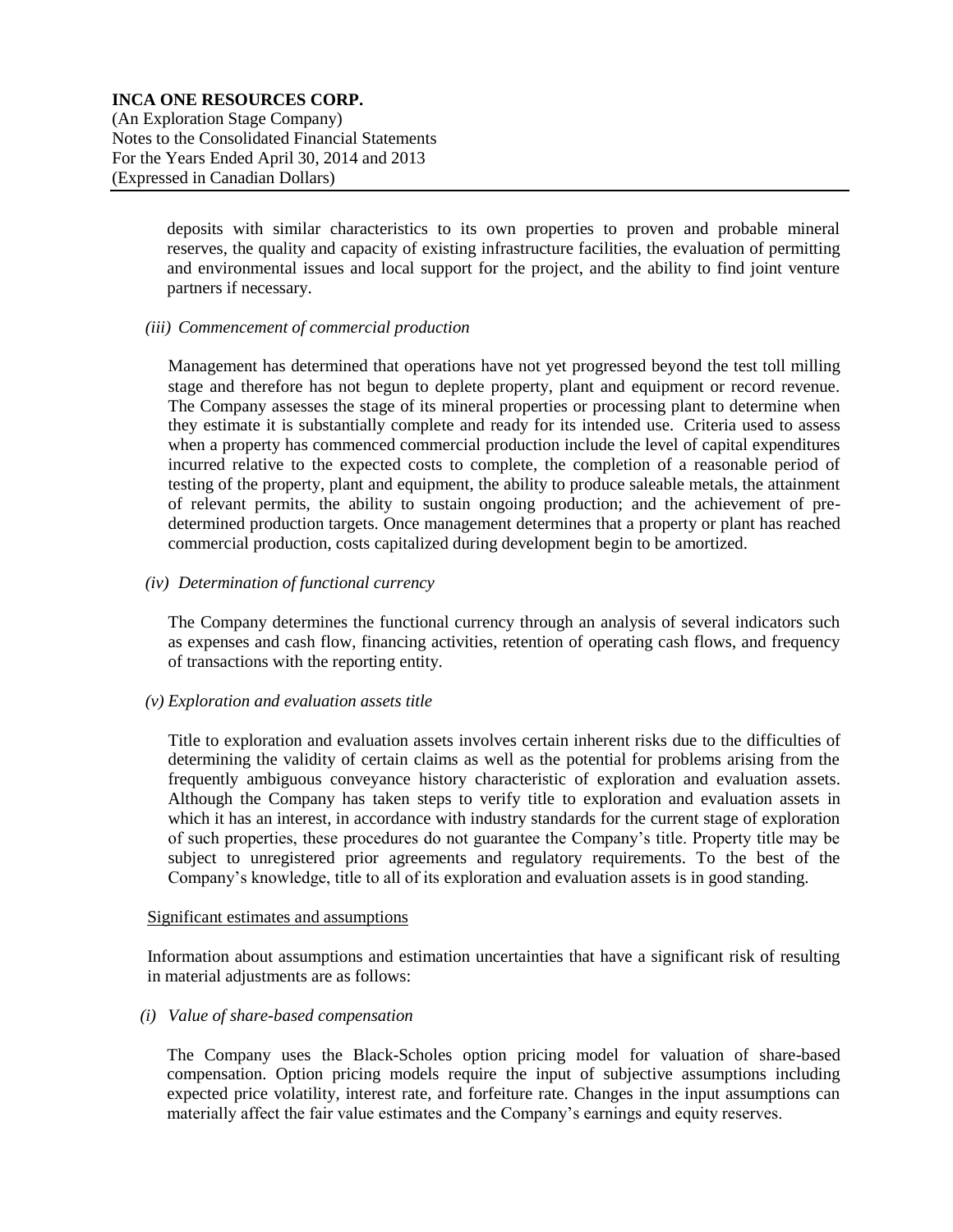(An Exploration Stage Company) Notes to the Consolidated Financial Statements For the Years Ended April 30, 2014 and 2013 (Expressed in Canadian Dollars)

#### *(ii)Value of convertible debentures*

For accounting purposes, each convertible debenture is separated into its liability and equity components using the effective interest rate method. The fair value of the liability component at the time of issue is calculated as the discounted cash flows for the convertible debenture assuming a 20% effective interest rate which was the estimated rate for a debenture without a conversion feature. The fair value of the equity component (conversion feature) was determined at the time of issue as the difference between the face value of the convertible debenture and the fair value of the liability component. Changes in the input assumptions can materially affect the fair value estimates and the Company's classification between debt and equity components.

### *(iii)Value of marketable securities*

Marketable securities have been classified as available-for-sale financial instruments and are measured at fair market value each reporting period with any change in fair value recognized through other comprehensive income (loss). The fair value of the shares currently included in marketable securities has been estimated using their April 30, 2014 share trading price which, due to the absence of a lengthy trading history and restrictive holding periods attached to these shares, may not be indicative of actual fair value. Changes in the share trading price after April 30, 2014 can materially affect the fair value estimates and the Company's earnings.

#### *(iv) Decommissioning obligations*

Mining and exploration activities are subject to various laws and regulations governing the protection of the environment. In general, these laws and regulations are continually changing and the Company has made, and intends to make in the future, expenditures to comply with such laws and regulations. Accounting for decommissioning obligations requires management to make estimates of the future costs the Company will incur to complete the reclamation and remediation work required to comply with existing laws and regulations at each mining operation and exploration and development property. In addition, future changes to environmental laws and regulations may increase the extent of reclamation and remediation work required to be performed by the Company. Increases in future costs could materially impact the amounts charged to operations for site closure and reclamation. The provision represents management's best estimate of the present value of the future decommissioning obligation. The calculation of this estimate is based on a number of input variables including the quantity and sales price of gold expected to eventually be recovered from the Company's tailings pond.

Due to uncertainties concerning environmental remediation, the ultimate cost to the Company of future site restoration could differ from the amounts provided. The estimate of the total provision for future decommissioning costs is subject to change based on amendments to laws and regulations, changes in technology, actual quantities and grade of gold eventually recovered from tailings, price increases and changes in interest rates, and as new information concerning the Company's closure and reclamation obligations becomes available.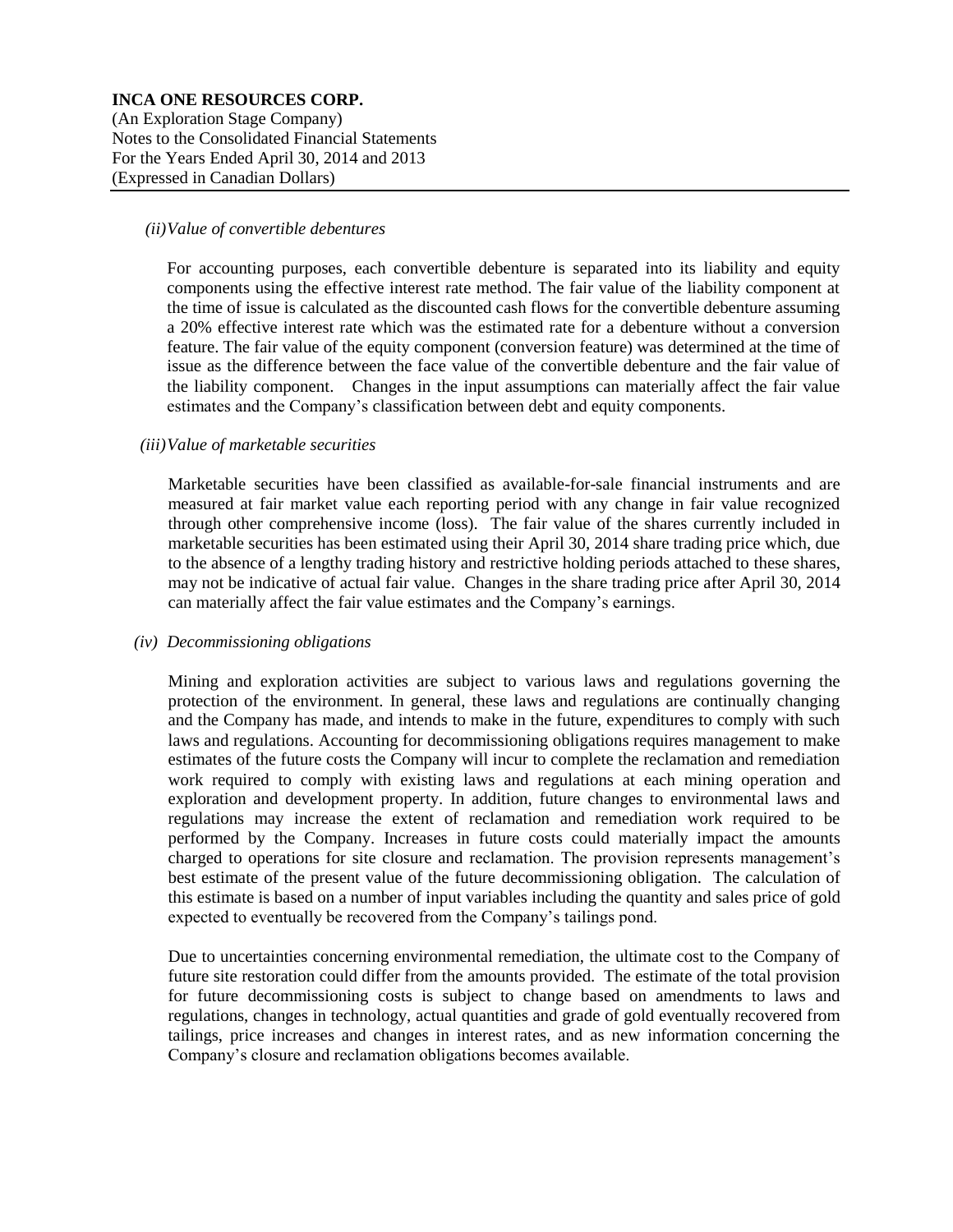(An Exploration Stage Company) Notes to the Consolidated Financial Statements For the Years Ended April 30, 2014 and 2013 (Expressed in Canadian Dollars)

#### *(v) Deferred taxes*

Deferred tax assets and liabilities are measured using the tax rates expected to be in effect in future periods. Management estimates these future tax rates based on information available at the period end. Actual future rates may be significantly different. Factors causing such differences include changes in the ruling government or changes in national or regional economic circumstances of the areas where mines are located.

### **(d) Functional and Presentation of Foreign Currency**

#### *(i) Functional and presentation currency*

The functional currency of a company is the currency of the primary economic environment in which the company operates. The presentation currency for a company is the currency in which the company chooses to present its financial statements.

These consolidated financial statements are presented in Canadian dollars, which is the functional currency of the Canadian company. The functional currency of IO Metals and Minera is the Peruvian Sol. The functional currency of Dynasty One, Chala One, and Corizona One is the US dollar.

#### *(ii) Transactions and balances*

Foreign currency transactions are translated into the functional currency using the exchange rates prevailing at the date of transaction. Foreign currency gains and losses resulting from the settlement of such transactions and from the translation at period end exchange rates of monetary assets and liabilities denominated in foreign currencies are included in profit or loss.

#### *(iii) Consolidated entities*

The results and financial position of consolidated entities that have a functional currency different from the presentation currency are translated into the presentation currency as follows:

- Assets and liabilities are translated at the closing rate at the reporting date;
- Income and expenses for each income statement are translated at average exchange rates for the period; and
- All resulting exchange differences are recognized in other comprehensive income as foreign currency translation adjustment.

On consolidation, exchange differences arising from the translation of the net investment in foreign entities are taken to the foreign currency translation reserve. When a foreign operation is sold, such exchange differences are recognised in profit or loss as part of the gain or loss on sale.

### **(e) Cash and Cash Equivalents**

Cash and cash equivalents include short-term deposits and guaranteed investment certificates that are cashable at any time at the option of the holder.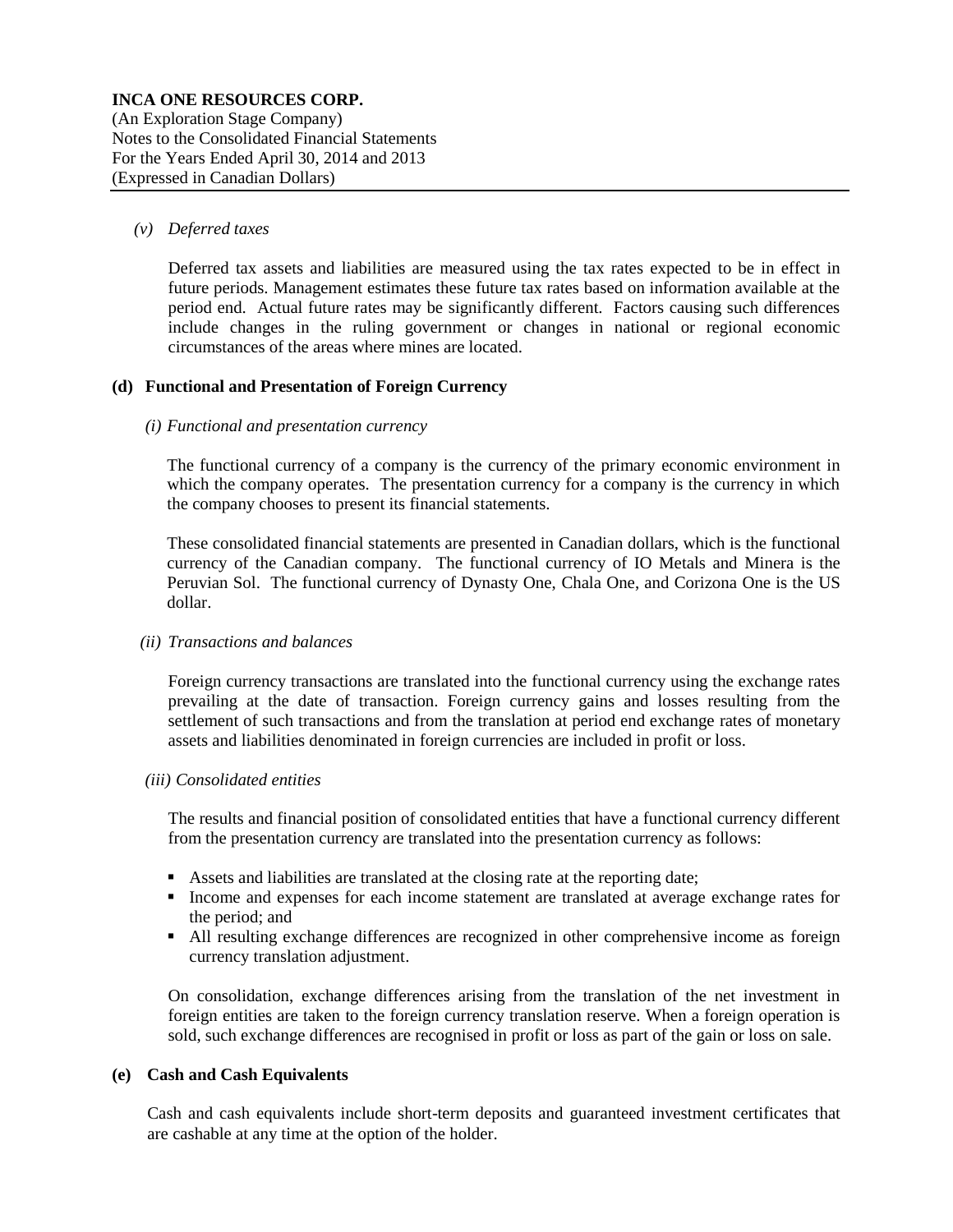(An Exploration Stage Company) Notes to the Consolidated Financial Statements For the Years Ended April 30, 2014 and 2013 (Expressed in Canadian Dollars)

#### **(f) Inventory**

Finished goods, work-in-process and stockpiled ore are measured at the lower of average cost and net realizable value. Net realizable value is the amount estimated to be obtained from sale of the inventory in the normal course of business, less any anticipated costs to be incurred prior to its sale. The production cost of inventories is determined on a weighted average basis and includes cost of production consumables, direct labor, overhead and depreciation of property, plant and equipment.

Any write‐down of inventory is recognized as an expense in profit or loss in the period the write-down occurs. Reversal of any write-down of inventory, arising from an increase in net realizable value, is recognized in profit or loss as a reduction in the amount of inventory recognized as an expense in the period in which the reversal occurs. Prior to commencement of commercial production, write-down of inventory is capitalized to property, plant and equipment.

### **(g) Property, Plant and Equipment**

Property, plant and equipment are carried at cost less accumulated depreciation and accumulated impairment losses. Depreciation is determined at rates which will reduce original cost to estimated residual value over the expected useful life of each asset. The annual rate used to compute depreciation is as follows:

| Computer hardware       | declining-balance basis | 30% |
|-------------------------|-------------------------|-----|
| Furniture and equipment | declining-balance basis | 20% |

Depreciation of property and plant will be recorded at the date the commissioning is complete and it is available for its intended use.

### **(h) Exploration and Evaluation Assets**

These assets relate to mineral rights acquired and exploration and evaluation expenditures capitalized in respect of projects that are in the exploration or pre-development stage. Once a right to explore a mineral property has been secured, exploration and evaluation expenditures are capitalized and include the costs of acquiring licenses, costs associated with exploration and evaluation activity, and the fair value (at acquisition date) of exploration and evaluation assets acquired in a business combination. Exploration costs include value added taxes incurred in foreign jurisdictions when recoverability of these taxes is uncertain. Costs incurred before the Company has obtained the legal rights to explore a mineral property are expensed as incurred.

The technical feasibility and commercial viability of extracting a mineral resource is considered to be determinable when proven reserves are determined to exist, the right of tenure is current and it is considered probable that the costs will be recouped through successful development and exploitation of the area, or alternatively by sale of the property. Once the technical feasibility and commercial viability of the extraction of mineral resources in an area of interest are demonstrable, exploration and evaluation assets attributable to that mineral property are first tested for impairment and then reclassified to mining property and development assets within property, plant and equipment.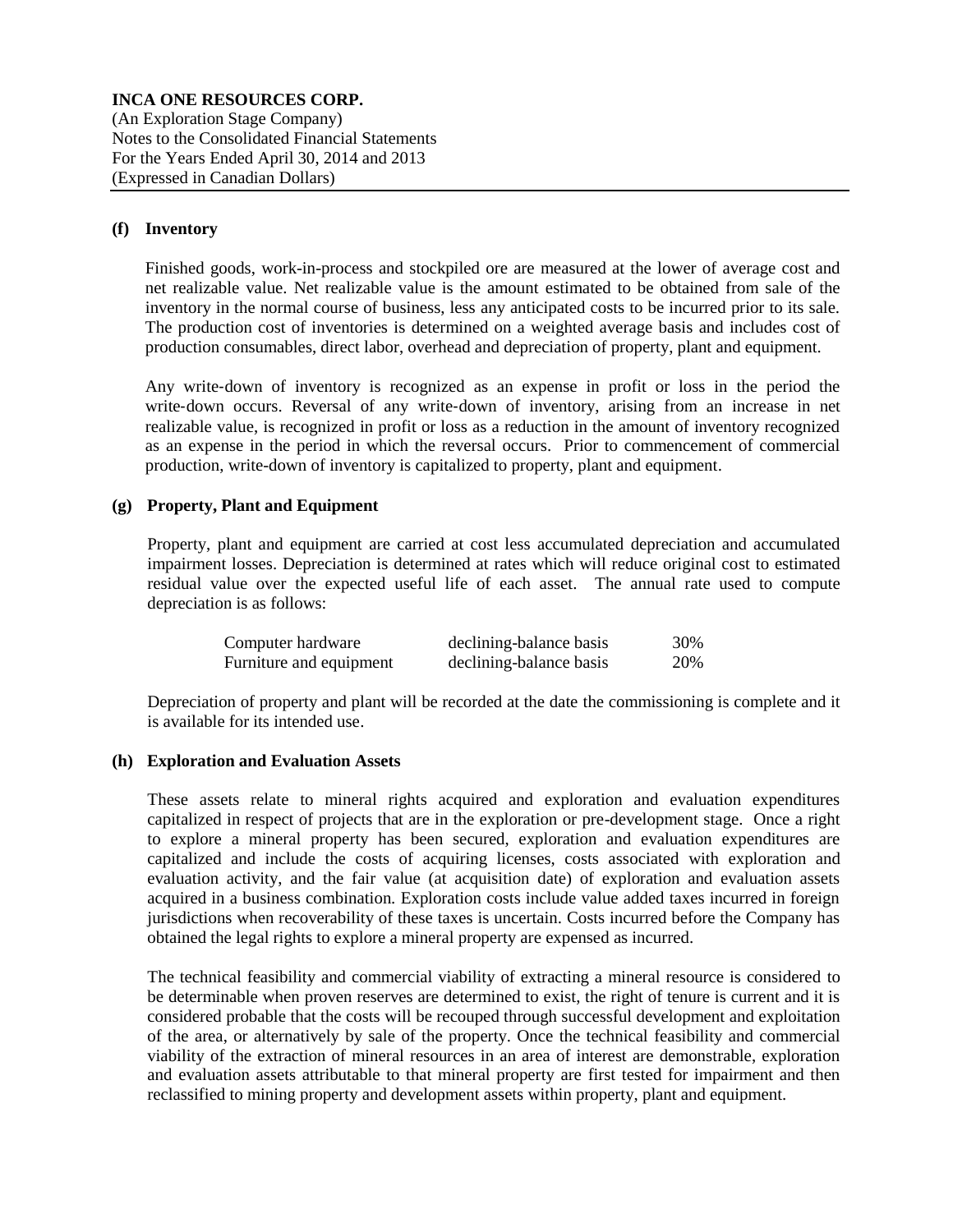(An Exploration Stage Company) Notes to the Consolidated Financial Statements For the Years Ended April 30, 2014 and 2013 (Expressed in Canadian Dollars)

> Recoverability of the carrying amount of any exploration and evaluation assets is dependent on successful development and commercial exploitation, or alternatively, sale of the respective mineral properties. The Company reviews its exploration and evaluation assets for indicators of impairment on a periodic basis.

#### **(i) Impairment of Non-financial Assets**

The carrying amount of the Company's non-financial assets (which include property, plant and equipment, and exploration and evaluation assets) is reviewed at each financial reporting date to determine whether there is any indication of impairment. If such indication exists, the recoverable amount of the asset is estimated in order to determine the extent of the impairment loss. An impairment loss is recognized when the carrying amount of an asset or its cash generating unit exceeds its recoverable amount. Impairment losses are recognized in profit or loss for the period.

The recoverable amount of assets is the greater of an asset's fair value less cost to sell and value in use. In assessing value in use, the estimated future cash flows are discounted to their present value using a pre-tax discount rate that reflects the current market assessments of the time value of money and the risks specific to the asset. For an asset that does not generate cash inflows largely independent of those from other assets, the recoverable amount is determined for the cash-generating unit to which the asset belongs.

An impairment loss is only reversed if there is an indication that the impairment loss may no longer exist and there has been a change in the estimates used to determine the recoverable amount, however, not to an amount higher than the carrying amount that would have been determined had no impairment loss been recognized in previous years. An impairment loss with respect to goodwill is never reversed.

Assets that have an indefinite useful life are not subject to amortization and are tested annually for impairment.

### **(j) Decommissioning Obligations**

The liability for a decommissioning obligation, such as site reclamation costs, is recorded when a legal or constructive obligation exists and is recognized in the period in which it is incurred. The Company records the estimated present value of future cash flows associated with site reclamation as a liability when the liability is incurred and increases the carrying value of the related assets for that amount. Subsequently, these capitalized decommissioning costs will be amortized to expense over the life of the related assets using the units-of-production method. The liability is accreted to reflect the passage of time and adjusted to reflect changes in the timing and amount of estimated future cash flows.

As at April 30, 2014 and 2013, the Company has determined that it does not have material decommissioning obligations.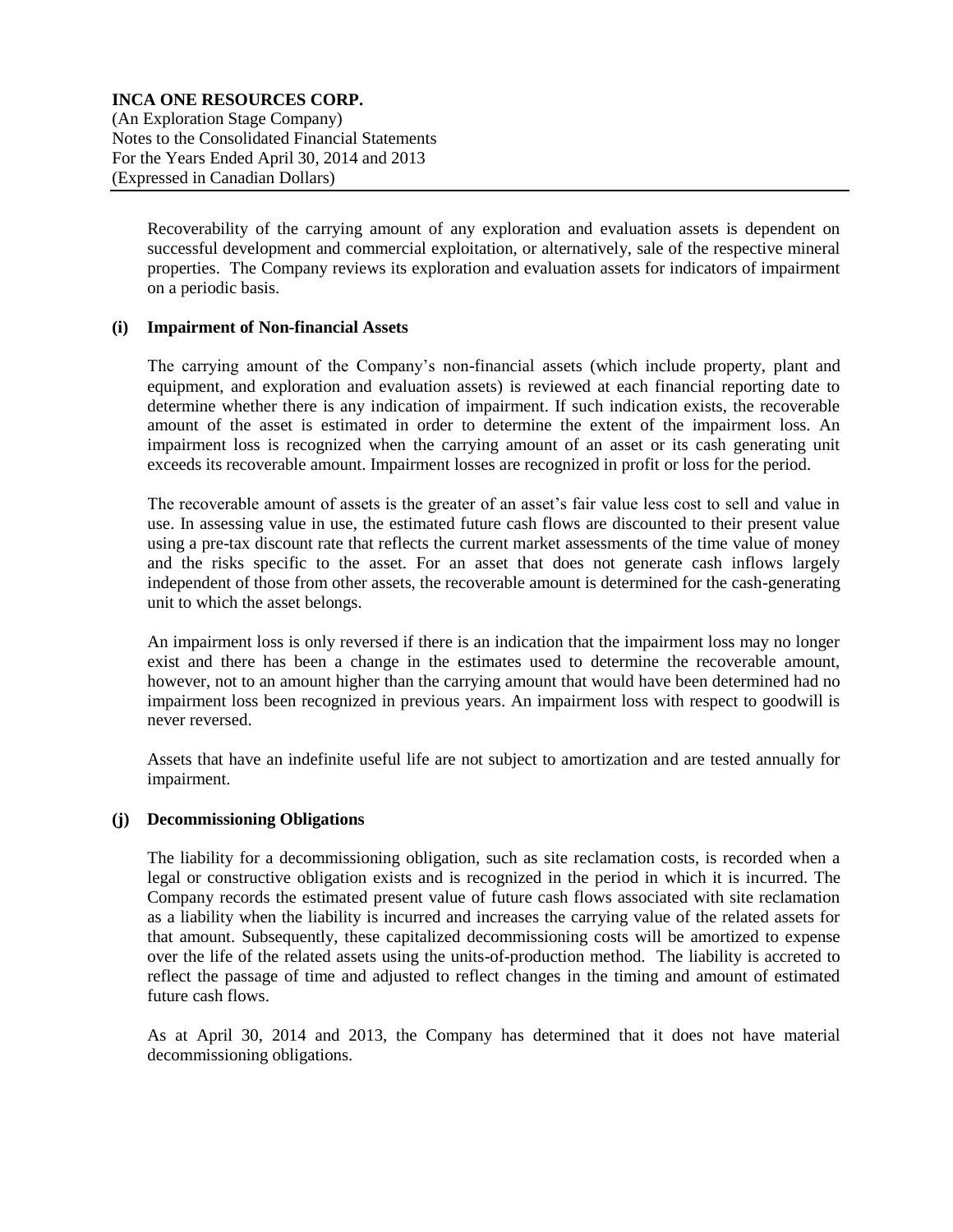(An Exploration Stage Company) Notes to the Consolidated Financial Statements For the Years Ended April 30, 2014 and 2013 (Expressed in Canadian Dollars)

#### **(k) Promissory Notes Payable**

Promissory notes payable are recognized initially at fair value, net of transaction costs incurred. The notes are subsequently stated at amortized cost with any difference between the proceeds and redemption value recognized in profit or loss over the term of the debt using the effective interest rate method. Debt is classified as current unless the Company has an unconditional right to defer settlement, or the note holder has agreed that they do not contemplate redeeming their promissory note, for at least 12 months after the statement of financial position date.

#### **(l) Convertible Debentures**

Convertible debentures are separated into their liability and equity components on the consolidated statement of financial position. The liability component is initially recognized at fair value, calculated as the net present value of the liability and accounted for at amortized cost using the effective interest rate method. The effective interest rate used is the estimated rate for debt with similar terms at the time of issue. The fair value of the equity component (conversion feature) is determined at the time of issue as the difference between the face value of the convertible debenture and the fair value of the liability component.

#### **(m) Share Capital**

Financial instruments issued by the Company are classified as equity only to the extent that they do not meet the definition of a financial liability or financial asset.

The Company's common shares and share purchase warrants and options are classified as equity instruments. Incremental costs directly attributable to the issue of new shares or options are shown in equity as a deduction, net of tax from the proceeds.

The proceeds from the exercise of stock options or warrants together with amounts previously recorded in reserves over the vesting periods are recorded as share capital. Share capital issued for non-monetary consideration is recorded at an amount based on fair value on the date of issue.

#### **(n) Share-based Payments**

Where equity-settled share options are awarded to employees, the fair value of the options at the date of grant is charged to profit or loss over the vesting period. Performance vesting conditions are taken into account by adjusting the number of equity instruments expected to vest at each reporting date so that, ultimately, the cumulative amount recognized over the vesting period is based on the number of options that eventually vest. Non-vesting conditions and market vesting conditions are factored into the fair value of the options granted. As long as all other vesting conditions are satisfied, a charge is made irrespective of whether these vesting conditions are satisfied. The cumulative expense is not adjusted for failure to achieve a market vesting condition or where a non-vesting condition is not satisfied.

Where the terms and conditions of options are modified before they vest, the increase in the fair value of the options, measured immediately before and after the modification, is also charged to profit or loss over the remaining vesting period.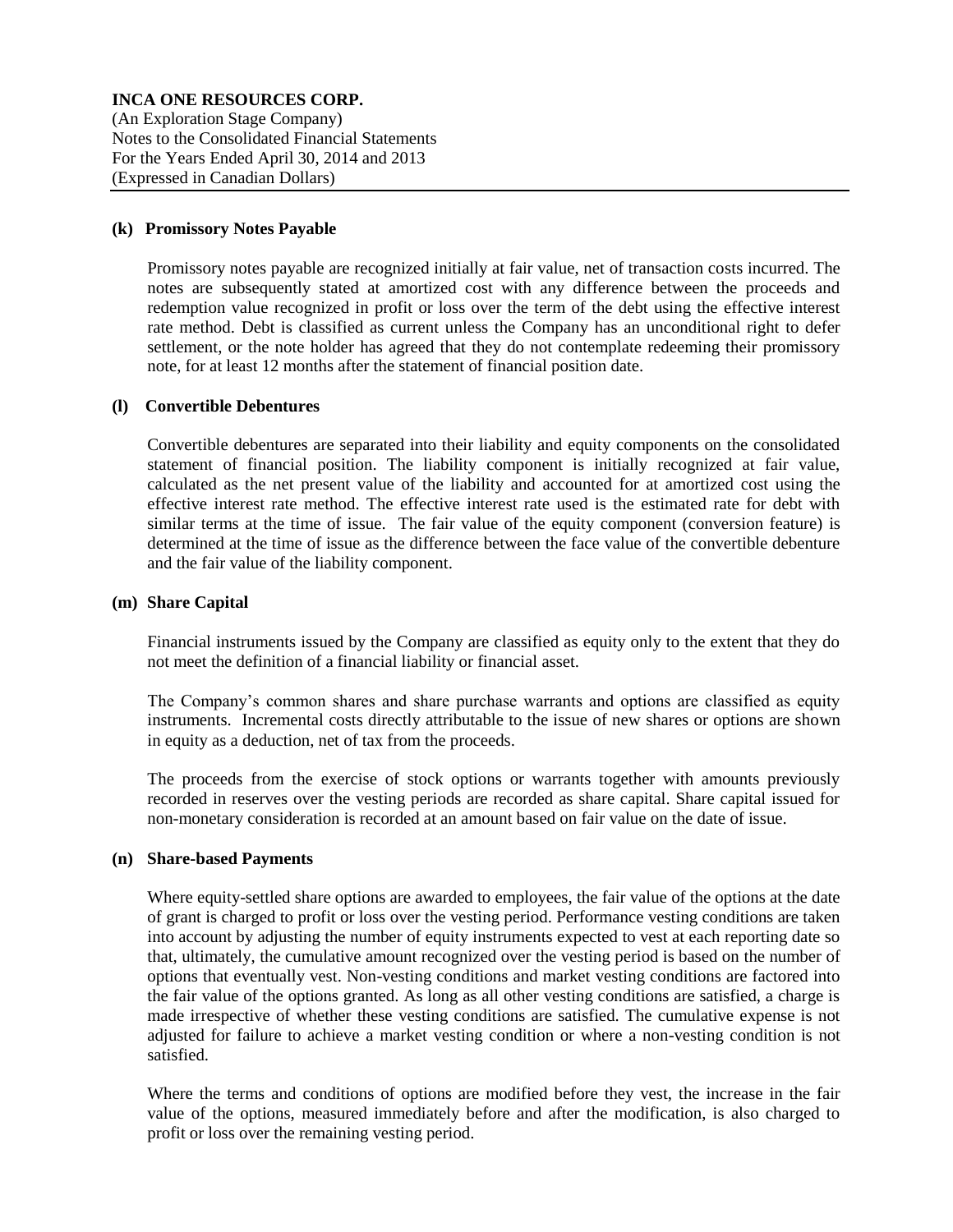(An Exploration Stage Company) Notes to the Consolidated Financial Statements For the Years Ended April 30, 2014 and 2013 (Expressed in Canadian Dollars)

> Where equity instruments are granted to non-employees, they are recorded at the fair value of the goods or services received in profit or loss, unless they are related to the issuance of shares. Amounts related to the issuance of shares are recorded as a reduction of share capital. When the value of goods or services received in exchange for the share-based payment cannot be reliably estimated, the fair value is measured by use of a valuation model. The expected life used in the model is adjusted, based on management's best estimate, for the effects of non-transferability, exercise restrictions, and behavioral considerations.

> All equity-settled share-based payments are reflected in contributed surplus, until exercised. Upon exercise, shares are issued from treasury and the amount reflected in contributed surplus is credited to share capital, adjusted for any consideration paid. Amounts recorded for forfeited or expired unexercised options are reversed in the period the forfeiture occurs.

#### **(o) Revenue**

The Company recognizes interest income on an accrual basis, dividends when declared, and investment gains and losses when realized. Interest income includes amortization of any premium or discount recognized at date of purchase. Realized gains and losses represent the difference between the amounts received through the sale of investments and their respective cost base.

When the fair value of an investment falls below its cost, and the decline is determined to be other than temporary, a loss equivalent to the difference between cost and current fair value is recorded in the Company's consolidated statement of operations.

Revenue from operations is recognized when:

- The significant risks and rewards of ownership have been transferred;
- Neither continuing managerial involvement to the degree usually associated with ownership nor effective control over the goods sold has been retained;
- The amount of revenue can be measured reliably;
- It is probable that the economic benefits associated with the transaction will flow to the Company; and
- The costs incurred or to be incurred in respect of the transaction can be measured reliably.

Revenue is measured at the fair value of consideration received or receivable. Proceeds from the sale of finished goods produced prior to the date that the Chala Plant commences commercial production are credited to property, plant and equipment.

#### **(p) Loss per Share**

The Company calculates basic loss per share by dividing the net loss applicable to common shares of the Company by the weighted average number of common shares outstanding during the relevant period. Diluted loss per share is calculated by adjusting the weighted average number of common shares outstanding by an amount that assumes that the proceeds to be received on the exercise of dilutive stock options and warrants are applied to repurchase common shares at the average market price for the period in calculating the net dilution impact. Stock options and warrants are dilutive when the Company has income from continuing operations and the average market price of the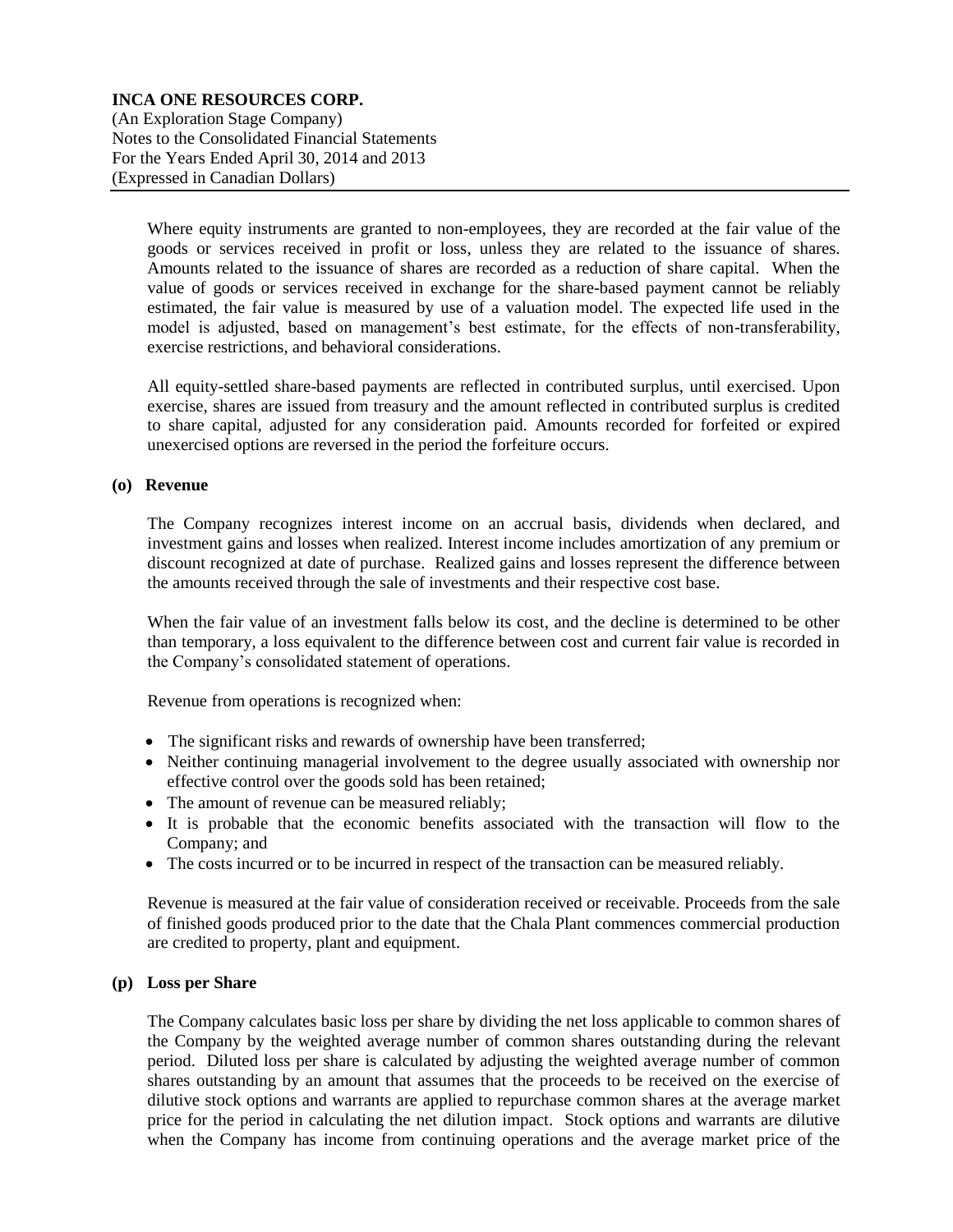(An Exploration Stage Company) Notes to the Consolidated Financial Statements For the Years Ended April 30, 2014 and 2013 (Expressed in Canadian Dollars)

> common shares during the period exceeds the exercise price of the options and warrants. All potential dilutive common shares are anti-dilutive for the years presented.

#### **(q) Comprehensive Loss**

Comprehensive loss consists of loss for the year and other comprehensive loss. Unrealized gains and losses on financial assets classified as available-for-sale are recorded in other comprehensive loss until the criteria for recognition in profit or loss are met.

#### **(r) Financial Instruments**

A financial instrument is any contract that gives rise to a financial asset of one entity and a financial liability or equity instrument to another entity. Financial assets and financial liabilities are recognized on the consolidated statements of financial position at the time the Company becomes a party to the contractual provisions. Upon initial recognition, financial instruments are measured at fair value. Measurement in subsequent periods is dependent on the classification of the financial instrument. The Company classifies its financial instruments in the following categories: at fair value through profit or loss, loans and receivables, held-to-maturity, available-for-sale and other financial liabilities. The classification depends on the purpose for which the financial instruments were acquired.

#### Non-derivative financial assets

### *(i) Financial assets and liabilities at fair value through profit or loss*

Financial assets and liabilities at fair value through profit or loss are either held for trading for purposes of short-term profit taking or classified at fair value through profit or loss. Financial assets are designated at fair value through profit or loss if it eliminates or significantly reduces an accounting mismatch, the Company manages such investments and makes purchase and sale decisions based on their fair value in accordance with the Company's documented risk management or investment strategy or the financial asset contains one or more embedded derivatives. They are initially and subsequently measured at fair value and changes in fair value are recognized in profit or loss for the period. The Company does not have any financial assets at fair value through profit or loss.

#### *(ii)Loans and receivables*

Loans and receivables are non-derivative financial assets with fixed or determinable payments that are not quoted in an active market and such assets are recognized initially at fair value and subsequently on an amortized cost basis using the effective interest method, less any impairment losses. They are included in current assets, except for maturities greater than 12 months after the end of the reporting period, which are classified as non-current assets. The Company has designated its cash and cash equivalents and other receivables as loans and receivables.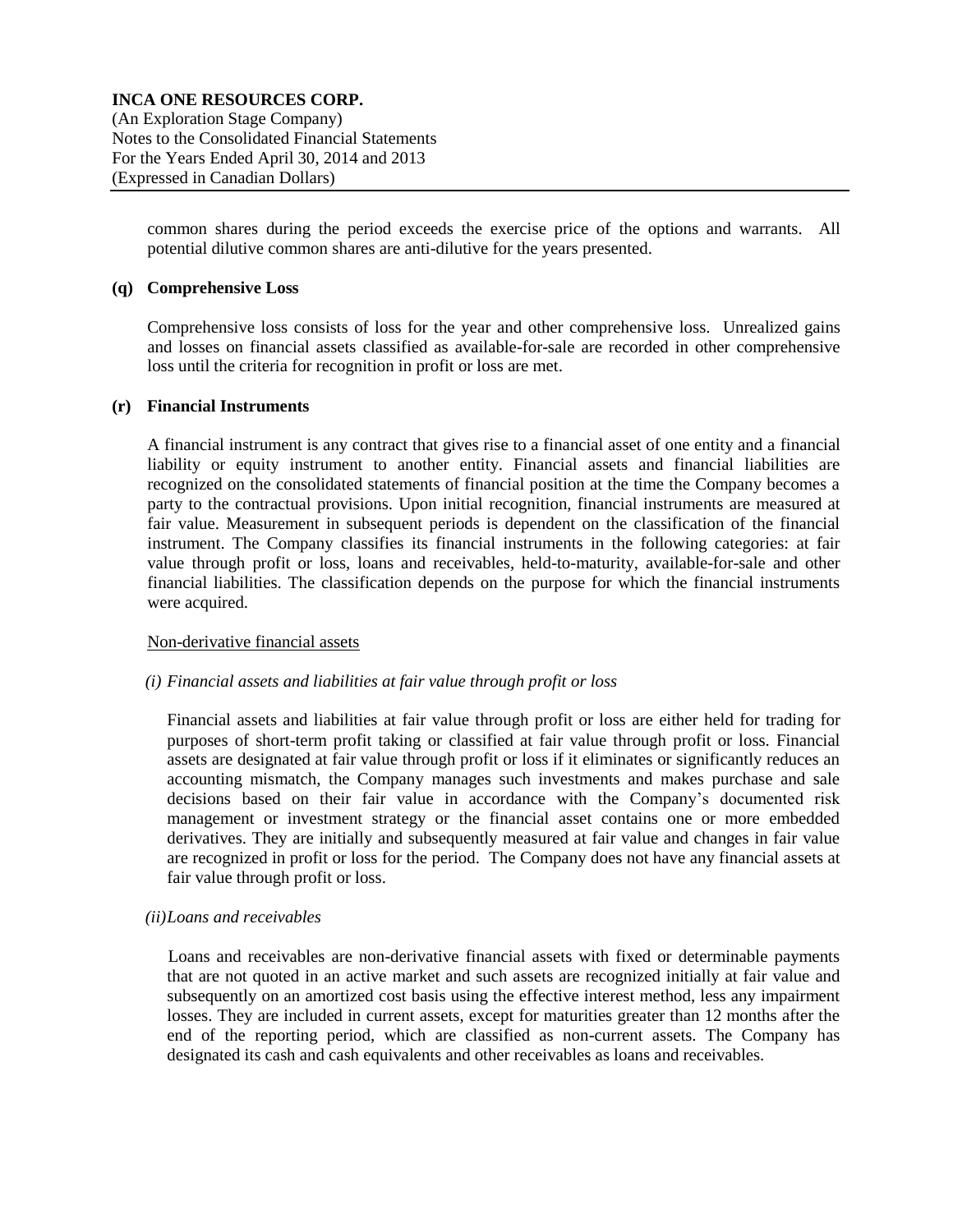(An Exploration Stage Company) Notes to the Consolidated Financial Statements For the Years Ended April 30, 2014 and 2013 (Expressed in Canadian Dollars)

#### *(iii)Held-to-maturity*

Held-to-maturity investments are non-derivative financial assets that have fixed maturities and fixed or determinable payments, and it is the Company's intention to hold these investments to maturity. They are initially recorded at fair value and subsequently measured at amortized cost, using the effective interest method, less any impairment losses. The Company does not have any held-to-maturity financial assets.

#### *(iv) Available-for-sale*

Available-for-sale financial assets are non-derivative financial assets that are designated as available-for-sale or are not classified in any other financial asset categories. They are initially and subsequently measured at fair value and the changes in fair value, other than permanent impairment losses and foreign currency differences on available-for-sale debt instruments, are recognized in other comprehensive income (loss) and presented within equity in accumulated other comprehensive income. When the financial assets are sold or a permanent impairment write-down is required, the cumulative gain or loss in other comprehensive income is transferred to profit or loss. The Company has designated its marketable securities as available-for-sale financial assets.

#### Non-derivative financial liabilities

Financial liabilities are initially recorded at fair value and designated upon inception as FVTPL or classified as other financial liabilities.

All financial liabilities are recognized initially at fair value less any directly attributable transaction costs on the date at which the Company becomes a party to the contractual provisions of the instrument. Subsequent to initial recognition, the Company's financial liabilities are measured at amortized cost using the effective interest method. The Company derecognizes a financial liability when its contractual obligations are discharged, cancelled or expire.

The Company's non-derivative financial liabilities include its accounts payable and accrued liabilities, due to related parties, and promissory notes payable, which are designated as other financial liabilities.

Financial liabilities classified as FVTPL include financial liabilities held-for-trading and financial liabilities designated upon initial recognition as FVTPL. Fair value changes on financial liabilities classified as FVTPL are recognized in profit or loss. The Company has no financial liabilities classified as FVTPL.

#### Impairment of financial assets

At each reporting date the Company assesses whether there is any objective evidence that a financial asset or a group of financial assets is impaired. A financial asset or group of financial assets is deemed to be impaired, if, and only if, there is objective evidence of impairment as a result of one or more events that has occurred after the initial recognition of the asset and that event has an impact on the estimated future cash flows of the financial asset or the group of financial assets.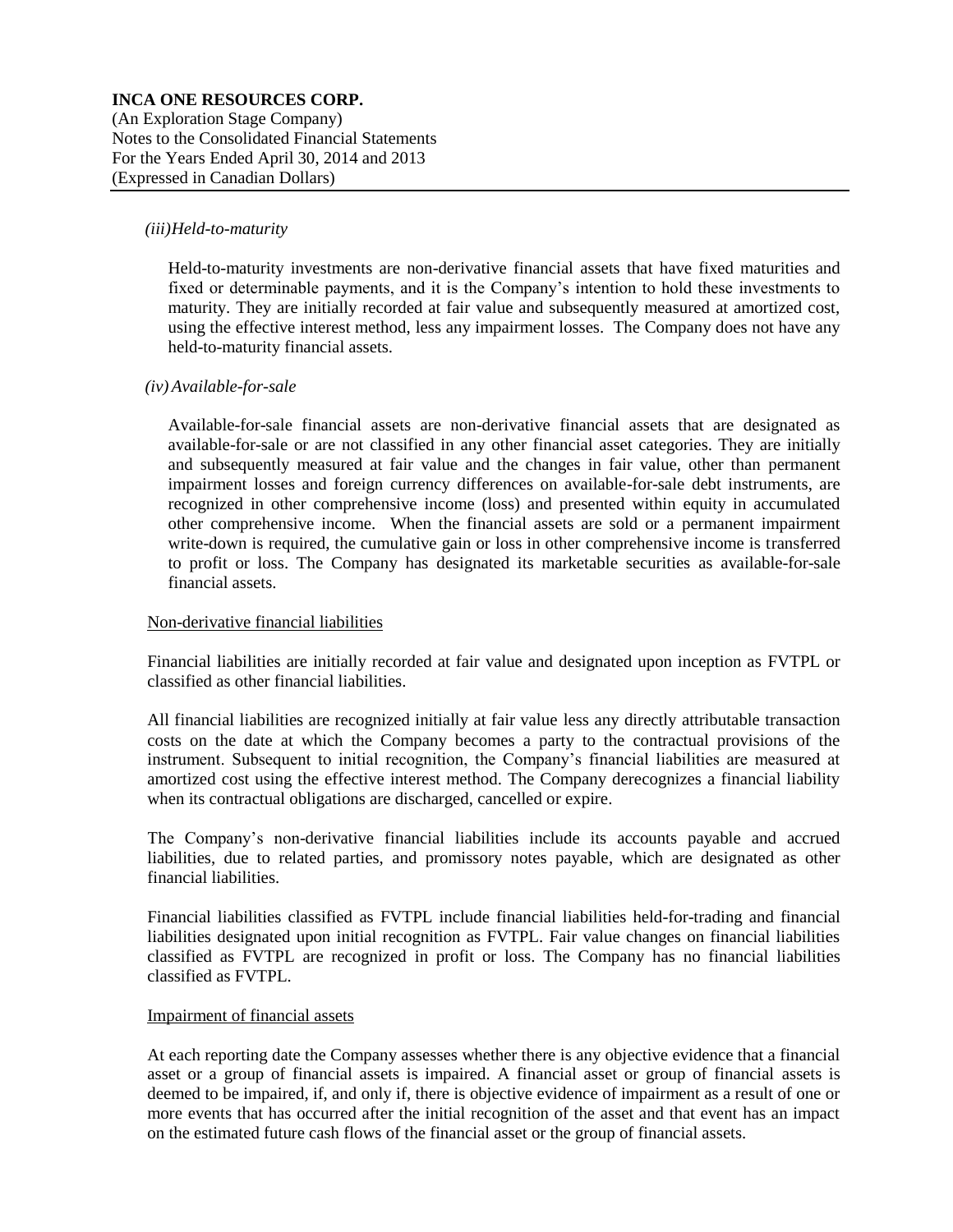(An Exploration Stage Company) Notes to the Consolidated Financial Statements For the Years Ended April 30, 2014 and 2013 (Expressed in Canadian Dollars)

> In the case of equity instruments classified as available-for-sale, objective evidence would include a significant or prolonged decline in the fair value of the investment below its cost. When there is evidence of impairment, the cumulative loss is removed from other comprehensive income and recognized in profit or loss.

> An impairment loss in respect of a financial asset measured at amortized cost is calculated as the difference between its carrying amount and the present value of the estimated future cash flows discounted at the assets' original effective interest rate. Losses are recognized in profit or loss with a corresponding reduction in the financial asset, or in the case of amounts receivable are reflected in an allowance account against receivables. When a subsequent event causes the amount of impairment loss to decrease, the decrease in impairment loss is reversed through profit or loss.

#### **(o) Income taxes**

Income tax expense comprises current and deferred tax. Current tax is the expected tax payable or receivable on the taxable income or loss for the year using tax rates enacted or substantively enacted at the reporting date. As the Company is in a loss position there is no current tax payable.

Deferred income tax is recognized in respect of temporary differences between the carrying amounts of assets and liabilities for financial reporting purposes and the amounts used for taxation purposes. Deferred tax is measured at the tax rates that are expected to be applied to temporary differences when they reverse, based on the tax rates and laws that have been enacted or substantively enacted by the reporting date. Deferred income tax assets and liabilities are offset if there is a legally enforceable right to offset current tax assets liabilities and assets.

A deferred tax asset is recognized for unused tax losses, tax credits and deductible temporary differences, to the extent that it is probable that future taxable profits will be available against which they can be utilized. Deferred tax assets are reviewed at each reporting date and are reduced to the extent that it is no longer probable that the related tax benefit will be realized.

### **NOTE 3 – RECENT ACCOUNTING PRONOUNCEMENTS**

Certain pronouncements were issued by the IASB or the IFRIC that are mandatory for accounting periods beginning before or on January 1, 2013.

The following new standards, amendments and interpretations that have been adopted for the Company's current fiscal year have not had a material impact on the Company:

IFRS 11 "Joint Arrangements" IFRS 12 "Disclosure of Interests in Other Entities" IFRS 13 "Fair Value Measurement" IAS 1 "Presentation of Financial Statements" amendments

The following revised standard is effective for annual periods beginning on or after January 1, 2018 with earlier application permitted. The Company has not completed its assessment of the impact that the new and amended standard will have on its financial statements.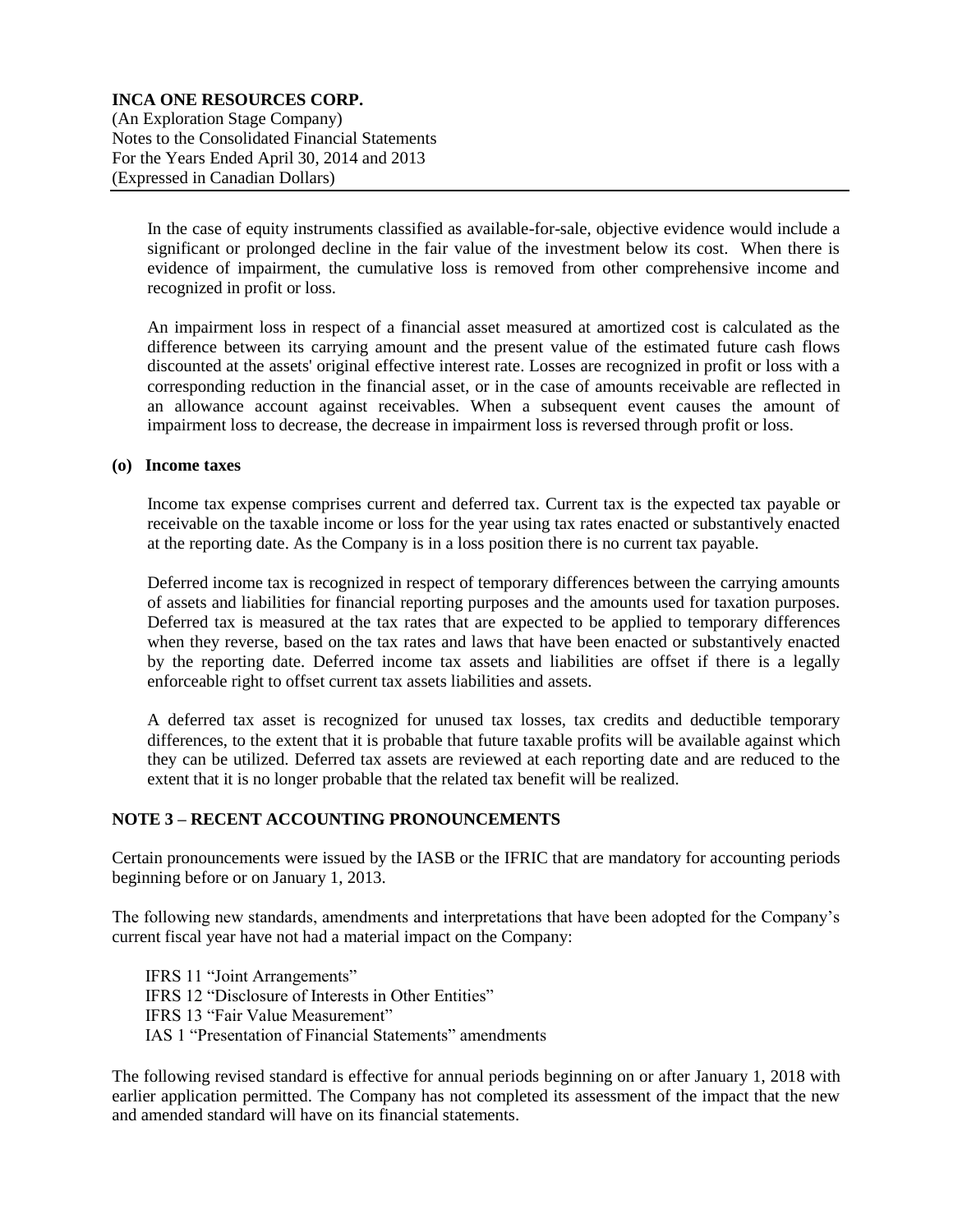(An Exploration Stage Company) Notes to the Consolidated Financial Statements For the Years Ended April 30, 2014 and 2013 (Expressed in Canadian Dollars)

### IFRS 9 "Financial instruments"

The IASB intends to replace IAS 39 "Financial Instruments: Recognition and Measurement" in its entirety with IFRS 9 which is intended to reduce the complexity in the classification and measurement of financial instruments.

The Company has not early adopted any amendment, standard or interpretation that has been issued but is not yet effective.

### **NOTE 4 – CASH AND CASH EQUIVALENTS**

|                                       | April 30, | April 30, |
|---------------------------------------|-----------|-----------|
|                                       | 2014      | 2013      |
| Cash and cash equivalents consist of: |           |           |
| Cash                                  | 78,710    | 606,724   |
| Guaranteed Investment Certificates    |           | 78,000    |
|                                       | 78,710    | 684,724   |

### **NOTE 5 – RECEIVABLES**

|                               | April 30, | April 30, |
|-------------------------------|-----------|-----------|
|                               | 2014      | 2013      |
|                               |           |           |
| GST recoverable               | 9,511     | 16,720    |
| Other receivable              |           | 7,461     |
| Share subscription receivable |           | 25,000    |
|                               | 9.511     | 49,181    |

### **NOTE 6 – MARKETABLE SECURITIES**

Marketable securities consist of 733,007 shares in Global Resources Investment Trust PLC ("GRIT") which were acquired on February 28, 2014 in exchange for the issue of 12,000,000 common shares in the Company at a value of \$0.11 per share.

As of April 30, 2014 the GRIT shares were recorded at a fair value of \$847,448 (2013 – \$nil) based on the GRIT share trading price of CDN\$1.156 (GBP £0.625), and an unrealized loss of \$472,552 resulting from the revaluation was included in other comprehensive loss for the year ended April 30, 2014 (2013 – \$nil).

To date in August 2014, the average GRIT share trading price was trading at a lesser value than as at April 30, 2014. Until September 7, 2014 sales of the Company's GRIT shares are required to be arranged by GRIT.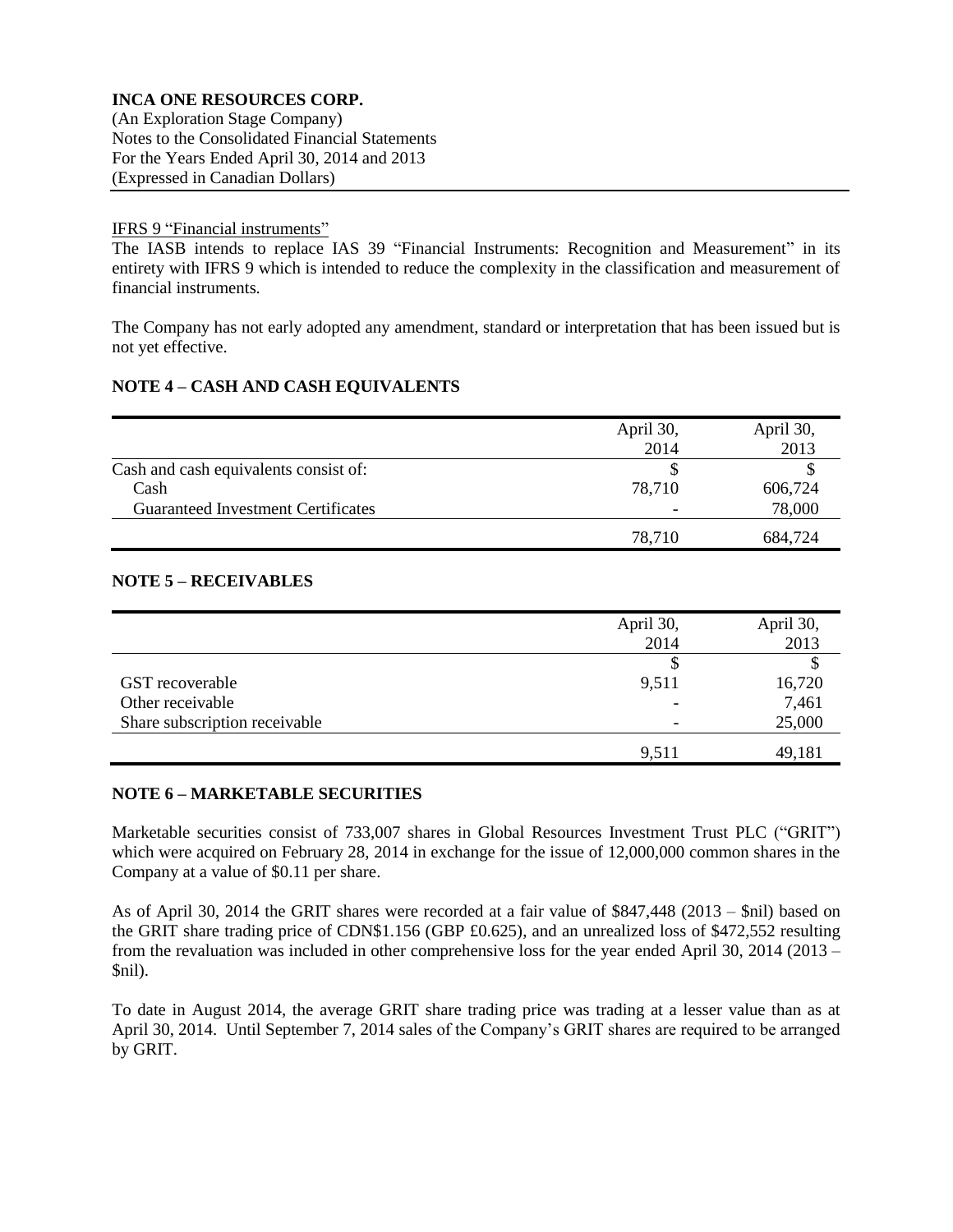(An Exploration Stage Company) Notes to the Consolidated Financial Statements For the Years Ended April 30, 2014 and 2013 (Expressed in Canadian Dollars)

#### **NOTE 7 – INVENTORY**

|                           | April 30, | April 30, |
|---------------------------|-----------|-----------|
|                           | 2014      | 2013      |
|                           |           |           |
| Stockpiled ore            | 8,128     | -         |
| Gold and activated carbon | 400,100   | -         |
|                           | 408,228   |           |

### **NOTE 8 – PROPERTY, PLANT AND EQUIPMENT**

|                                  | Chala     |          | Furniture and |           |
|----------------------------------|-----------|----------|---------------|-----------|
|                                  | Plant     | Computer | Equipment     | Total     |
|                                  | \$        | \$       | \$            | \$        |
| <b>Costs:</b>                    |           |          |               |           |
| Balance, April 30, 2012          |           | 14,865   | 8,381         | 23,246    |
| <b>Additions</b>                 |           | 4,128    | 14,256        | 18,384    |
| Foreign exchange                 |           | 315      | 403           | 718       |
| Balance, April 30, 2013          |           | 19,308   | 23,040        | 42,348    |
| <b>Additions</b>                 | 1,035,105 | 404      | 35,423        | 1,070,932 |
| Foreign exchange                 |           | 281      | 195           | 476       |
| Balance, April 30, 2014          | 1,035,105 | 19,993   | 58,658        | 1,113,756 |
| <b>Accumulated Depreciation:</b> |           |          |               |           |
| Balance, April 30, 2012          |           | 2,391    | 1,257         | 3,648     |
| Depreciation                     |           | 3,529    | 3,426         | 6,955     |
| Foreign exchange                 |           | 40       | 46            | 86        |
| Balance, April 30, 2013          |           | 5,960    | 4,729         | 10,689    |
| Depreciation                     |           | 3,271    | 6,085         | 9,356     |
| Foreign exchange                 |           | 142      | 113           | 255       |
| Balance, April 30, 2014          |           | 9,373    | 10,927        | 20,300    |
| <b>Net Book Value:</b>           |           |          |               |           |
| April 30, 2013                   |           | 13,348   | 18,311        | 31,659    |
| April 30, 2014                   | 1,035,105 | 10,620   | 47,731        | 1,093,456 |

On June 6, 2013, the Company entered into a Letter of Intent to acquire 100% of a permitted and operational milling facility ("Chala Plant") in Southern Peru for US\$240,000. Of this amount, US\$150,000 has been paid and the remaining US\$90,000 has been accrued and is payable once transfer of the permitted facility is complete. Transfer of formal title is subject to a number of conditions. A finder fee of US\$40,000 and a sourcing and technical advice fee of US\$59,000, inclusive of value added taxes ("VAT"), were paid in connection with the acquisition of the milling facility. An additional US\$59,000, including VAT for sourcing and technical advice, was paid once the plant became operational and had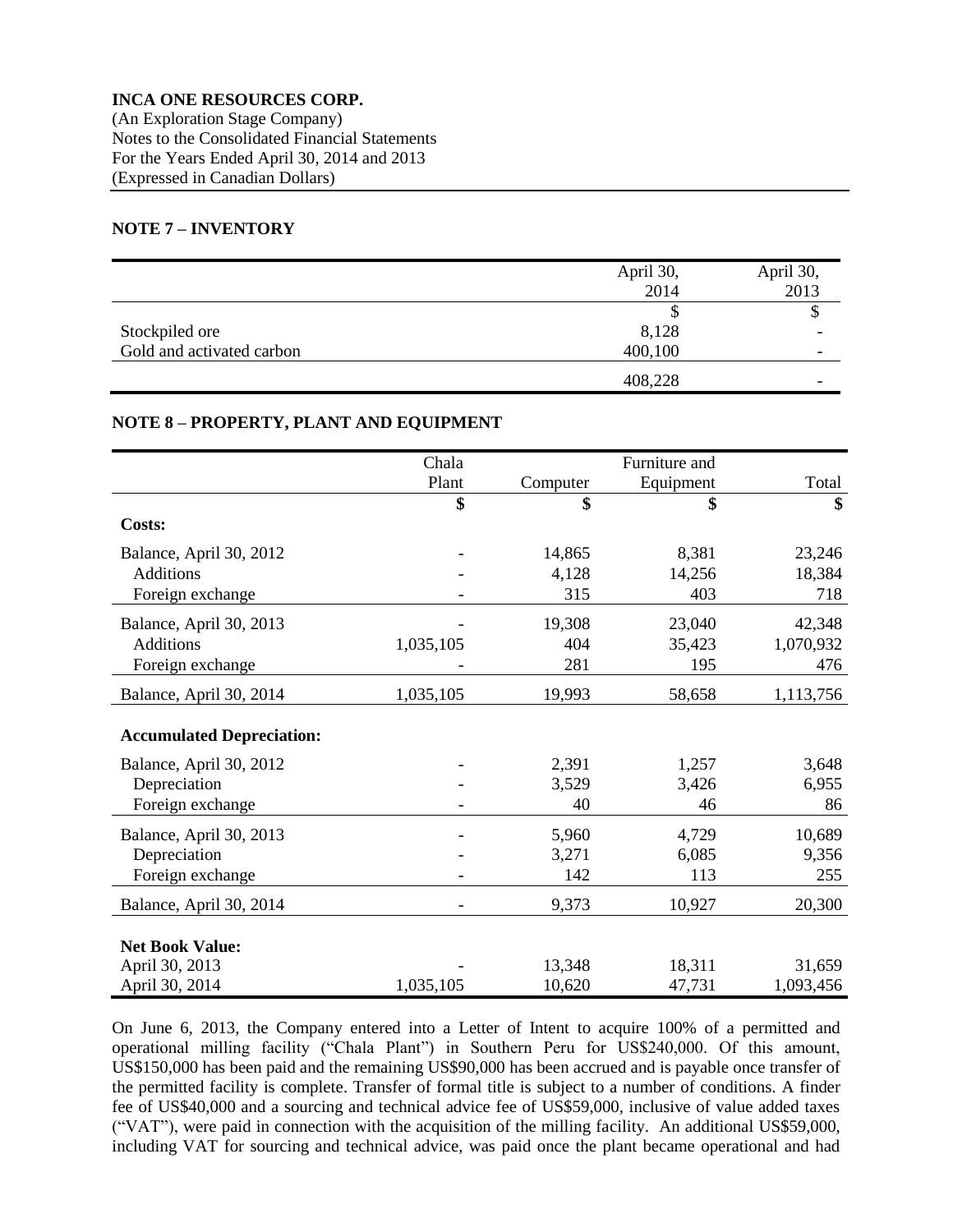(An Exploration Stage Company) Notes to the Consolidated Financial Statements For the Years Ended April 30, 2014 and 2013 (Expressed in Canadian Dollars)

processed 250 tons of ore. All VAT paid is not currently refundable to the Company, but the amounts may be used in the future to offset amounts due to the Peruvian tax administration by the Company, resulting from VAT charged on future sales.

As at April 30, 2014, total additional plant upgrade costs and capitalized pre-operating costs of \$613,622 have been incurred.

Depreciation during the year ended April 30, 2014 was \$9,356 (2013 – \$6,955), of which \$2,282 was capitalized to exploration and evaluation assets (2013 – \$4,535).

### **NOTE 9 – EXPLORATION AND EVALUATION ASSETS**

#### **(a) Corizona Project**

Pursuant to an Assignment of Contractual Position Agreement formalized under Peruvian law on January 25, 2013, and amended on May 28, 2013 and June 5, 2013, between the Company and Canadian Mining S.A. ("Canadian Mining"), a privately held Peruvian company, the Company was granted an exclusive right to acquire 100% of a mining lease and purchase option for a mineral property ("the Corizona Project") located in Peru in exchange for cash of US\$50,000 (paid).

Pursuant to the underlying Mining Lease with Purchase Option Agreement dated January 24, 2013, between Canadian Mining and the Peruvian owner of the mineral property, Sociedad Minera Corizona Limited Liability Lima ("SMRL"), Canadian Mining is entitled to conduct mining activity on the Corizona Project property and holds an option to purchase the Corizona Project until February 27, 2015.

In order to earn its interest in the mineral property option the Company will be required to pay SMRL cash of US\$730,000 at the date of signing the transfer of the concession, US\$730,000 at the date such transfer is registered in the Lima, Peru Mining Registry office and will also be required to pay US\$490,000 to Canadian Mining within five days of the date that the option is legally acquired by the Company. A finder fee of \$20,000 was paid with respect to the option assignment acquisition.

Effective March 27, 2013 the Company entered into a Service Provision Agreement with Canadian Mining whereby the Company committed to pay cash of US\$50,000 to Canadian Mining for the provision of sourcing and technical advice which results in the Company acquiring a plant, and an additional US\$50,000 payable once this plant becomes operational. On June 6, 2013 the Company entered into a contract to purchase the Chala Plant and has paid US\$100,000 in satisfaction of this service provision commitment – see Note 8. A finder fee of US\$25,000 was also paid with respect to a bulk sample processing agreement which was terminated in the current year.

On June 5, 2013, the Company committed to a three year renewable Joint Venture Agreement with Canadian Mining for purposes of development and operation of the Corizona Project and further exploration and evaluation. Pursuant to the terms of this agreement the joint venture will be operated by Canadian Mining and the Company will contribute all of the initial funding in exchange for an 80% share of the Corizona Project's net profits.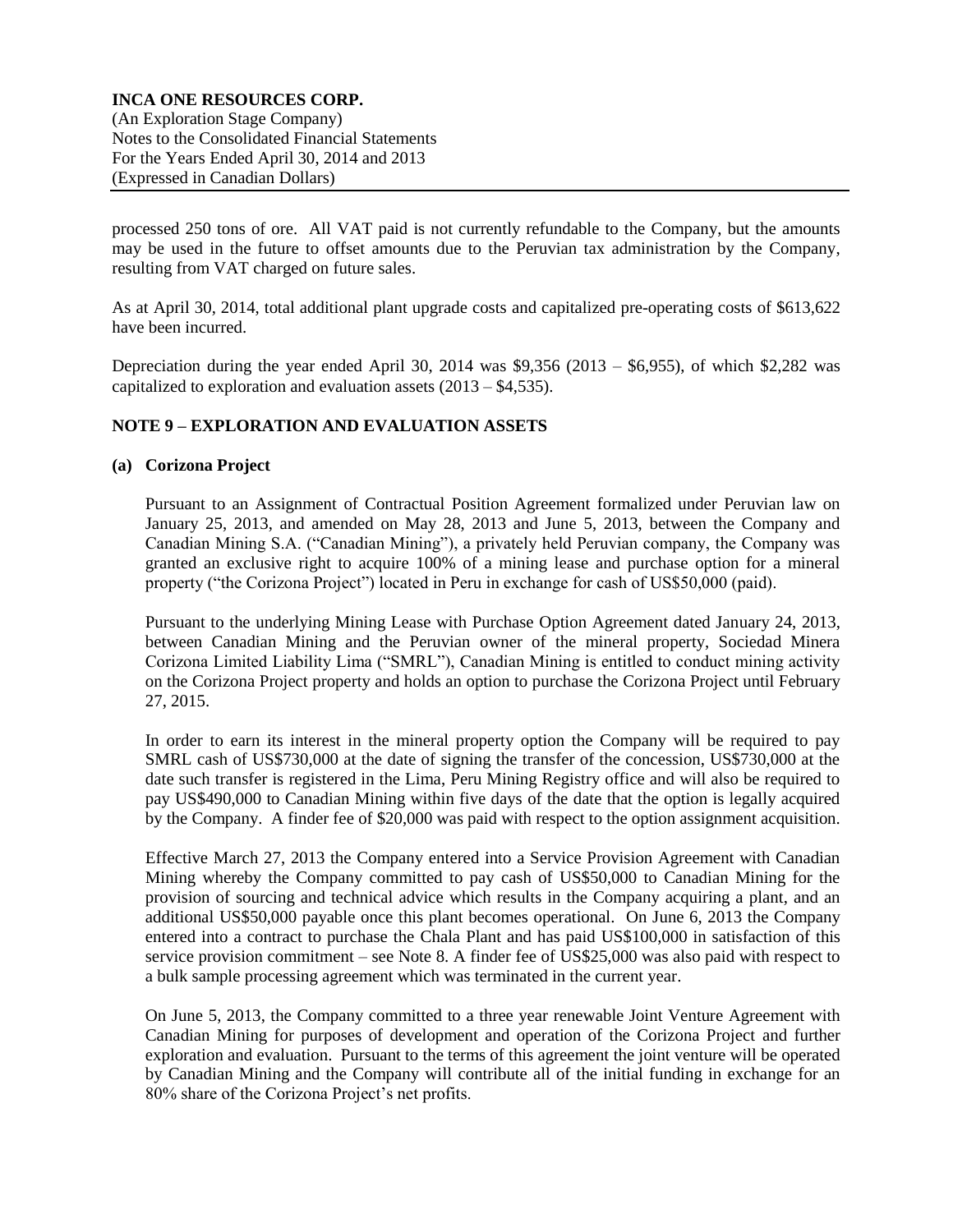(An Exploration Stage Company) Notes to the Consolidated Financial Statements For the Years Ended April 30, 2014 and 2013 (Expressed in Canadian Dollars)

> Subsequent to April 30, 2014 the Company terminated the Joint Venture Agreement between itself and Canadian Mining and has commenced discussions with SMRL in order to continue exploration activity and acquire an option to purchase the Corizona property. For accounting purposes due to the uncertainty of successfully acquiring an option to purchase the Corizona property from SMRL, a write-down of exploration and evaluation assets of \$367,337 has been recorded during the year ended April 30, 2014.

> As at April 30, 2014, the Company has paid the following amounts with respect to the Corizona Project:

|                                                 | Corizona Project |
|-------------------------------------------------|------------------|
|                                                 | Peru             |
|                                                 | \$               |
| Balance, April 30, 2012                         |                  |
| Acquisition costs:                              |                  |
| Option payments                                 | 50,235           |
| Finder fee $-\cosh$                             | 20,000           |
| Professional and regulatory fees                | 22,064           |
|                                                 | 92,299           |
| <b>Exploration costs:</b>                       |                  |
| Field expenses                                  | 25,845           |
| Geology                                         | 8,497            |
| Office and administration                       | 1,156            |
| Plant sourcing                                  | 30,228           |
| Site advisory                                   | 10,269           |
| Rent, utilities and maintenance                 | 9,936            |
| Travel and accommodation                        | 9,831            |
| Value added tax                                 | 7,329            |
|                                                 | 103,091          |
| Balance, April 30, 2013                         | 195,390          |
| <b>Exploration costs:</b>                       |                  |
| Field expenses                                  | 78,639           |
| Geology                                         | 40,586           |
| Office and administration                       | 1,234            |
| Site advisory                                   | 10,018           |
| Rent, utilities and maintenance                 | 17,166           |
| Travel and accommodation                        | 29,276           |
| Value added tax                                 | 13,244           |
| Foreign exchange                                | 1,784            |
|                                                 | 191,947          |
| Write-down of exploration and evaluation assets | (367, 337)       |
| Balance, April 30, 2014                         | 20,000           |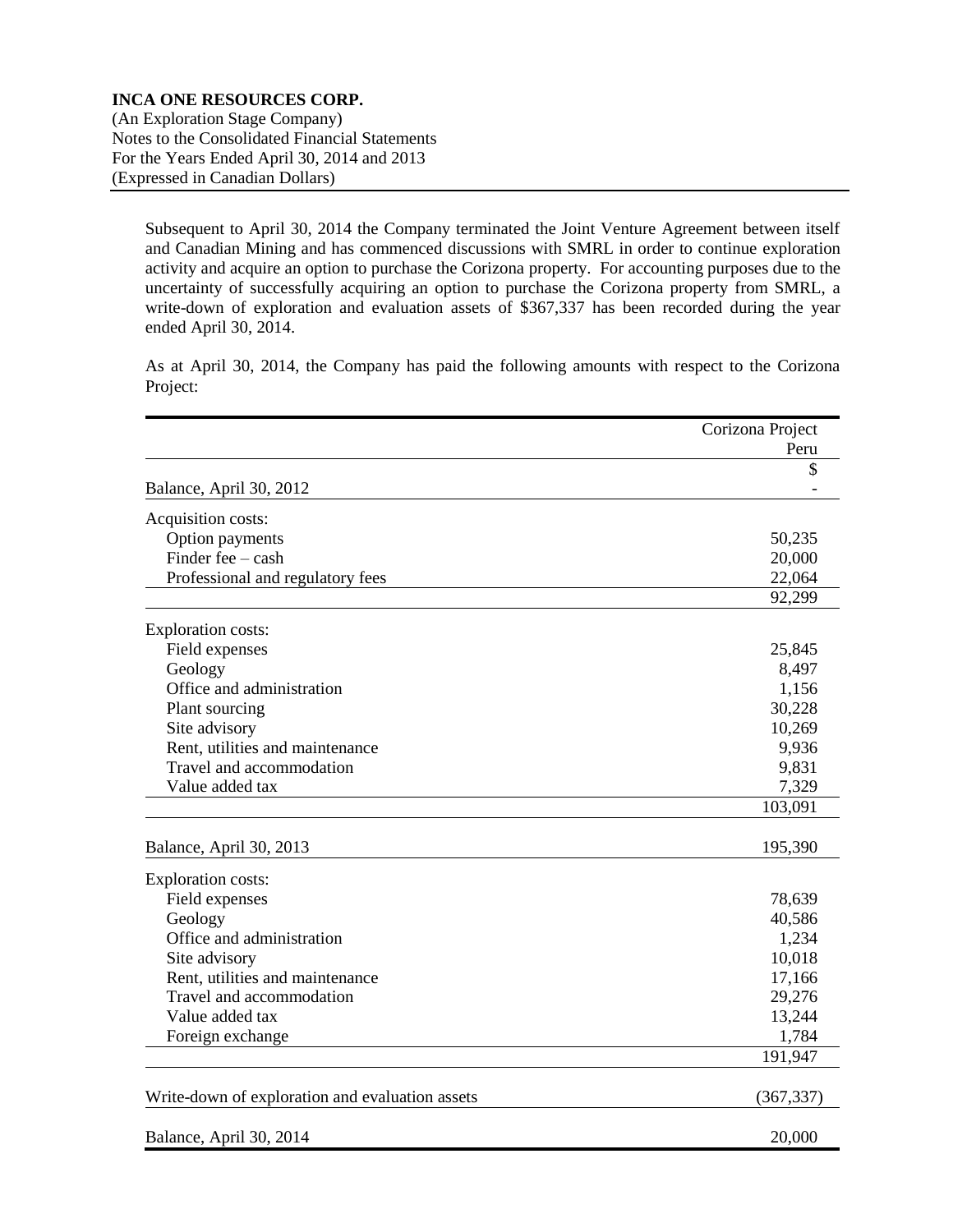(An Exploration Stage Company) Notes to the Consolidated Financial Statements For the Years Ended April 30, 2014 and 2013 (Expressed in Canadian Dollars)

#### **(b) Las Huaquillas Project**

|                                                 | Las Huaquillas Project |
|-------------------------------------------------|------------------------|
|                                                 | Peru                   |
|                                                 | \$                     |
| Balance, April 30, 2012                         | 1,395,072              |
| <b>Exploration costs:</b>                       |                        |
| Field expenses                                  | 204,054                |
| Geology                                         | 43,479                 |
| Office and administration                       | 30,833                 |
| Professional fees                               | 110,090                |
| Rent, utilities and maintenance                 | 29,881                 |
| Travel and accommodation                        | 75,807                 |
| Value added tax                                 | 26,118                 |
| Wages and contract labor                        | 468,679                |
| Foreign exchange                                | 8,965                  |
|                                                 | 997,906                |
| Balance, April 30, 2013                         | 2,392,978              |
| Exploration costs:                              |                        |
| Field expenses                                  | 1,343                  |
| Geology                                         | 93                     |
| Office and administration                       | 2,497                  |
| Professional fees                               | 8,673                  |
| Rent, utilities and maintenance                 | 10,584                 |
| Travel and accommodation                        | 198                    |
| Value added tax                                 | 2,358                  |
| Wages and contract labor                        | 51,324                 |
| Foreign exchange                                | (17, 718)              |
|                                                 | 59,352                 |
| Write-down of exploration and evaluation assets | (2,452,330)            |
|                                                 |                        |

#### Balance, April 30, 2014 -

On March 25, 2011 and later amended on January 18, 2012, the Company entered into a definitive letter agreement (the "Agreement") with Rial Minera SAC ("Rial") and its shareholders (collectively the "Optionors") pursuant to which the Company was granted an option to acquire all of the issued and outstanding shares of Rial (the "Rial Shares"). Rial is a private Peruvian company that owns a 100% interest in the Las Huaquillas gold-copper project (the "Las Huaquillas Project"). Pursuant to the Agreement, the Company could acquire 100% of the Rial Shares, by paying an aggregate of US\$5,000,000 to the Optionors; issuing 8,000,000 common shares of the Company; and incurring exploration expenditures of US\$10,000,000 over a period of four years. As at April 30, 2014, the Company has paid US\$375,000 and issued 325,000 shares for acquisition costs payable pursuant to the terms of the Agreement. As further consideration for the acquisition, the Company entered into a finder fees agreement dated July 31, 2011 and later amended by a letter agreement dated January 19,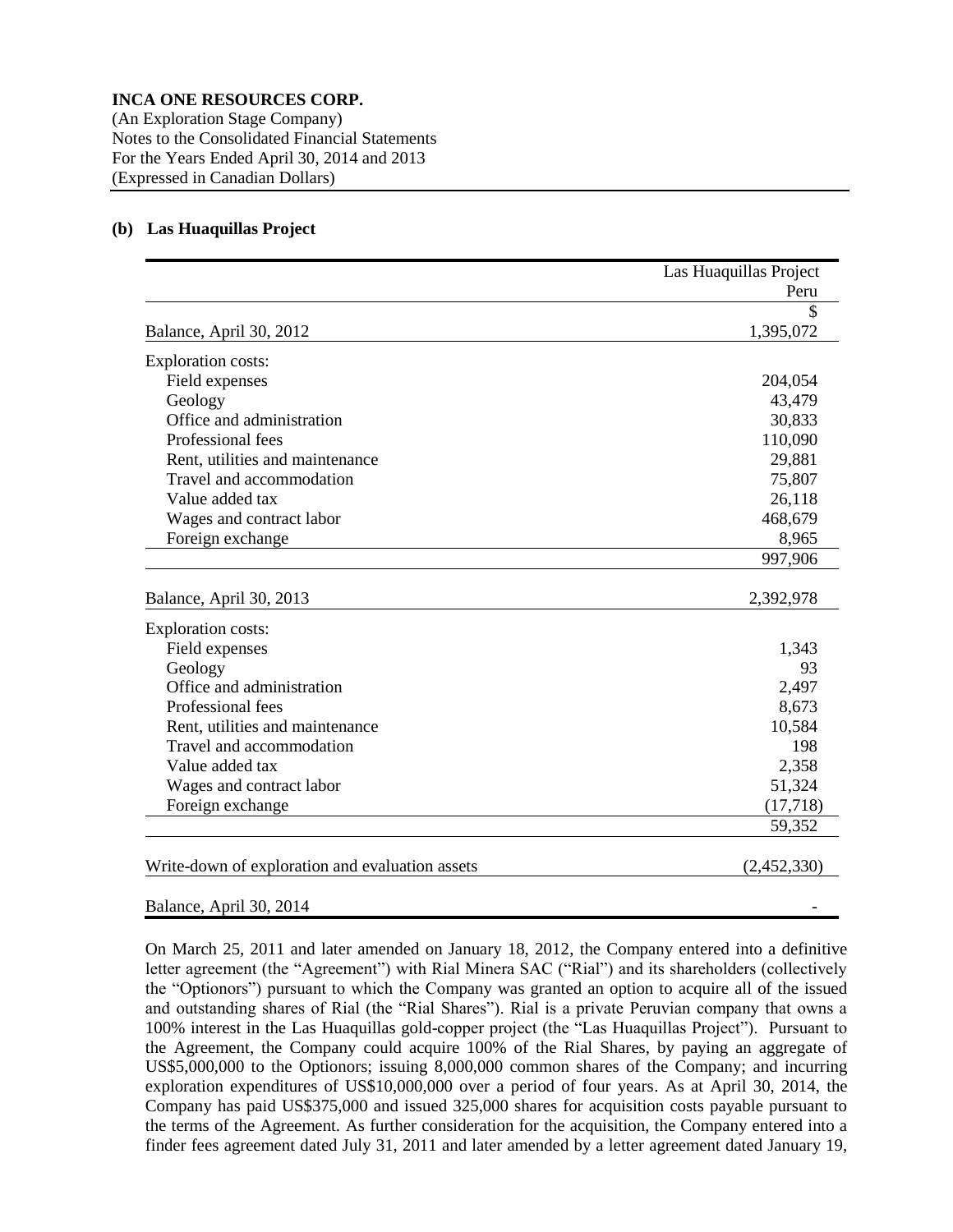(An Exploration Stage Company) Notes to the Consolidated Financial Statements For the Years Ended April 30, 2014 and 2013 (Expressed in Canadian Dollars)

> 2012, to pay finder fees of US\$282,500 and to issue 400,000 common shares of the Company over a period of four years. As at April 30, 2014, the Company had issued 16,250 shares and paid US\$35,625 in cash pursuant to the terms of this finder fees agreement.

> After entering into the two agreements the Company expended considerable time and expense to obtain the requisite drilling permits for the Las Huaquillas Project and in June 2013, these drill permits were received. After the Company determined that it was unable to source a joint venture partner or formalize an amended agreement with the Optionors the Company terminated the option. For financial reporting purposes, due to the absence of sufficient verifiable information to support a recoverable value of the Las Huaquillas Project and drilling permits thereon, this value has been deemed to be zero. Accordingly a write-down of exploration and evaluation assets of \$2,452,330 has been recorded during the year ended April 30, 2014.

### **NOTE 10 – PROMISSORY NOTES PAYABLE**

#### **(a) Promissory Notes Payable – current portion**

During the year ended April 30, 2014, two directors and officers of the Company advanced to the Company a total of \$170,000 in cash in exchange for promissory notes. The notes are unsecured and payable on demand with an interest rate of 20% per annum calculated and paid quarterly in arrears. As at April 30, 2014, \$50,000 of the principal has been repaid and interest expense of \$17,512 has been recorded with respect to these promissory notes, of which \$16,512 has been included in accounts payable and accrued liabilities and due to related parties.

### **(b) Promissory Notes Payable – long term portion**

On October 22, 2013 and November 6, 2013, the Company closed a non-brokered private placement of secured, redeemable promissory notes for gross proceeds of \$420,000. Of this amount \$150,000 was issued to a director and officer and to a company controlled by a director. The promissory notes mature after 24 months and bear interest at 20% per annum. At the option of one of the subscribers, accrued interest of \$14,038 has been added to the principal of the promissory notes instead of being paid in cash. Subscribers are entitled to redeem their investment principal plus accrued interest on or after six months by providing 30 days written notice in advance of three month promissory note rollover periods. To date none of the long term promissory notes have been redeemed and the note holders have confirmed in writing that they do not intend to redeem the notes within one year of April 30, 2014. Accordingly these notes have been classified as long term liabilities.

The notes are secured by a security interest in all of the Company's present and after acquired property pursuant to an underlying Security Agreement but are subordinate to any security held by holders of the Convertible Debentures.

A cash finder fee of \$2,500 and legal and regulatory costs of \$2,540 incurred in connection with the financing were charged against the promissory notes amount payable. As at April 30, 2014 interest expense of \$43,389 has been recorded with respect to these promissory notes, of which \$1,901 is included in accounts payable and accrued liabilities and due to related parties.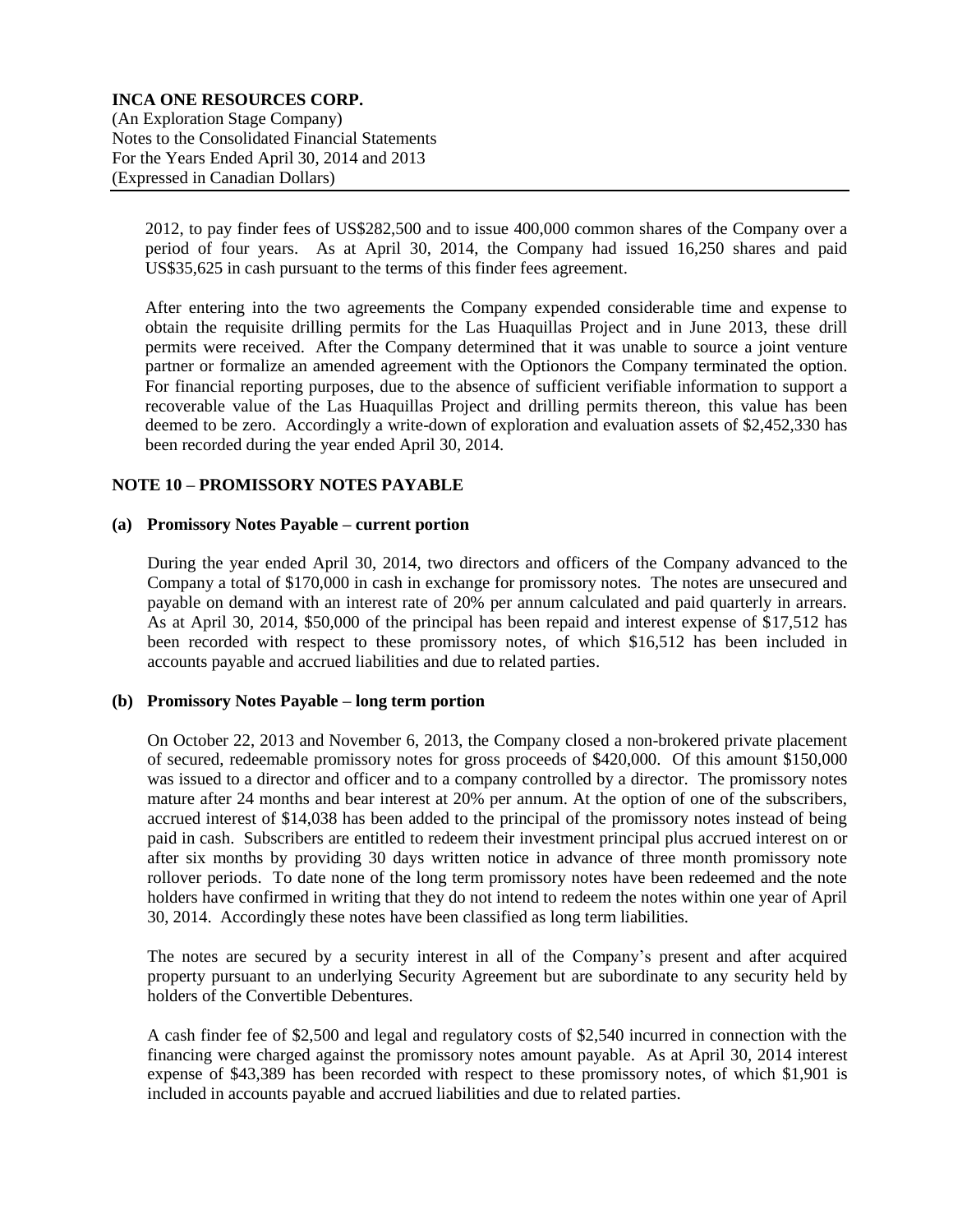|                                            | Liability | Equity    |
|--------------------------------------------|-----------|-----------|
|                                            | Component | Component |
|                                            |           |           |
| Balance, April 30, 2013                    |           |           |
| October 30, 2013 – Amount at date of issue | 198,664   | 76.336    |
| Issuance costs allocated                   | (8, 456)  | (3,249)   |
| Accretion and amortization                 | 7,143     |           |
| Balance, April 30, 2014                    | 197,351   | 73,087    |

### **NOTE 11 – CONVERTIBLE DEBENTURES**

On October 30, 2013, the Company completed a secured convertible debenture offering for gross proceeds of \$275,000. Of this amount \$75,000 was issued to two directors and officers or to individuals to who they were related. The debentures mature on October 30, 2018 although are redeemable at the Company's option after October 30, 2016.

The debentures are secured by a security interest in all of the Company's present and after acquired property pursuant to an underlying Security Agreement and hold preference to any security held by holders of the promissory notes.

Until October 30, 2014 each debenture holder has the option to convert up to 20% of the debenture principal and all of the interest payable into common shares by providing 30 days written notice in advance of three month debenture rollover periods. The conversion of debenture principal will be based on a share price of \$0.10 and the conversion of any interest payable will be based on the greater of \$0.10 per share or the closing share price on the date the Company receives notice from the holder.

For accounting purposes, each convertible debenture is separated into its liability and equity components using the effective interest rate method. The fair value of the liability component at the time of issue was calculated as the discounted cash flows for the convertible debenture assuming a 20% effective interest rate which was the estimated rate for a debenture without a conversion feature. The fair value of the equity component (conversion feature) was determined at the time of issue as the difference between the face value of the convertible debenture and the fair value of the liability component.

Interest on the debentures is payable at the rate of 10% per annum calculated and paid quarterly in arrears. Professional fees of \$11,705 have been incurred in connection with the debenture offering and have been recorded against the liability and equity components on a pro-rata basis. The issuance costs allocated to the liability component are being amortized to profit or loss over the life of the convertible debentures. The issuance costs allocated to the equity component are charged directly to equity.

During the year ended April 30, 2014, the Company recorded accretion expense and amortization of issuance costs of \$7,143, and interest expense of \$19,945 all of which has been paid as of April 30, 2014.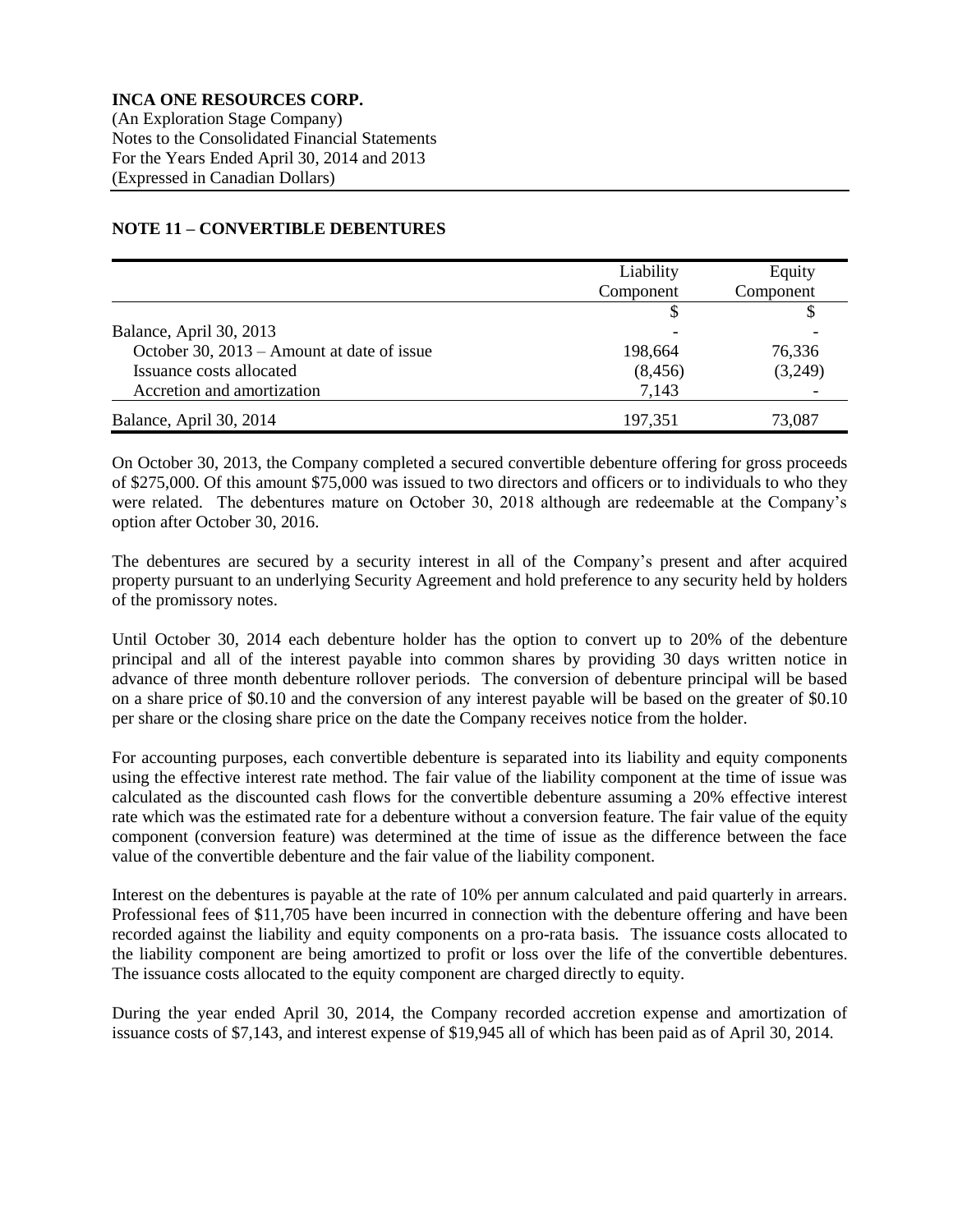### **NOTE 12 – SHARE CAPITAL AND RESERVES**

#### **(a) Authorized**

Unlimited number of voting common shares without par value.

#### **(b) Issued Share Capital**

At April 30, 2014, there were 63,574,674 issued and fully paid common shares (2013 – 43,489,174).

#### **(c) Share Issuances**

On September 28, 2012 and October 12, 2012, the Company completed a private placement of 11,181,800 units at \$0.10 per unit for gross proceeds of \$1,118,180. Each unit consisted of one common share and one-half of one share purchase warrant. Each whole warrant entitled the holder to acquire one additional common share of the Company at \$0.20 per share for a period of one year. The Company allocated \$1,118,180 of the total proceeds to the common shares and a nominal amount to the attached warrants.

In connection with this private placement finder's fees were paid consisting of cash of \$55,194 and 550,443 share purchase warrants with each warrant having terms identical to warrants issued as part of the unit financing. Share-based compensation of \$18,004 arising from the issue of these compensation warrants was charged to share issue costs and credited to warrant reserve. Other share issuance costs with respect to the private placement included legal fees of \$14,419, and regulatory expenses of \$5,591.

For purposes of the calculations of compensation charge associated with agent's warrants granted, the following assumptions were used for the Black-Scholes model.

| Risk-free interest rate | 0.78% |
|-------------------------|-------|
| Expected dividends      | \$ni1 |
| Expected volatility     | 109%  |
| Expected life           | vear  |

On April 5, 2013, the Company completed a private placement of 9,535,000 units at \$0.10 per unit for gross proceeds of \$953,500. Each unit consisted of one common share and one share purchase warrant. Each warrant entitles the holder to acquire one additional common share of the Company at \$0.20 per share for a period of three years. The warrants are subject to an acceleration provision whereby the warrant holders will be required to exercise their warrants within a period of 30 days if the Company's common shares close at or above \$0.30 per share for 5 consecutive trading days, otherwise the warrants will, if not exercised, expire at the end of such 30 day period. The Company allocated \$953,500 of the total proceeds to the common shares and a nominal amount to the attached warrants.

In connection with this private placement finder's fees were paid consisting of cash of \$58,080 and 590,800 share purchase warrants with each warrant having terms identical to warrants issued as part of the unit financing. Share-based compensation of \$26,504 arising from the issue of these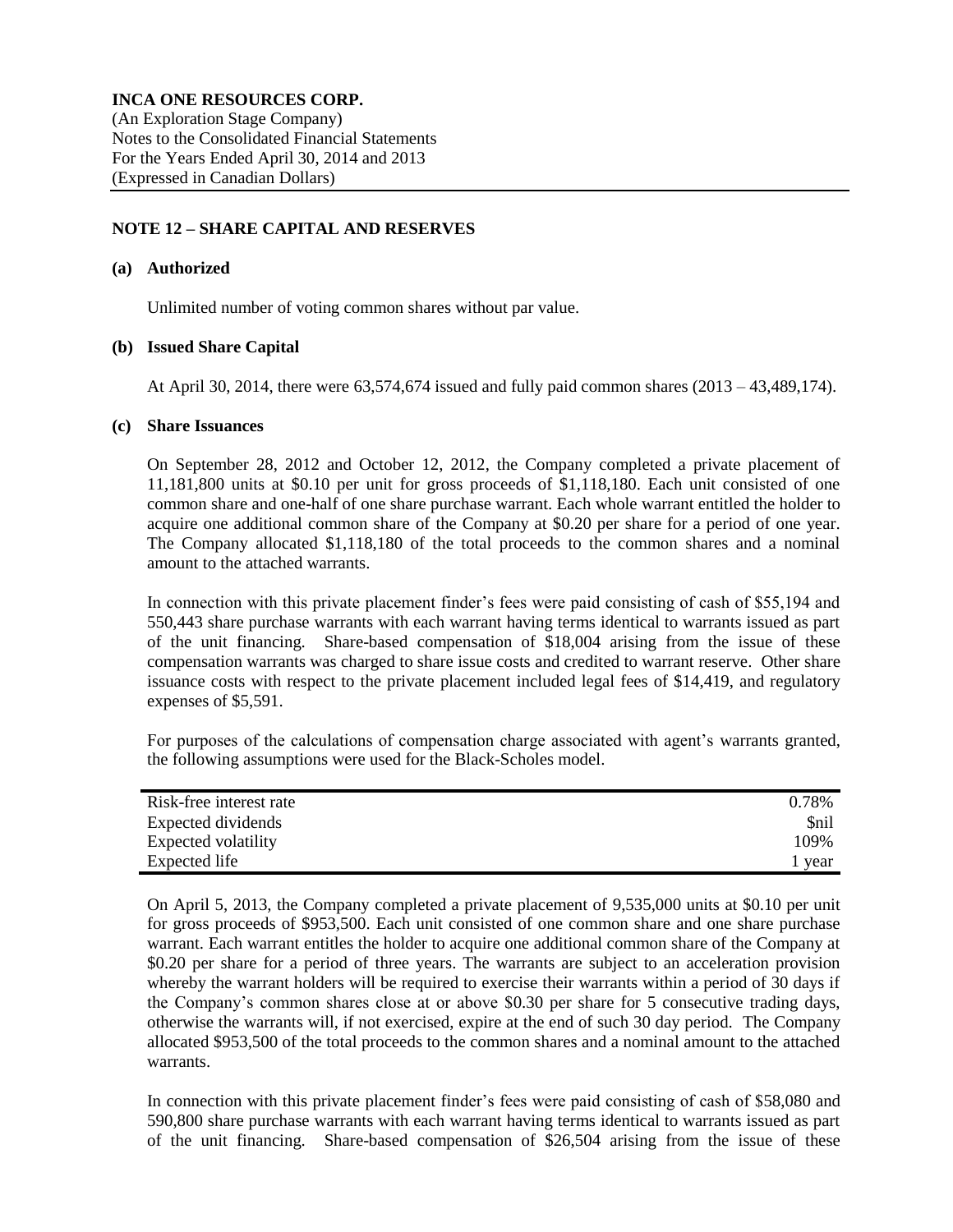(An Exploration Stage Company) Notes to the Consolidated Financial Statements For the Years Ended April 30, 2014 and 2013 (Expressed in Canadian Dollars)

> compensation warrants was charged to share issue costs and credited to warrant reserve. Other share issuance costs with respect to the private placement included legal fees of \$15,144, and regulatory expenses of \$5,517.

> For purposes of the calculations of compensation charge associated with agent's warrants granted, the following assumptions were used for the Black-Scholes model.

| Risk-free interest rate | 1.13%   |
|-------------------------|---------|
| Expected dividends      | Sni1    |
| Expected volatility     | 106%    |
| Expected life           | 3 years |

On December 2, 2013 and December 23, 2013, the Company completed a private placement of 5,115,500 shares at \$0.10 per share for gross proceeds of \$511,550. Share issuance costs with respect to the private placement included legal fees of \$6,164, regulatory expenses of \$2,250, and other issue costs of \$3,822.

On February 19, 2014, the Company completed a private placement of 2,010,000 shares at \$0.10 per share for gross proceeds of \$201,000. Share issuance costs with respect to the private placement included legal fees of \$2,776 and regulatory expenses of \$2,555.

On February 28, 2014, the Company completed a private placement with GRIT whereby it issued 12,000,000 common shares with a value of \$0.11 per share, in exchange for 733,007 GRIT Shares at a price of GBP £1.00 per share. A finder's fee in the form of 960,000 common shares at a value of \$0.11 per share was paid in connection with this share exchange. Other share issuance costs with respect to the private placement included legal fees and regulatory expenses of \$8,557.

### **(d) Escrow Securities**

As of April 30, 2014, the Company had nil (2013 – 334,934) common shares and nil (2013 – 39,000) stock options held in escrow.

#### **(e) Stock Options**

The Company adopted an incentive stock option plan, which provides that the Board of Directors of the Company may from time to time, in its discretion, and in accordance with the TSX-V requirements, grant to directors, officers, employees and consultants to the Company, nontransferable options to purchase common shares, provided that the number of common shares reserved for issuance will not exceed 10% of the issued and outstanding common shares of the Company. Stock options will be exercisable for a period of up to 10 years from the date of grant.

In connection with the foregoing, the number of common shares reserved for issuance to any individual director or officer will not exceed five percent (5%) of the issued and outstanding common shares and the number of common shares reserved for issuance to all consultants will not exceed two percent (2%) of the issued and outstanding common shares. Options may be exercised no later than 30 days following cessation of the optionee's position with the Company, provided that if the cessation of office, directorship, or consulting arrangement was by reason of death, the option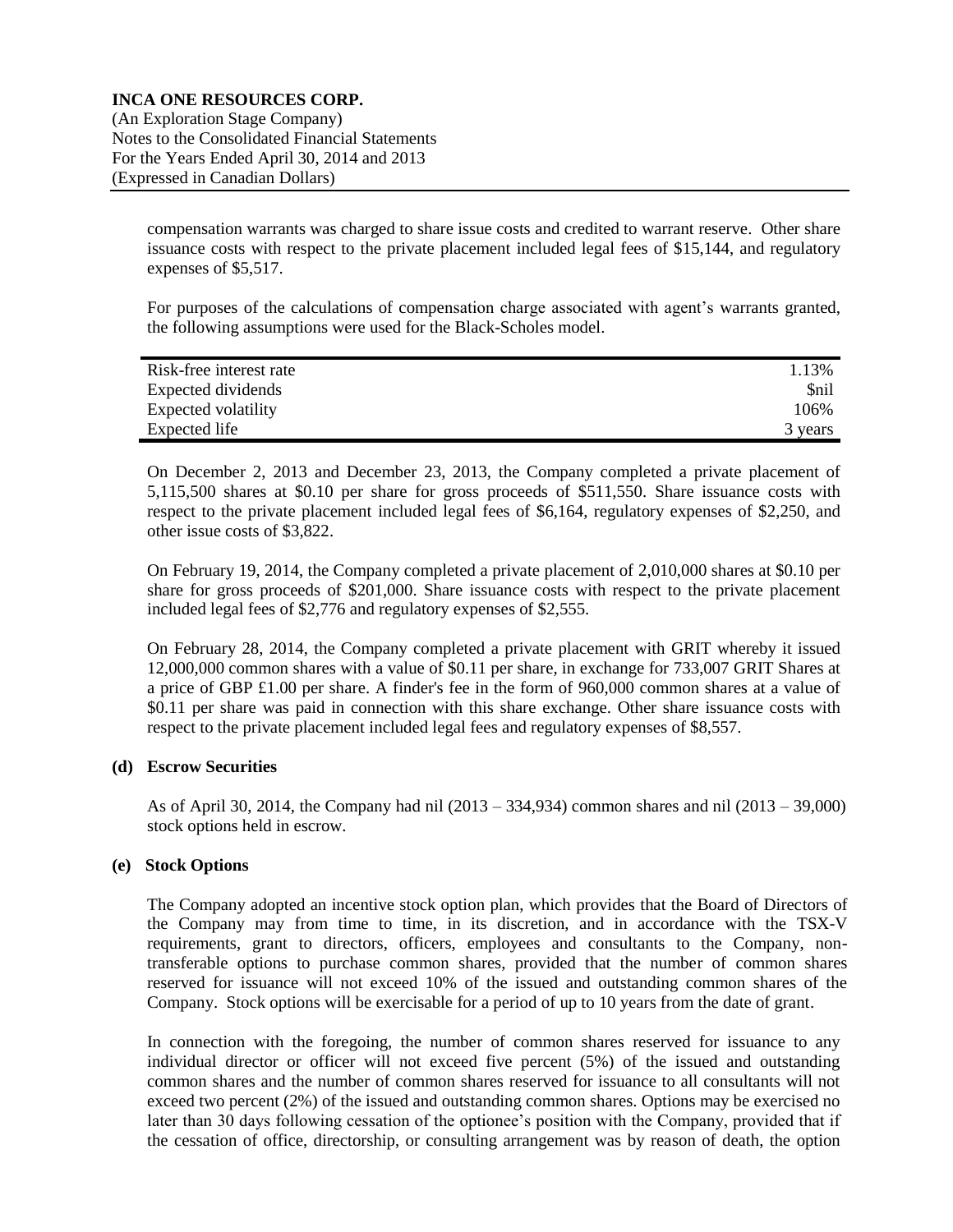(An Exploration Stage Company) Notes to the Consolidated Financial Statements For the Years Ended April 30, 2014 and 2013 (Expressed in Canadian Dollars)

> may be exercised within a maximum period of twelve months after such death, subject to the expiry date of such option.

The status of the options outstanding is as follows:

|                         |           | Weighted<br>Average   |
|-------------------------|-----------|-----------------------|
|                         | Options   | <b>Exercise Price</b> |
|                         | #         | \$                    |
| Balance, April 30, 2012 | 2,261,000 | 0.313                 |
| Granted                 | 1,085,000 | 0.150                 |
| Forfeited               | (140,000) | 0.380                 |
| Balance, April 30, 2013 | 3,206,000 | 0.255                 |
| Granted                 | 1,150,000 | 0.150                 |
| Forfeited               | (558,000) | 0.268                 |
| Balance, April 30, 2014 | 3,798,000 | 0.221                 |

The following table summarizes the options outstanding as at April 30, 2014:

| Options   | <b>Exercise Price</b> | <b>Expiry Date</b> | <b>Vesting Provisions</b> |
|-----------|-----------------------|--------------------|---------------------------|
| #         | \$                    |                    | #                         |
| 311,000   | 0.135                 | February 18, 2015  | Vested                    |
| 360,000   | 0.125                 | April 7, 2015      | Vested                    |
| 150,000   | 0.250                 | February 9, 2017   | Vested                    |
| 250,000   | 0.150                 | October 5, 2017    | Vested                    |
| 675,000   | 0.150                 | October 30, 2017   | Vested                    |
| 850,000   | 0.150                 | May 30, 2018       | Vested                    |
| 200,000   | 0.150                 | October 31, 2018   | Vested                    |
| 124,000   | 0.220                 | September 23, 2020 | Vested                    |
| 208,000   | 0.500                 | May 13, 2021       | Vested                    |
| 670,000   | 0.430                 | July 11, 2021      | Vested                    |
| 3,798,000 |                       |                    |                           |

As at April 30, 2014, the weighted average remaining contractual life of the options is 4.38 years.

On May 30, 2013 and October 31, 2013 the Company granted respectively 950,000 and 200,000 fully vested options to directors, officers, employees and consultants exercisable at \$0.15 per share for a period of five years. Accordingly during the year ended April 30, 2014, the Company recognized share-based payments of \$105,658 (2013 – \$157,356) for stock options granted and vested during the year, of which \$nil (2013 – \$21,321) was included under wages and contract labor in exploration and evaluation assets. The fair value of stock options granted during the year ended April 30, 2014 and 2013 was estimated using the Black-Scholes options pricing model with the following weighted average assumptions: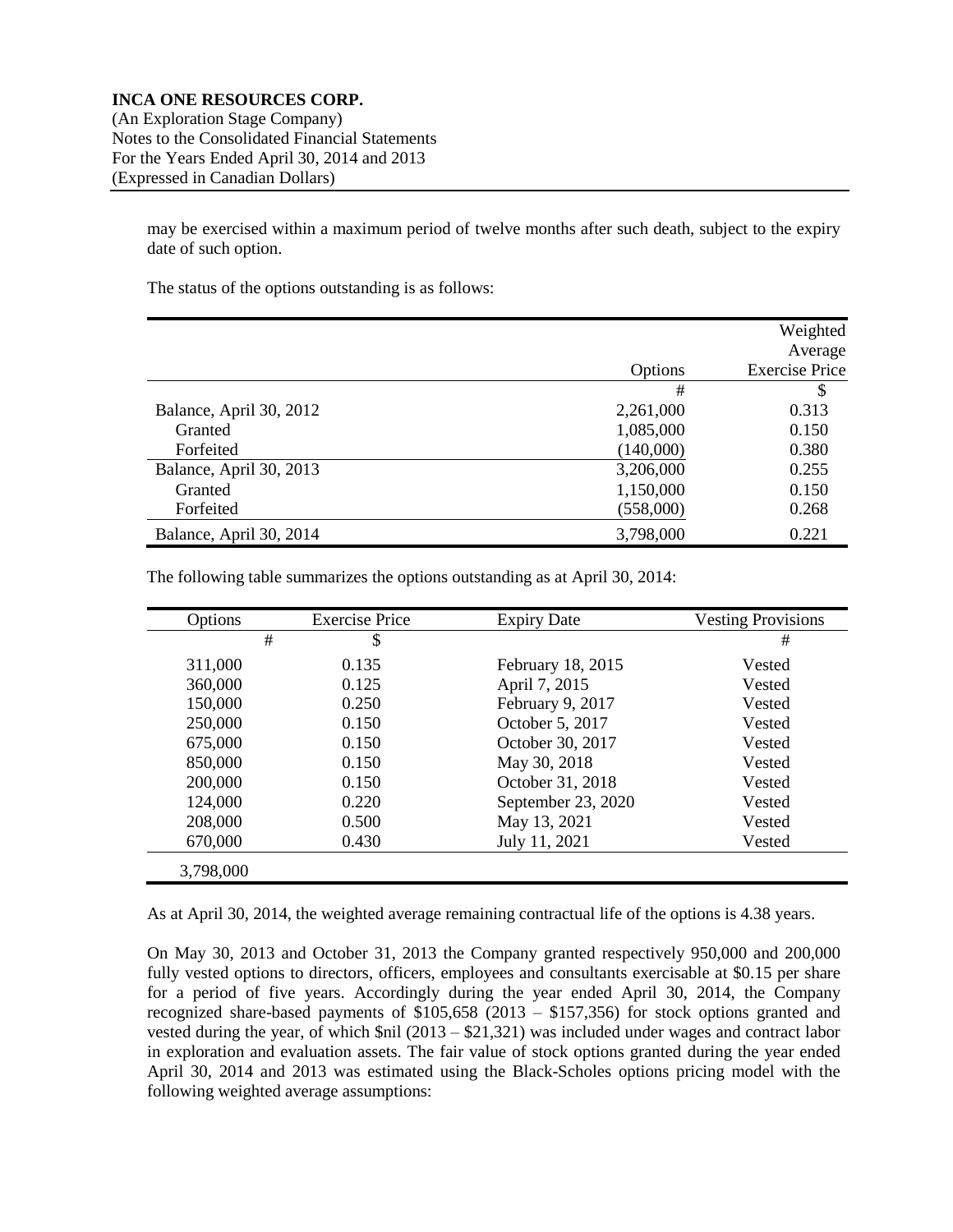(An Exploration Stage Company) Notes to the Consolidated Financial Statements For the Years Ended April 30, 2014 and 2013 (Expressed in Canadian Dollars)

|                         | 2014       | 2013        |
|-------------------------|------------|-------------|
| Risk-free interest rate | 1.63%      | 1.63%       |
| Expected dividends      | \$nil      | <i>Snil</i> |
| Expected volatility     | 165.03%    | 182.30%     |
| Expected life           | 5.00 years | 4.92 years  |

The weighted average fair value of stock options granted during the year ended April 30, 2014 was  $$0.09 (2013 - $0.11)$  per option.

On June 4, 2014 the Company granted 2,050,000 fully vested options to directors, officers, employees and consultants exercisable at \$0.15 per share for a period of five years. Effective June 30, 2014 the Company cancelled 603,000 options exercisable at prices varying from \$0.125 to \$0.50 per share with expiry dates from February 18, 2015 to July 11, 2021.

### **(f) Warrants**

The status of the share purchase warrants outstanding is as follows:

|                         |             | Weighted<br>Average   |
|-------------------------|-------------|-----------------------|
|                         | Warrants    | <b>Exercise Price</b> |
|                         | #           |                       |
| Balance, April 30, 2012 | 3,760,352   | 0.956                 |
| <b>Issued</b>           | 16,267,143  | 0.200                 |
| Expired                 | (1,260,352) | 1.360                 |
| Balance, April 30, 2013 | 18,767,143  | 0.273                 |
| Expired                 | (8,641,343) | 0.360                 |
| Balance, April 30, 2014 | 10,125,800  | 0.200                 |

The following table summarizes the share purchase warrants outstanding at April 30, 2014:

|                    | Exercise |                    |  |
|--------------------|----------|--------------------|--|
| Number of Warrants | Price    | <b>Expiry Date</b> |  |
|                    |          |                    |  |
| 10,125,800         | 0.200    | April 5, 2016      |  |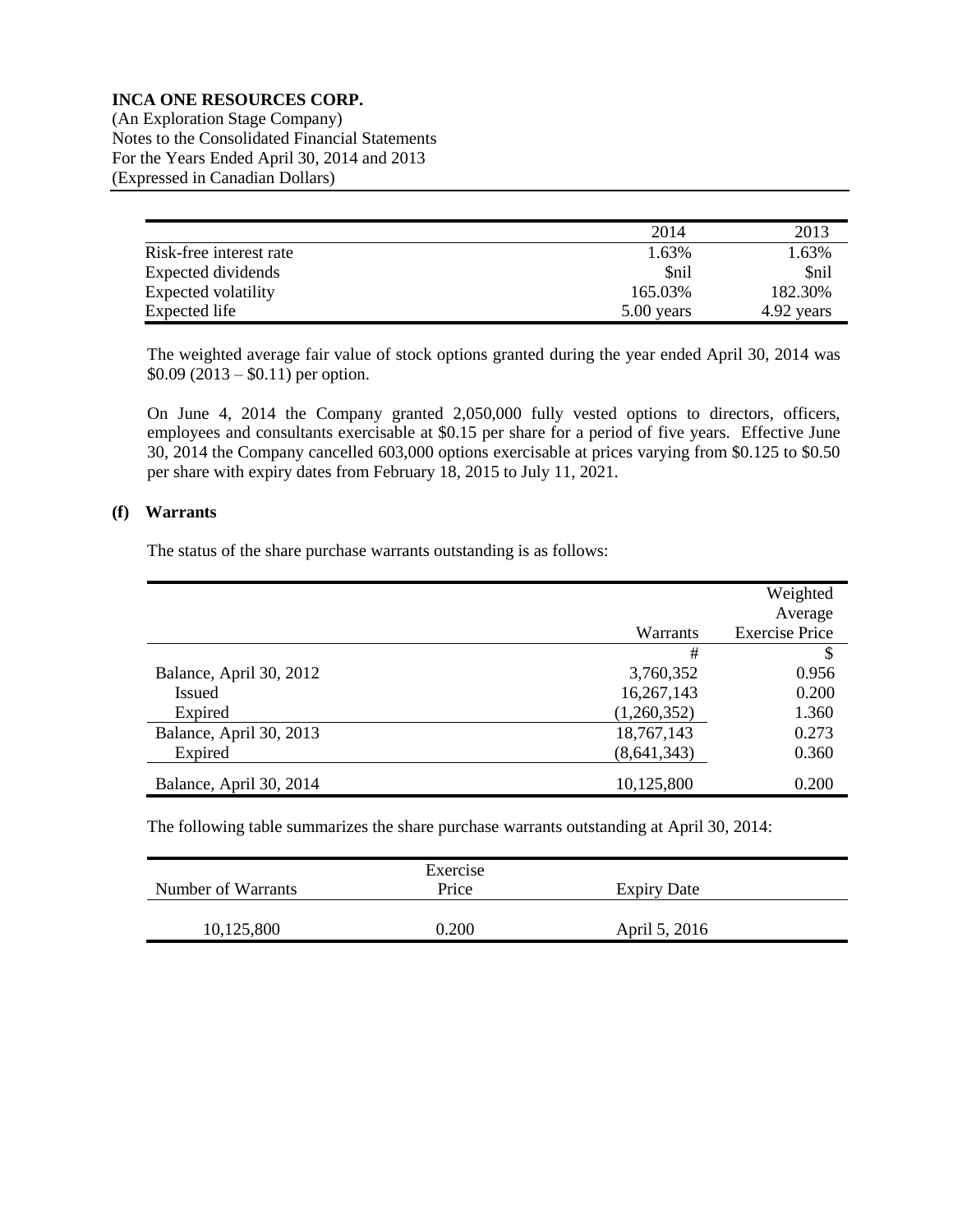(An Exploration Stage Company) Notes to the Consolidated Financial Statements For the Years Ended April 30, 2014 and 2013 (Expressed in Canadian Dollars)

### **NOTE 13 – RELATED PARTY TRANSACTIONS**

#### **(a) Related Party Transactions**

The Company incurred charges to directors and officers, former directors and officers, or to companies associated with these individuals during the years ended April 30, 2014 and 2013 as follows:

|                                                | 2014    | 2013    |
|------------------------------------------------|---------|---------|
|                                                | S       |         |
| Accounting fees recorded in professional fees  | 106,424 | 29,618  |
| Consulting and management fees                 | 217,000 | 96,000  |
| Finance costs                                  | 44,734  |         |
| Legal fees and share issuance costs            | 102,018 | 63,594  |
| Office, rent and administration <sup>(1)</sup> |         | 65,950  |
|                                                | 470.176 | 255,162 |

(1) Of these fees, \$nil was allocated to the former CFO of the Company for the year ended April 30, 2014 (2013 – \$15,000).

Accounting fees are paid to a company which is owned by a director and in which the CFO is an associate. Consulting and management fees are paid to companies controlled by the President and/or Chief Operating Officer. Finance costs on interest bearing debt instruments were paid or accrued to companies which are owned by either the President or Chief Operating Officer or to a company owned by a director in which the CFO is an associate. Legal fees and share issuance costs are paid to a legal firm with which the Corporate Secretary is associated.

#### **(b) Compensation of Key Management Personnel**

The Company's key management personnel has authority and responsibility for planning, directing and controlling the activities of the Company and includes the Directors, President, Chief Financial Officer, and Chief Operating Officer. Compensation in respect of services provided by key management consists of consulting and management fees paid to the President and the COO, accounting and administration fees paid to companies in which the CFO is, or former CFO was, an associate and by the issue of options.

|                                                    | 2014    | 2013    |
|----------------------------------------------------|---------|---------|
|                                                    |         |         |
| Management, accounting and CFO administration fees |         |         |
| included in Note $13(a)$ above                     | 298,424 | 140,618 |
| Share-based payments                               | 55,487  | 117,805 |
|                                                    | 353,911 | 258,423 |

There was no other compensation paid or payable to key management for employee services.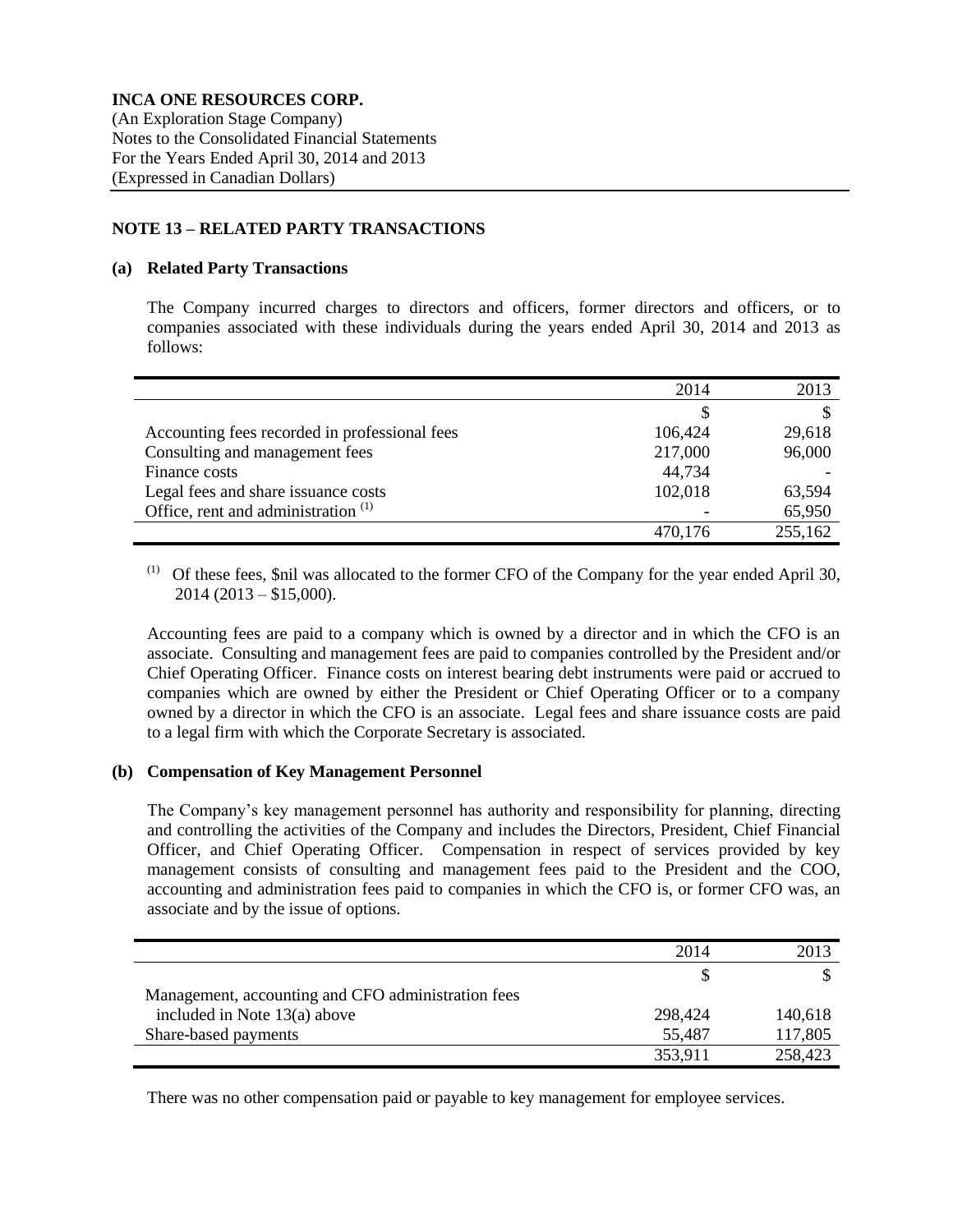(An Exploration Stage Company) Notes to the Consolidated Financial Statements For the Years Ended April 30, 2014 and 2013 (Expressed in Canadian Dollars)

#### **(c) Related Party Balances**

All related party balances payable as at April 30, 2014 are non-interest bearing and payable on demand and are comprised of \$48,856 (2013 – \$10,080) payable to the President, \$52,670 (2013 – \$8,836) payable to a company controlled by the President, \$21,661 (2013 – \$nil) payable to the Chief Operating Officer,  $$48,450$  (2013 –  $$nil$ ) payable to a company controlled by the Chief Operating Officer, \$57,739 (2013 – \$7,371) payable to a company controlled by a director and in which the CFO is an associate, and  $$66,551$  (2013 – \$15,689) payable to a legal firm with which the Corporate Secretary is associated.

### **NOTE 14 – COMMITMENTS**

The Company has a consulting agreement with a company controlled by the President of the Company whereby it has committed to pay fixed monthly management fees of \$8,000. Additional fees may be payable if certain conditions exist upon eventual termination of the contract.

During the year ended April 30, 2014, the Company committed to pay \$10,000 per month to a company controlled by the Chief Operating Officer for both his services and those of the VP Operations and New Developments.

### **NOTE 15 – SEGMENTED INFORMATION**

The Company operates in one reportable operating segment, being the exploration and evaluation of mineral properties for development. Segmented information is provided on the basis of geographic segments consistent with its operations as follows:

| April 30, 2014                    | Canada | Peru      | Total     |
|-----------------------------------|--------|-----------|-----------|
|                                   | \$     | \$        | \$        |
| Property, plant and equipment     | 2,851  | 1,090,605 | 1,093,456 |
| Other assets                      | 23,421 |           | 23,421    |
| Exploration and evaluation assets |        | 20,000    | 20,000    |
| Total assets                      | 26,272 | 1,110,605 | 1,136,877 |
|                                   |        |           |           |
| <b>April 30, 2013</b>             | Canada | Peru      | Total     |
|                                   | \$     | \$        | \$        |
| Property, plant and equipment     | 3,981  | 27,678    | 31,659    |
| Exploration and evaluation assets |        | 2,588,368 | 2,588,368 |
| Total assets                      | 3,981  | 2,616,046 | 2,620,027 |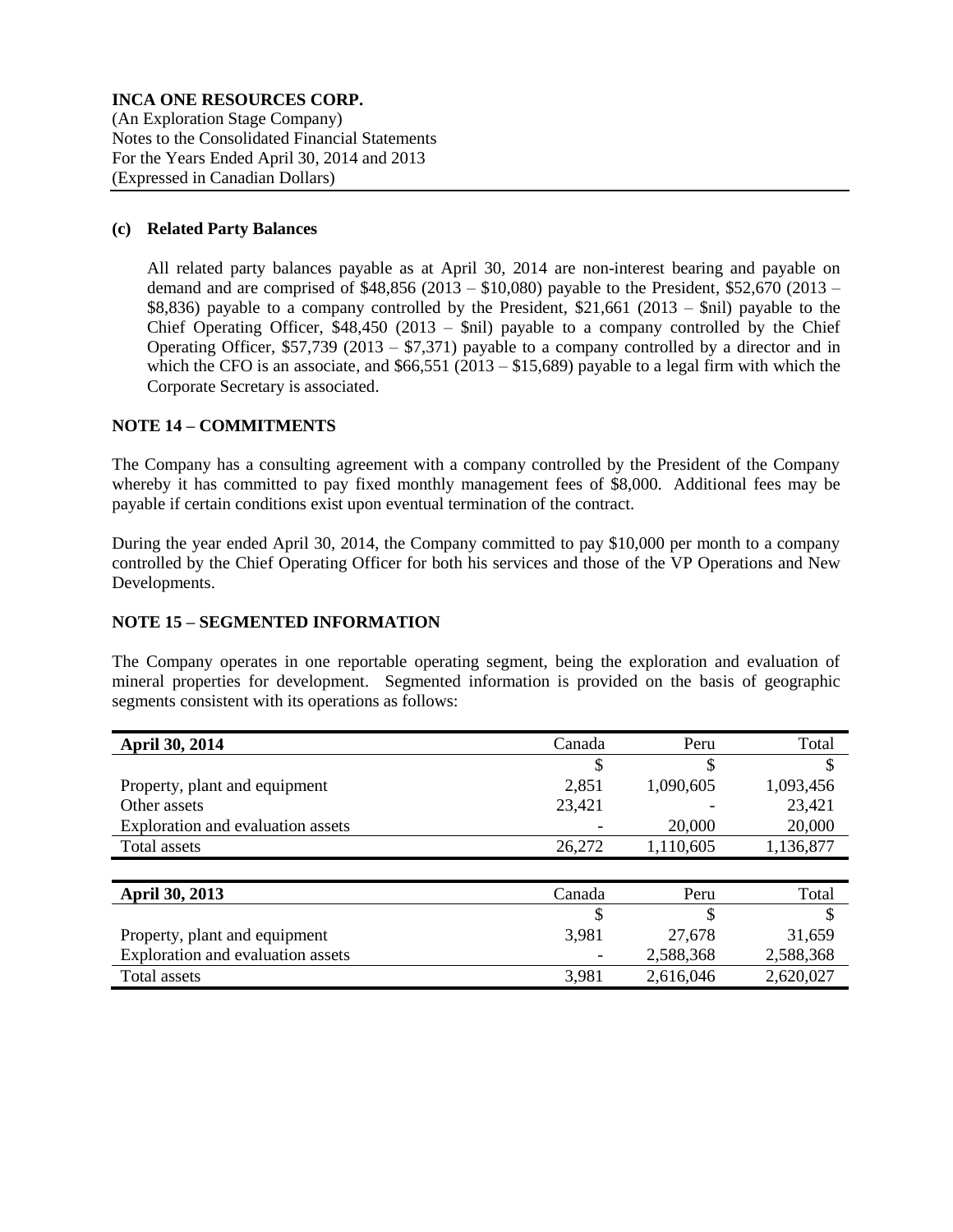(An Exploration Stage Company) Notes to the Consolidated Financial Statements For the Years Ended April 30, 2014 and 2013 (Expressed in Canadian Dollars)

#### **NOTE 16 – FINANCIAL INSTRUMENTS AND RISK MANAGEMENT**

#### **(a) Fair Value of Financial Instruments**

As at April 30, 2014, the Company's financial instruments consist of cash and cash equivalents, other receivables, marketable securities, accounts payable and accrued liabilities, due to related parties, and promissory notes payable. Cash and cash equivalents and other receivables are designated as loans and receivables, which are measured at amortized cost. Marketable securities are designated as available-for-sale, which are measured at fair value through other comprehensive income or loss. Accounts payable and accrued liabilities, due to related parties, and promissory notes payable are designated as other financial liabilities, which are measured at amortized cost.

IFRS requires disclosures about the inputs to fair value measurements for financial assets and liabilities recorded at fair value, including their classification within a hierarchy that prioritizes the inputs to fair value measurement. The three levels of hierarchy are:

Level 1 – Unadjusted quoted prices in active markets for identical assets or liabilities;

- Level 2 Inputs other than quoted prices that are observable for the asset or liability, either directly or indirectly; and
- Level 3 Inputs for the asset or liability that are not based on observable market data.

As at April 30, 2014, the Company believes that the carrying values of cash and cash equivalents, other receivables, accounts payable and accrued liabilities, due to related parties, and promissory notes payable approximate their fair values because of their nature and relatively short maturity dates or durations. The value of marketable securities has been assessed based on the fair value hierarchy described above and are classified as Level 1.

### **(b) Financial Instruments Risk**

The Company's financial instruments are exposed in varying degrees to a variety of financial risks. The Board approves and monitors the risk management processes:

*(i) Credit risk*

Credit risk exposure primarily arises with respect to the Company's cash and cash equivalents and other receivables. The risk exposure is limited because the Company places its instruments in banks of high credit worthiness within Canada and continuously monitors the collection of other receivables.

#### *(ii)Liquidity risk*

Liquidity risk is the risk that the Company cannot meet its financial obligations as they become due. The Company's approach to managing liquidity is to ensure as far as possible that it will have sufficient liquidity to settle obligations and liabilities when they become due. As at April 30, 2014, the Company had cash and cash equivalents of \$78,710 and current working capital of \$170,974 with total liabilities of \$1,864,560. Subsequent to the year ended April 30, 2014, the Company received gross proceeds of \$2,700,000 from a bond financing (Note 20).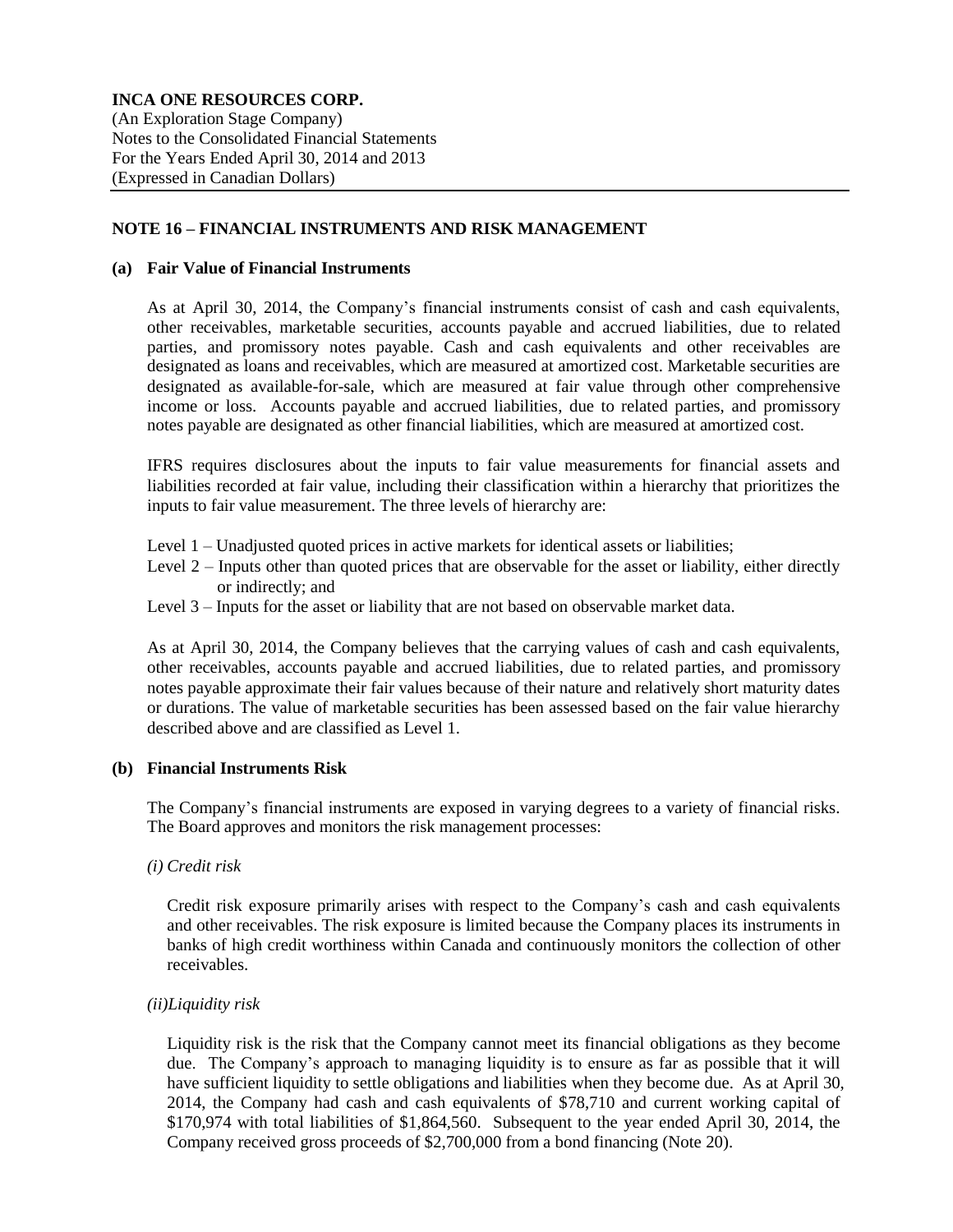(An Exploration Stage Company) Notes to the Consolidated Financial Statements For the Years Ended April 30, 2014 and 2013 (Expressed in Canadian Dollars)

#### *(iii)Market risk*

a. Interest rate risk

Interest rate risk is the risk that the fair value or future cash flows of a financial instrument will fluctuate because of changes in market interest rates.

The Company invests cash in guaranteed investment certificates at fixed or floating interest rates in order to maintain liquidity while achieving a satisfactory return for shareholders. A change of 100 basis points in the interest rates would not be material to the financial statements.

#### b. Foreign currency risk

Foreign exchange risk is the risk that the fair value of future cash flows of a financial instrument will fluctuate because of the changes in the foreign exchange rates. The Company is exposed to the financial risk related to the fluctuation of foreign exchange rates associated with the fluctuations in its US dollar and the Peruvian New Sol ("Sol") bank accounts as well as the translation of foreign held assets and liabilities at current exchange rates.

The Company's net exposure to the US dollar and Sol on financial instruments is as follows:

|                                          | April 30, 2014 | April 30, 2013 |
|------------------------------------------|----------------|----------------|
|                                          | S              | S              |
| US dollar:                               |                |                |
| Cash and cash equivalents                | 22,792         | 7,747          |
| Accounts payable and accrued liabilities | (16, 116)      |                |
| Net assets                               | 6.676          | 7,747          |
|                                          |                |                |
| Sol:                                     |                |                |
| Cash and cash equivalents                | 9,704          | 8,129          |
| Receivables                              |                | 7,461          |
| Accounts payable and accrued liabilities | (167, 734)     | (65, 355)      |
| Net liabilities                          | (158,030)      | (49, 765)      |

The Company has determined that an effect of a 10% increase or decrease in the US dollar and Sol against the Canadian dollar on its financial instruments as at April 30, 2014, would not result in a significant change to the net loss and comprehensive loss for the year ended April 30, 2014. At April 30, 2014, the Company had no hedging agreements in place with respect to foreign exchange rates.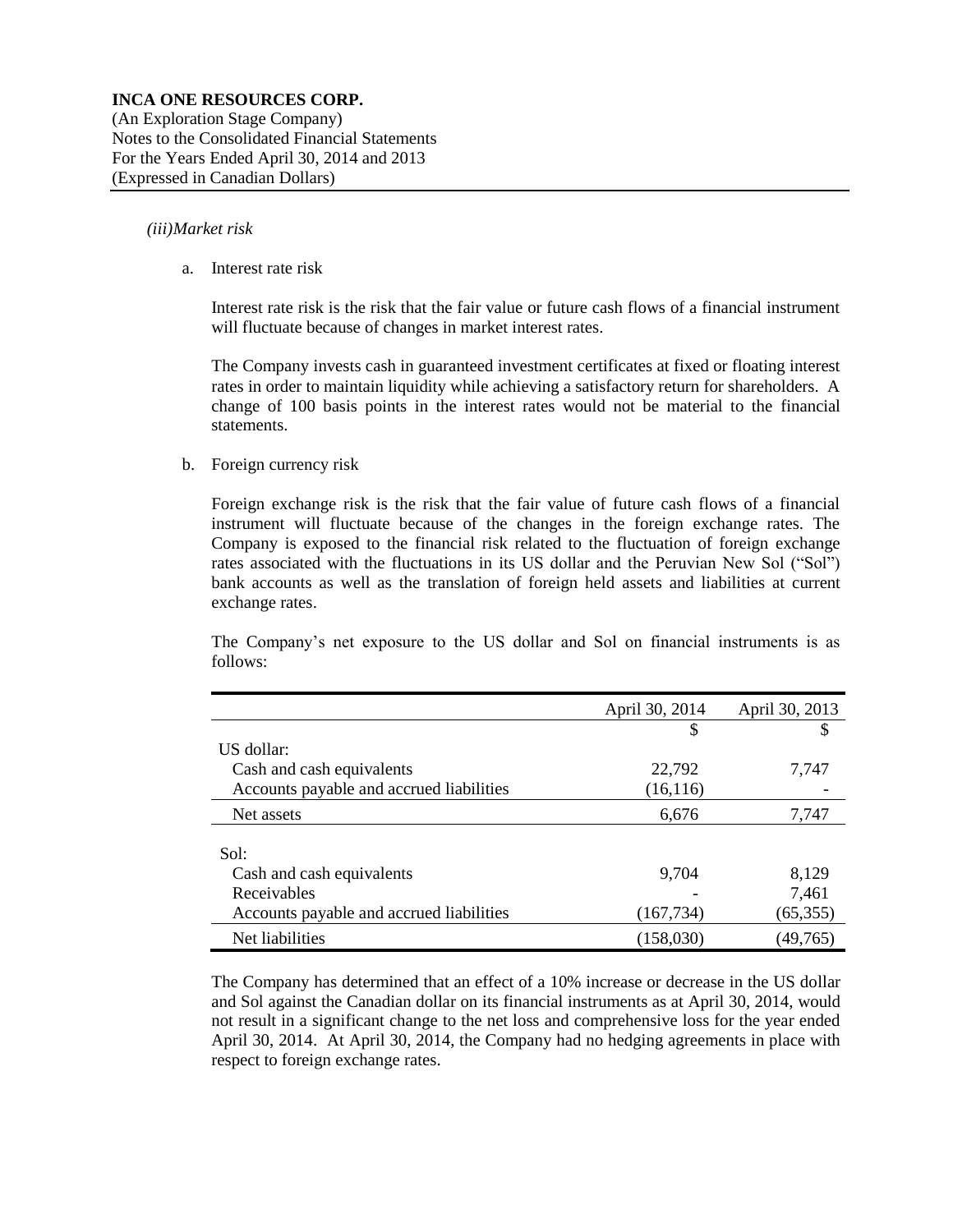c. Commodity price risk

Commodity price risk is the risk of financial loss resulting from movements in the price of the Company's commodity inputs and outputs. The Company's price risk relates primarily to future gold price expectations and the share trading price of its GRIT shares. The Company continuously monitors precious metal and GRIT share trading prices as they are included in projections prepared to determine its future strategy.

### **NOTE 17 – CAPITAL MANAGEMENT**

The Company's objective when managing capital is to safeguard the Company's ability to continue as a going concern such that it can provide returns for shareholders and benefits for other stakeholders. The management of the capital structure is based on the funds available to the Company in order to support the acquisition, exploration and development of mineral properties and to maintain the Company in good standing with the various regulatory authorities. In order to maintain or adjust its capital structure, the Company may issue new shares, sell assets to settle liabilities, issue debt instruments or return capital to its shareholders.

The Company considers its current capital structure to consist of promissory notes payable, convertible debentures and the items included in shareholders' equity. The Company's projected future revenues from toll-milling operations are intended to generate sufficient funds to repay its promissory notes and convertible debentures and to provide funding for future operations. Notwithstanding these proceeds the Company expects to continue to be dependent on its capital resources which are largely determined by the strength of the junior resource markets, by the status of the Company's projects in relation to these markets and by its ability to compete for investor support of its projects. The Company is not subject to externally imposed capital requirements except for the right of first refusal for future debt and equity financings provided to bond and debenture holders per financings entered into subsequent to April 30, 2014 (Note 20).

The Company monitors its capital structure and makes adjustments in light of changes in economic conditions and the risk characteristics of the underlying assets. In order to facilitate the management of capital and the further development of its Peruvian toll-milling operations and exploration the Company prepares expenditure budgets which are updated as necessary, and are reviewed and approved by the Company's Board of Directors.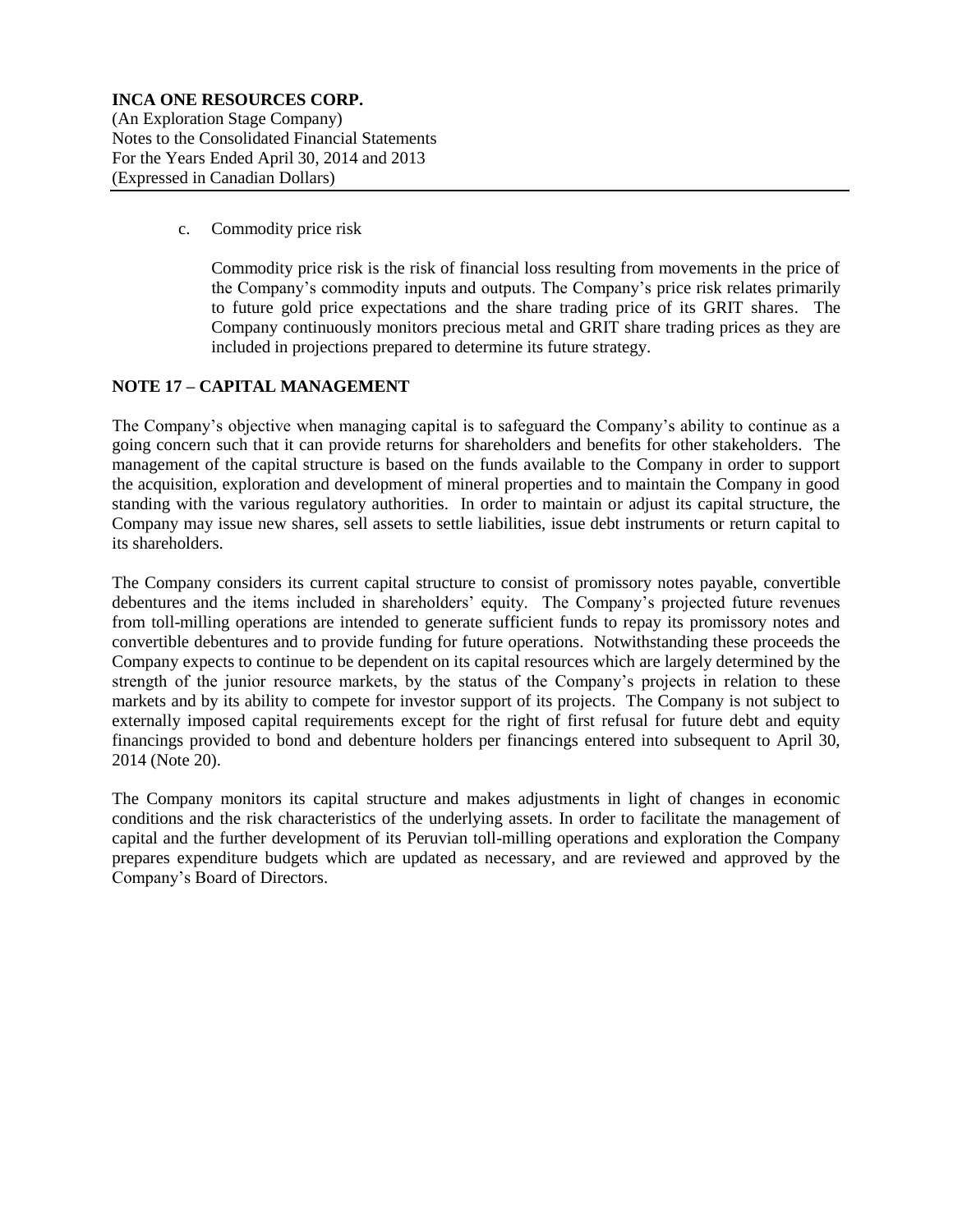(An Exploration Stage Company) Notes to the Consolidated Financial Statements For the Years Ended April 30, 2014 and 2013 (Expressed in Canadian Dollars)

#### **NOTE 18 – INCOME TAXES**

The recovery of income taxes differs from the theoretical amounts which would be computed by applying local tax rates to the loss before tax as follows:

|                                                        | 2014         | 2013      |
|--------------------------------------------------------|--------------|-----------|
|                                                        | \$           | \$        |
| Net loss for the year                                  | (4,269,643)  | (882,987) |
| Average statutory rate                                 | 26%          | 25%       |
|                                                        |              |           |
| Income tax recovery at applicable rate                 | (1, 110,000) | (221,000) |
| Impact of different foreign statutory tax rates        | (66,000)     | (2,000)   |
| Non-deductible amounts                                 | 463,000      | 37,000    |
| Unrealized loss on marketable securities               | (61,000)     |           |
| Issuance of convertible debentures                     | 20,000       |           |
| Share issuance costs                                   | (34,000)     | (39,000)  |
| Effect of change in tax rate                           |              | (6,000)   |
| Change in non-recognized deferred tax assets and other | 788,000      | 231,000   |
| Income tax provision                                   |              |           |

Deferred income taxes arise from temporary differences in the recognition of income and expenses for financial reporting and tax purposes. The income tax benefit of the following deductible temporary differences has not been recorded in these financial statements because of the uncertainly of their recovery:

|                                    | 2014      | 2013      |
|------------------------------------|-----------|-----------|
|                                    |           |           |
| Non-capital losses carried forward | 7,695,000 | 5,425,000 |
| Share issuance costs               | 275,000   | 255,000   |
| Mineral properties                 | 47,000    | 47,000    |
| Convertible debentures             | (78,000)  |           |
| Other                              | 1,035,000 | 46,000    |

The Company has non-capital losses available to reduce taxes in future years of approximately  $$7,695,000$  in Canada (2013 – \$5,397,000). In addition, the Company has tax losses for Peruvian purposes of \$350,000 (2013 – \$28,000) potentially available to offset against future years' taxable income in Peru. The remaining deductible temporary differences carry forward indefinitely.

Tax attributes are subject to review, and potential adjustment, by tax authorities.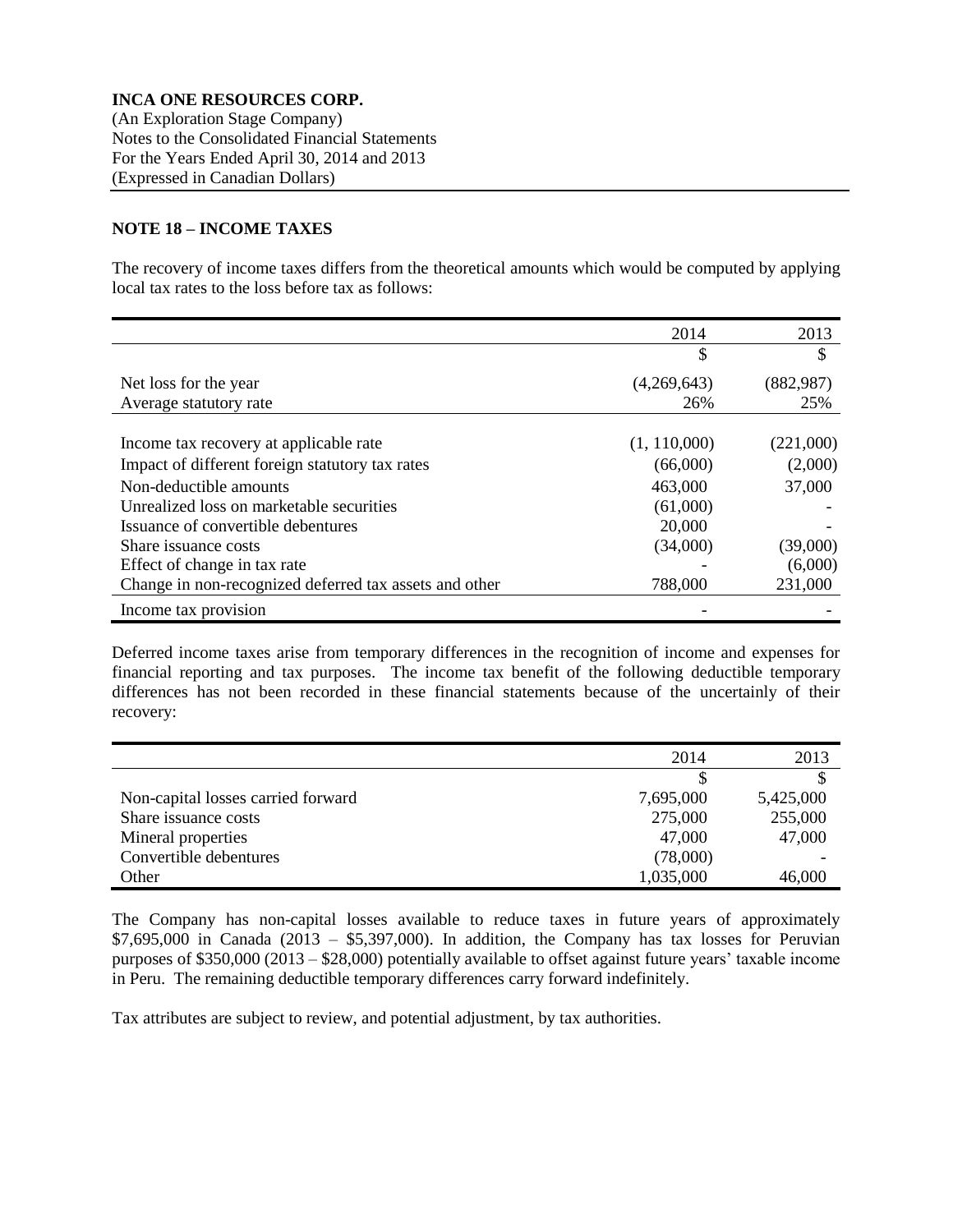**INCA ONE RESOURCES CORP.** (An Exploration Stage Company) Notes to the Consolidated Financial Statements For the Years Ended April 30, 2014 and 2013 (Expressed in Canadian Dollars)

#### **NOTE 19 – SUPPLEMENTAL CASH FLOW INFORMATION**

Interest and income taxes paid in cash during the year ended April 30, 2014 were \$ 67,179 and \$nil (2013 – \$nil and \$nil).

Investing and financing activities that do not have a direct impact on current cash flows are excluded from the statements of cash flows. During the year ended April 30, 2014, the following transactions were excluded from the statements of cash flows:

The Company issued 12,000,000 common shares at the fair value of \$1,320,000, in exchange for 733,007 GRIT Shares. A finder's fee in the form of 960,000 common shares at the fair value of \$105,600 was paid in connection with this share exchange.

The Company accrued \$250,762 in property, plant and equipment expenditures through accounts payable and accrued liabilities.

The Company accrued \$68,000 in exploration and evaluation asset expenditures through accounts payable and accrued liabilities.

During the year ended April 30, 2013, the following transactions were excluded from the statements of cash flows:

The Company issued 1,141,243 finder's warrants at the fair value of \$44,508 pursuant to private placement financings.

The Company accrued \$65,355 in exploration and evaluation asset expenditures through accounts payable and accrued liabilities.

The Company capitalized \$21,321 of share-based payments to exploration and evaluation assets.

#### **NOTE 20 – SUBSEQUENT EVENTS**

#### **(a) Convertible Debenture Financing**

On May 23, 2014, the Company closed a debenture financing for gross proceeds of \$325,000. As at April 30, 2014, in advance of the closing, the Company had received all of the proceeds and accordingly they are reflected as current liabilities on the Consolidated Statements of Financial Position. The debentures bear interest at a rate of 10% per annum, calculated and paid quarterly in arrears, 25% of which shall be convertible into shares during the first year of the debenture term. Also during the first year of the debenture term a maximum of 25% of the principal may, at the option of the holder, be converted into common shares of the Company at a price of \$0.125 per common share. The debentures mature on May 23, 2019 and are redeemable by the Company at any time after May 23, 2017. They are secured by a security interest in all of the Company's present and after acquired property pursuant to a security agreement.

In connection with this debenture financing, a finder's fee of \$13,000 and legal fees of \$2,236 were paid, all of which have been recorded as deferred financing costs as at April 30, 2014.